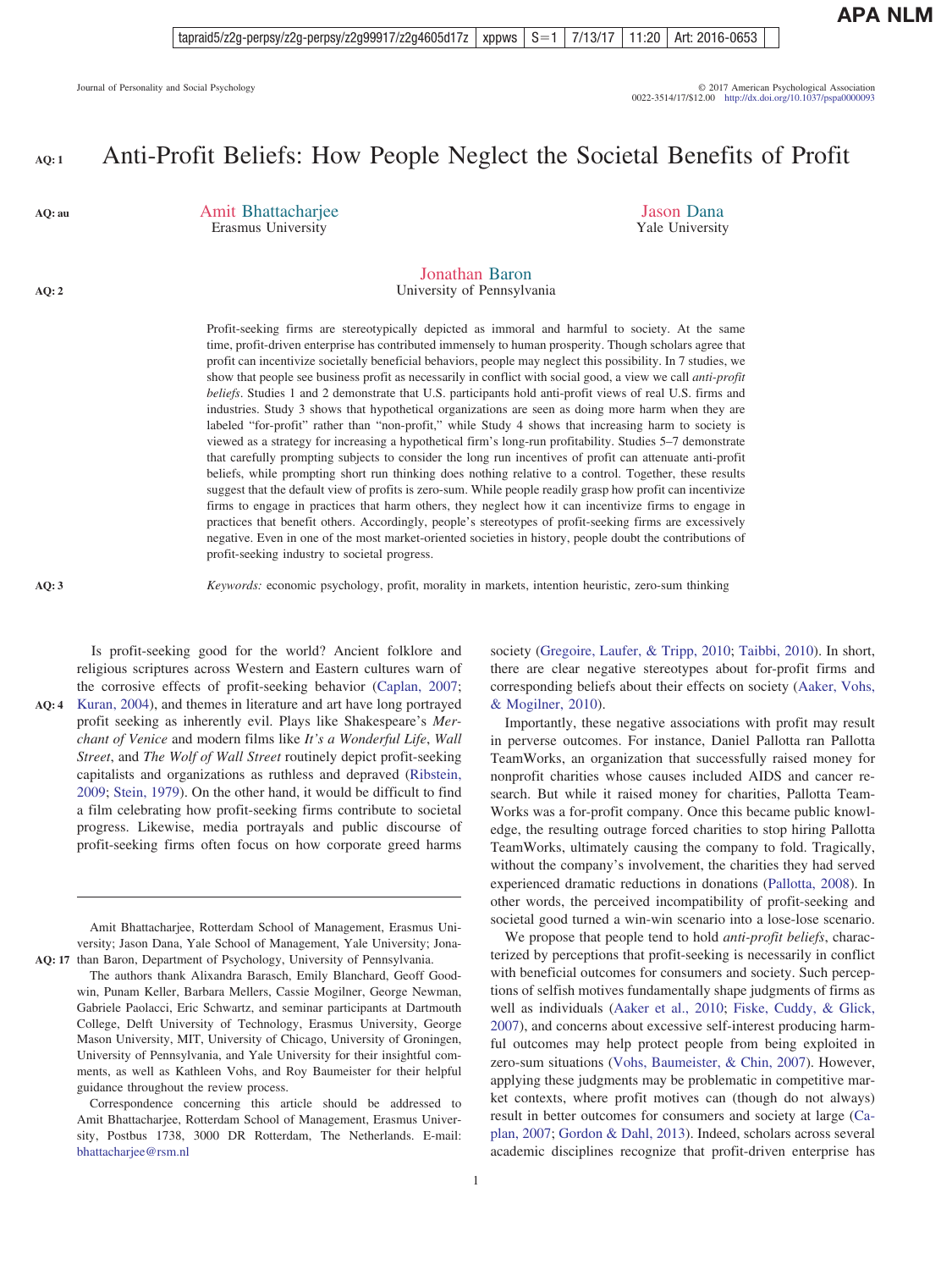contributed immensely to the explosive increase in human prosperity over the last few centuries [\(Kasser, Cohn, Kanner, & Ryan,](#page-22-0) [2007;](#page-22-0) [Orlitzky, Schmidt, & Rynes, 2003;](#page-23-0) [Rubin, 2003;](#page-23-0) [Shermer,](#page-23-0) [2008\)](#page-23-0).

Though harnessing the selfish motive for profit to promote the common good has been described as "perhaps the most important social invention mankind has yet achieved" [\(Schultze, 1977\)](#page-23-0), the insight that self-interest can be directed to serve society is very recent in our intellectual heritage and remains unintuitive. People often infer that selfish intentions correspond to bad outcomes even when this is not the case (e.g., [Cushman, 2008;](#page-21-0) [Inbar, Pizarro, &](#page-22-0) [Cushman, 2012\)](#page-22-0), and it may be difficult for people to appreciate the benefits they gain from exchanges with self-interested actors [\(Lunt & Furnham, 1996;](#page-23-0) [Pinker, 2003;](#page-23-0) [Rubin, 2003\)](#page-23-0). Even when exchanges with profit-seeking firms are voluntary and mutually beneficial, people may see them as zero-sum situations with a winner and a loser and neglect the possibility that both sides can benefit [\(Baron, Bazerman, & Shonk, 2006\)](#page-21-0).

We argue that though firms can profit through both harmful and beneficial business practices, the harmful aspects of profit are more immediate, visible, and intuitive to people than the beneficial aspects of profit. Consequently, people readily consider the bad outcomes created by profit while failing to recognize the potential for profit to incentivize societally beneficial behaviors. As such, profit may be seen as *necessarily* coming at the expense of others. We predict that people will exhibit anti-profit beliefs and regard profit seeking as inherently harmful unless they are explicitly prompted to consider how profit can incentivize good behaviors.

#### **Intentions as a Heuristic for Judging Outcomes**

Judgments of individuals or groups depend heavily on whether they are perceived to have good or bad intentions toward the observer [\(Fiske et al., 2007;](#page-22-0) [Goodwin, Piazza, & Rozin, 2014;](#page-22-0) [Koch et al., 2016;](#page-23-0) [Malle & Knobe, 1997\)](#page-23-0). In complex social environments, intentions often serve as a heuristic to guide expectations of behavioral outcomes and facilitate social interactions [\(Fehr & Schmidt, 1999;](#page-22-0) [Hertwig, Fischbacher, & Bruhin, 2013\)](#page-22-0). In social groups, excessive self-interest can undermine cooperation and harm interpersonal relationships [\(Clark & Mills, 1979;](#page-21-0) [Hey](#page-22-0)[man & Ariely, 2004\)](#page-22-0). Accordingly, moral norms typically limit selfish individual behavior to promote cooperation and greater social good [\(Haidt, 2008;](#page-22-0) [Henrich et al., 2001;](#page-22-0) [Mellers, Haselhuhn,](#page-23-0) [Tetlock, Silva, & Isen, 2010\)](#page-23-0), and selfish intentions are judged to result in harmful outcomes.

A variety of work suggests that outcome judgments are disproportionately sensitive to bad intentions and harmful behaviors, compared with good intentions and beneficial behaviors [\(Baumeis](#page-21-0)[ter, Bratslavsky, Finkenauer, & Vohs, 2001;](#page-21-0) [Kahneman & Tver](#page-22-0)[sky, 1979;](#page-22-0) [Rozin & Royzman, 2001\)](#page-23-0). For instance, people punish others for having bad intentions regardless of whether their actions actually lead to harmful observable outcomes [\(Cushman, 2008;](#page-21-0) [Inbar et al., 2012\)](#page-22-0). And unintended harmful outcomes are seen as intentional and deserving of moral blame, whereas actions that result in unintended benefits to others are seen as less intentional and less worthy of moral credit [\(Knobe, 2003\)](#page-23-0).

Hence, people may be especially likely to use intentions as a heuristic for judging outcomes when they are bad, whereby selfish intentions are thought to lead to harmful social outcomes. Consistent with this possibility, self-interested motives are often regarded as fundamentally incompatible with social good. Altruistic actors are carefully scrutinized for the presence of selfish motives [\(Bara](#page-21-0)[sch, Levine, Berman, & Small, 2014;](#page-21-0) [Critcher & Dunning, 2011;](#page-21-0) [Fein, 1996\)](#page-22-0), and any evidence that they have attained personal benefits can lead to negative judgments and devaluation of their good deeds [\(Newman & Cain, 2014\)](#page-23-0). Accordingly, people are careful to ensure that their prosocial behaviors are perceived as authentic rather than motivated by material rewards [\(Ariely, Bra](#page-21-0)[cha, & Meier, 2009\)](#page-21-0).

#### **The Intention Heuristic in Markets**

Interpersonal norms also shape judgments of marketplace actors [\(Aaker, 1997;](#page-21-0) [Fournier, 1998\)](#page-22-0), which has important implications for interactions with profit-seeking firms. Though firms are not seen as deserving of sympathy like individuals, they are subjected to heavier scrutiny for excessive self-interest and harm toward others [\(Critcher & Dunning, 2011;](#page-21-0) [Rai & Diermeier, 2015\)](#page-23-0). Because the motives of profit-seeking firms run counter to moral norms against excessive self-interest, people may be especially suspicious of their actions and wary of potentially harmful consequences [\(Aaker et al., 2010;](#page-21-0) [Friestad & Wright, 1994\)](#page-22-0).

Moreover, the precise cost-benefit analyses that characterize market exchange may be difficult to reconcile with good deeds, which are often associated with selfless sharing [\(Clark & Mills,](#page-21-0) [1979;](#page-21-0) [Fiske, 1992;](#page-22-0) [McGraw & Tetlock, 2005;](#page-23-0) [Tetlock et al., 2000\)](#page-23-0). Accordingly, firms that benefit from performing good deeds or operating in communal domains can be severely criticized [\(Fore](#page-22-0)[hand & Grier, 2003;](#page-22-0) [McGraw, Schwartz, & Tetlock, 2012;](#page-23-0) [Yoon,](#page-24-0) [Gurhan-Canli, & Schwarz, 2006\)](#page-24-0), often even more so than firms who engage in purely selfish behavior [\(Newman & Cain, 2014\)](#page-23-0). Monetary incentives themselves may be seen as fundamentally antisocial, such that reminders of money may reduce behaviors that benefit others [\(Vohs, Mead, & Goode, 2008;](#page-23-0) [Zhou, Vohs, &](#page-24-0) [Baumeister, 2009\)](#page-24-0). In short, the perceived conflict between profit seeking and the desire to benefit others appears fundamental, and may be strongly rooted in people's reliance on intentions as a heuristic for judging outcomes.

### **Zero-Sum Market Exchange: When Firm Intentions Correspond to Market Outcomes**

Concerns about the harmful effects of profit-seeking motives are well-founded in many individual transactions. In any one-off transaction between a buyer and a seller, the benefits are *zero-sum*: even though both sides may benefit from the exchange, more benefit to one party means less benefit to the other. For example, when a dealership sells an individual car to a buyer, its profits come directly at the expense of the buyer. Because the only way for a seller to increase profit in a zero-sum exchange is to capture more value from the buyer, profit incentivizes socially harmful behavior. For instance, the seller can profit from deceiving the buyer about the quality of the car and making them overpay.

In such zero-sum settings, vigilance against excessive seller selfishness can help buyers avoid harm. Since people are strongly motivated to avoid being duped or exploited in these situations [\(Vohs et al., 2007\)](#page-23-0), awareness of others' selfish motives triggers defensive measures against persuasive tactics or potential dishon-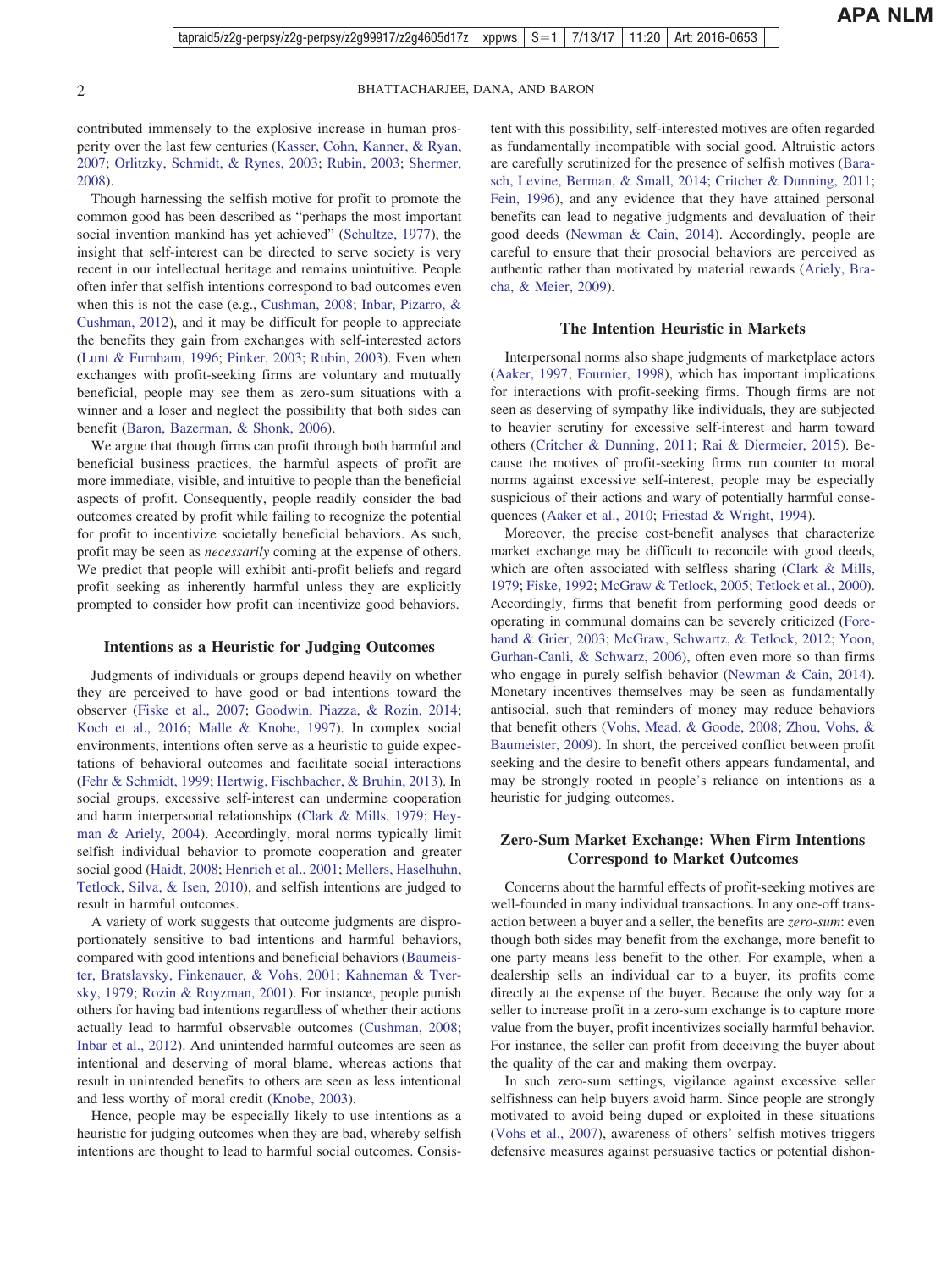esty [\(Campbell & Kirmani, 2000;](#page-21-0) [Fein, Hilton, & Miller, 1990;](#page-22-0) [Friestad & Wright, 1994\)](#page-22-0). Moral norms against excessive selfinterest are highly adaptive in these settings, because selfish intentions reliably indicate harm to others, whereas selfless intentions reliably signal benefits to others (cf., [Olivola & Shafir, 2013\)](#page-23-0).

However, these intuitions may be misleading when intentions do not align with outcomes. As the case of Dan Pallotta illustrates, neglecting the possibility that profit can motivate beneficial outcomes may have steep societal costs.

### **Positive-Sum Market Exchange: When Profit-Seeking Can Motivate Good Behavior**

In competitive markets, motives for profit may not reliably indicate harmful outcomes for others. Because firm profits in these contexts are based on voluntary choices by consumers, deceiving or overcharging consumers may be a short-sighted strategy. For instance, a firm with deceptive practices will develop a bad reputation and lose repeat and future business. A firm that sets excessively high prices or offers poor quality products will lose business to competitors with lower prices or higher quality products. Accordingly, to attract their own customers, firms must either charge lower prices or make better products than their competitors. To continue to profit while charging lower prices, firms must find ways to produce and distribute products more cheaply by conserving resources and reducing inefficiency. To profit by making better products, firms must understand what consumers need and innovate to develop products that they will value. In a competitive environment, profits can thus motivate firms to make consumers and society better off by providing incentives for conservation and innovation.

Importantly, firms' incentives to create value depend on consumers' choices. When consumers are free to choose the products they value most, their demands determine the products that firms supply and the prices they can charge. In this sense, competitive markets align the selfish motives of profit-seeking firms with outcomes that are valued by society, and profit reflects the "net contribution that the firm makes to the social good" [\(Arrow, 1973\)](#page-21-0).

The societal benefits of profit thus depend on market conditions that enable consumers to make meaningful choices. Facing choices between different offerings from competing firms lets consumers find the products and services that best match their preferences and to pay more for those they value most (e.g., [Botti & Iyengar, 2004;](#page-21-0) [Mochon, 2013\)](#page-23-0). Across repeated exchanges, consumers can identify the firms they like best and share this information with others. Hence, firms must develop better offerings and better reputations than their competitors in order to maximize their long-term profitability: strong competitive and reputational constraints in markets incentivize firms to provide consumers what they value. However, if consumers face few choices, cannot tell good products from bad products, or cannot share reputational information about firms, then firms can profit without needing to engage in good business practices that benefit society. In markets with weak competitive constraints, firms can profit from bad practices that harm society.

Of course, markets are not perfectly competitive and consumers are not perfectly informed. While economists may debate the prevalence of market conditions under which firms can profit from good vs. bad practices [\(Akerlof & Shiller, 2015\)](#page-21-0), they agree that supply and demand typically determine prices. In other words, consumers usually have choices, which in turn dictates how firms must behave in order to profit. Thus, profit also provides firms with good incentives to create value for consumers and society [\(Caplan, 2007;](#page-21-0) [Gordon & Dahl, 2013\)](#page-22-0).

#### **Neglect of Incentives for Societal Good in Positive-Sum Market Exchange**

We propose that it is far easier to understand and observe how profit can motivate bad behaviors than it is to understand and observe how profit can motivate good behaviors that create value for society, such as innovation and resource conservation.

A large body of evidence demonstrates that the intentions of actors are thought to correspond to the outcomes of their behaviors (e.g., [Rosset, 2008;](#page-23-0) [Spunt, Meyer, & Lieberman, 2015\)](#page-23-0). Relative to the role of situational factors, the role of intentions and internal characteristics is typically overemphasized in explaining outcomes [\(Gilbert & Malone, 1995;](#page-22-0) [Heider, 1958\)](#page-22-0). Because firms' selfish intentions seem aligned with harmful outcomes for others, this possibility may be highly intuitive and easy for people to understand. On the other hand, firms' selfish intentions do not seem aligned with beneficial outcomes for others, disrupting this intuitive link. The competitive constraints that force firms to produce good outcomes for others in order to profit depend on a complex array of situational factors that may be difficult to appreciate and may not be apparent from people's experiences.

The bad side of profit is readily accessible. Most people participate in a vast array of market exchanges throughout their lives, but experience them mostly from the consumer perspective. Each one of these experiences is zero-sum when considered in isolation: the more a firm profits from a given purchase, the less value consumers receive. Even when people do experience the selling side of exchange, it is most often when they resell something they own, such as a car or a house. Notably, these situations are also zerosum and lack any component of value creation: resellers do not invent anything new or produce anything more efficiently to benefit buyers. Earning more profit depends only on obtaining a higher price from the buyer. Additionally, because sellers typically know more about the actual quality of the goods they own than buyers, most people's limited experiences with selling will make them aware that harmful practices like deception can increase their profits at the expense of the buyer.

Thus, people have firsthand experience with the bad side of profit. However, the way profit incentivizes firms to conserve and innovate is nearly invisible. Few people directly experience the process of investing in the production and distribution of products that consumers value in order to earn profits. In a single transaction, the firm's profit is dictated by how much it can charge. But the competitive forces limiting the prices a firm can charge are a complex set of factors that are not apparent from that transaction. The repeated exchanges and investments that led the firm to innovate and efficiently produce its current marketplace offerings are far removed from any single transaction. Consumers may never directly experience their influence in shaping current market outcomes. Thus, the way profits incentivize firms to create value are far less accessible, and may require effortful abstract thought to fully appreciate.

Hence, relative to the harmful incentives posed by profit, incentives for beneficial behavior are counterintuitive and largely invis-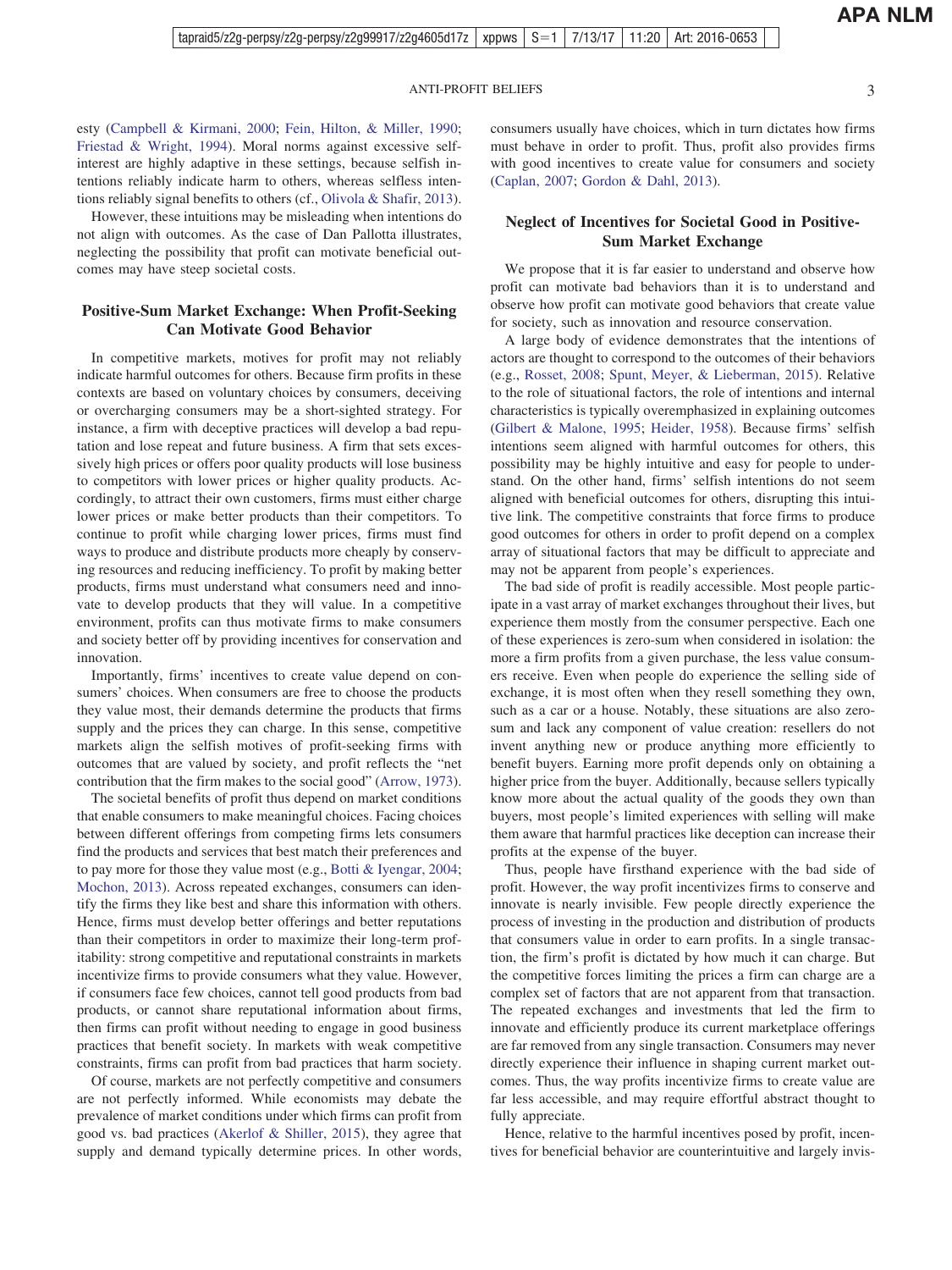ible in everyday experience, resulting in a stark asymmetry. In complex systems like markets, people tend to focus on direct, immediate effects. They may routinely neglect to consider effects that are indirect or that unfold over time, even when these effects are much larger in magnitude or more important [\(Baron et al.,](#page-21-0) [2006;](#page-21-0) [Diehl & Sterman, 1995;](#page-22-0) [McCaffery & Baron, 2006\)](#page-23-0). Because the good incentive effects of profit are not immediate and direct, they may be consistently neglected when people judge individual market exchanges in isolation (cf., [Idson et al., 2004;](#page-22-0) [Jones et al., 1998;](#page-22-0) [Legrenzi, Girotto, & Johnson-Laird, 1993\)](#page-23-0).

Accordingly, interpreting profit as the result of a zero-sum competition with a winner and a loser may be more intuitive than considering it as reflective of a positive-sum increase in value [\(Baron et al., 2006;](#page-21-0) [Bazerman, 1983;](#page-21-0) [Rubin, 2003\)](#page-23-0). Complex questions about how consumer choice and market competition have shaped a firm's incentives over time (e.g., "How have this firm's investments in value creation contributed to its current profitability today?") may be substituted with a simpler question about the immediate present (e.g., "Would I be better off today if this firm charged me less and accepted less profit?"; cf., [Kahne](#page-22-0)[man & Frederick, 2002\)](#page-22-0).

#### **Anti-Profit Beliefs**

We propose that this asymmetry in understanding the incentives faced by firms results in *anti-profit beliefs*, or perceptions that profit-seeking necessarily motivates behaviors that harm consumers and society. We expect that people will overgeneralize from zero-sum settings and judge profit-seeking firms based on the perceived selfishness of their motives across contexts (cf. [Aaker et](#page-21-0) [al., 2010;](#page-21-0) [Fiske et al., 2007\)](#page-22-0). If this is the case, then they will view profit-seeking motives as inherently harmful and profits as necessarily coming at the expense of others.

In positive-sum competitive market contexts, using profit motives to make inferences about outcomes in this way may be misleading [\(Baron et al., 2006;](#page-21-0) [Newman & Cain, 2014;](#page-23-0) [Pallotta,](#page-23-0) [2008\)](#page-23-0). As noted by Adam Smith (1776): "It is not from the benevolence of the butcher, the brewer, or the baker that we expect our dinner, but from their regard to their own self-interest" (p. 2). However, the notion that selfish motives for profit can incentivize good outcomes for others is deeply counterintuitive, and the societal contributions of profit-seeking firms may be very difficult to appreciate [\(Caplan, 2007;](#page-21-0) [Krugman, 1996;](#page-23-0) [Lunt & Furnham, 1996;](#page-23-0) [Pinker, 2003;](#page-23-0) [Rubin, 2003\)](#page-23-0).

We expect that anti-profit beliefs will result in excessively negative judgments about market outcomes, such as the relationship between firms' profit and their value to society. Since firms not only create products, but also employ people, impact the environment, and affect society more broadly, their overall value to society may be difficult to define. Accordingly, our definition of *societal value* includes the entirety of a firm's overall impact on society, and we do not differentiate between particular notions of good or particular recipients of that good (e.g., consumers, society at large). Our theorizing concerns the overall direction of this net effect: we expect that people will perceive additional profit as necessarily negative overall.

Our definition of societal value aligns with the literature in *corporate social responsibility* (CSR), a growing body of empirical research that seeks to measure firms' overall impact on society

[\(Pava & Krausz, 1996\)](#page-23-0). The most recent and comprehensive meta-analyses in this literature find overwhelming empirical evidence for a positive association between firm profit and societal value creation [\(Margolis, Elfenbein, & Walsh, 2007;](#page-23-0) [Orlitzky et](#page-23-0) [al., 2003\)](#page-23-0). In fact, the scholarly debate has shifted away from *whether* this association is positive to *how* positive this association is in different contexts, and to explaining what makes firms adopt more beneficial practices [\(Aguilera, Rupp, Williams, & Ganapathi,](#page-21-0) [2007;](#page-21-0) [Mackey, Mackey, & Barney, 2007\)](#page-23-0).

Hence, examining the perceived relationship between profit and societal value allows us one way to assess how well anti-profit beliefs reflect reality. If stereotypes about profit-seeking firms do not reflect their actual impact on society, then they may be especially important to investigate and understand (cf., [Jussim, 2012\)](#page-22-0). We expect that people's judgments of firm profit will be negatively correlated with their perceptions of firms' value to society, contrary to the consensus within the corporate social responsibility literature.

Because we expect that these effects are rooted in neglecting how profit incentivizes firms to create value for society, they will be attenuated only when people are led to understand these good incentive effects. A full understanding of the incentives faced by profit-seeking firms may require effortful, methodical perspectivetaking for most people [\(Epley, Keysar, Van Boven, & Gilovich,](#page-22-0) [2004\)](#page-22-0). In the absence of these efforts, people's judgments may rely heavily on stereotypes about firms' intentions and motives [\(Ga](#page-22-0)[linsky & Moskowitz, 2000\)](#page-22-0).

#### **Predictions and Study Overview**

We expect that people maintain a zero-sum view of profit when judging profit-seeking firms. Hence, we expect that they will neglect the situational factors that lead firms to create value in order to profit in competitive contexts.

If this is the case, we should observe the following: (a) Perceptions of firm profit are negatively correlated with perceptions of the societal value a firm provides; (b) A profit motive is seen as inherently harmful and expected to reduce value for society; (c) Harmful firm practices (e.g., overcharging, underpaying employees, polluting the environment, reducing safety standards) are viewed as an effective way to increase profit; (d) These beliefs are rooted in a neglect of the market conditions that lead firms to engage in good practices in order to profit; and (e) Prompting people to consider how profit incentivizes good firm behaviors can attenuate anti-profit beliefs.

Seven studies test these predictions. Study 1 demonstrates that the profit of actual Fortune 500 firms is strongly negatively correlated with perceptions of their social value, providing initial evidence for anti-profit beliefs. This relationship holds whether profit is measured by respondents' perceptions or by actual publicly reported firm incomes. Moreover, this result runs counter to the positive correlation between profit and expert measures of societal impact for the same firms, demonstrating that these perceptions might be inaccurate. Study 2 demonstrates similar effects for entire industries, suggesting that this negative association does not depend on particular prominent firms. Study 3 suggests that the same organizational practices are judged as more harmful in the presence of a profit motive, suggesting profit seeking is seen as inherently harmful. Building on these findings, Study 4 shows that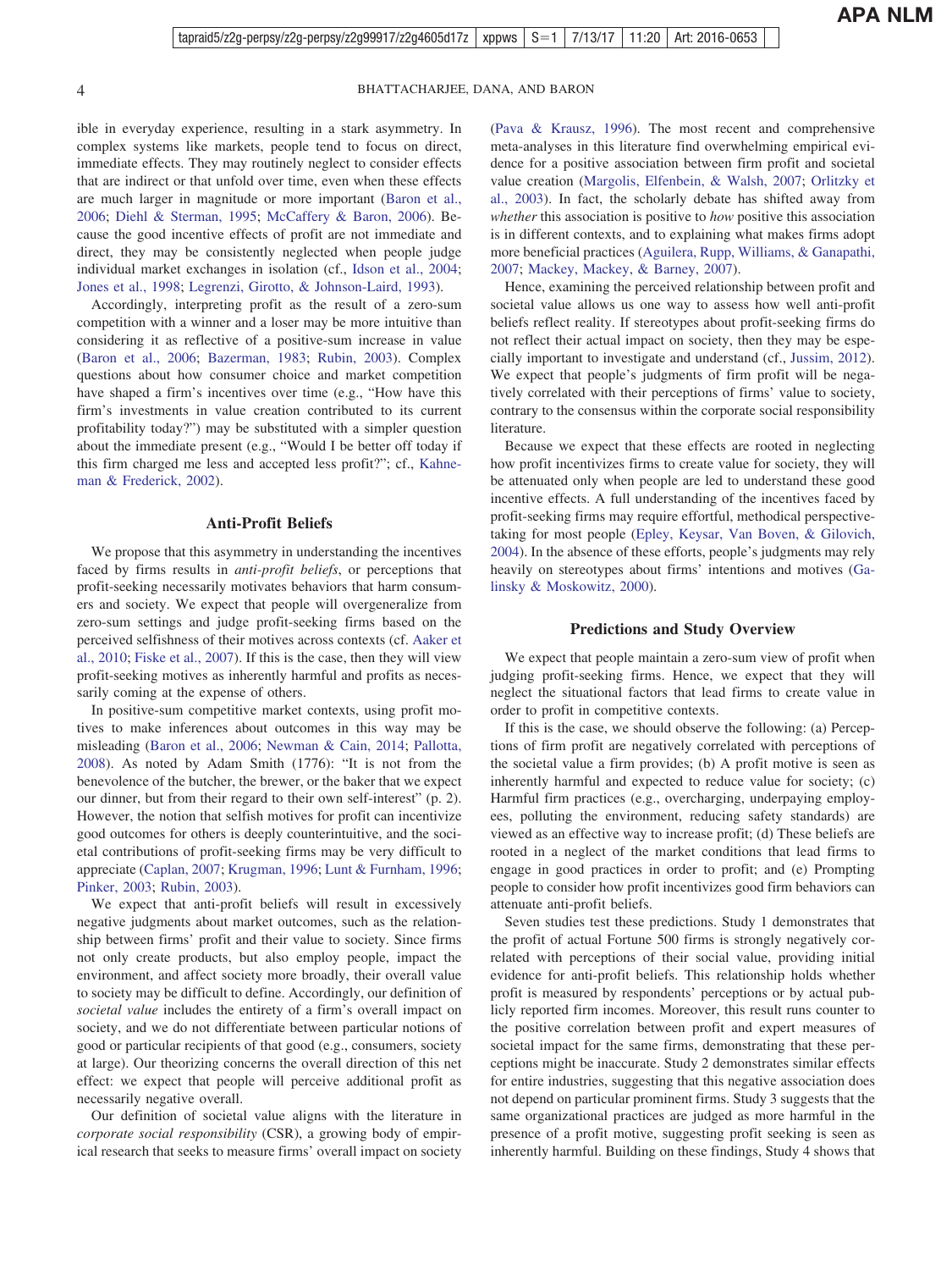**APA NLM**

**AQ: 5**

**T1**

a firm is expected to be able to increase its future profits by adopting harmful business practices.

Our final three studies investigate people's neglect of firm incentives and the malleability of anti-profit beliefs. Study 5 finds that prompting subjects to consider the role of voluntary consumer choice in strongly competitive markets can attenuate anti-profit beliefs by encouraging a better understanding of how firm incentives are constrained. Study 6 demonstrates the same pattern of results in markets with freely available information about firm reputation. Finally, Study 7 finds that prompting subjects to consider how profits help guide future production decisions can also attenuate anti-profit beliefs.

In all studies our sample sizes were determined in advance, and no analyses were conducted prior to the completion of data collection. No conditions or participants were dropped from any analyses or reported results, and we report all measures assessed.

### **Study 1: Greater Firm Profit Is Seen as Socially Harmful**

Our first study was intended to explore how people view the relationship between profit and societal value. We expected that firms perceived to be more profitable would be seen as less valuable to society. Moreover, we expected that higher profits would be seen as less deserved, coming at others' expense, and reflective of more selfish motives.

#### **Method**

North American adults ( $N = 85$ , 34% male, mean age = 45) were recruited through a web panel to complete the study for payment.

**Materials and procedure.** Subjects rated their perceptions of 40 firms sampled from the Fortune 500 list of highest-grossing public corporations. The purpose of using Fortune 500 firms was twofold: First, because these are publicly held firms, their actual revenues and profits are observable. Second, many of these firms are sufficiently recognizable that subjects would have opinions about their value to society. We randomly sampled 8 firms from each quintile of the list, subject to the constraints that the firms were recognizable to nonexperts and profitable in the past year. A short description was included with each firm (e.g., "Kraft Foods Inc. manufactures and markets snacks, confectionery, and quick meal products worldwide."). The order of presentation of firms was randomized for each subject.

For each firm, subjects first indicated their familiarity on a 3-point scale  $(1 = never heard of it, 3 = familiar)$ . We omitted responses to firms for which the subject expressed no familiarity  $(n = 319, \text{ or } 9\%, \text{ of } 3400 \text{ total subject-firm responses were}$ omitted).

**Anti-profit beliefs.** Subjects then rated their perceptions of firm profit ("How much profit do you think this business made on average (of businesses in general) in the last year?";  $0 = zero$  or  $less, 5 = a$  *lot more than average*). Next, they rated the perceived value of the firm to society ("What do you think about the value of this business to society, on the whole?";  $0 = it$  *would be better if*  $it$  did not exist,  $3 = it$  is important and useful).

**Bad business practices.** Subjects then indicated whether they thought these profits came from bad business practices: "Is this

amount of profit deserved or not?"  $(1 = less than what is described,$ 3 = *more than what is deserved*); "Do profits for [this business] (if any) come at the expense of others?"; "Do these profits (if any) result from lack of sufficient competition?"; *yes*/*no*). Finally, they indicated the perceived motives underlying these practices: "What are the most important motives of those who run this business?"  $(1 = to serve society or consumers, 3 = to make money, regard$ *less of the effect on others*).

#### **Results**

**Anti-profit beliefs.** As predicted, mean ratings of profit and societal value were highly negatively correlated across firms,  $r(38) = -.62$ ,  $p < .001$  (see [Figure 1\)](#page-5-0). Substituting the log of F1 actual profit for perceived profit yielded a similarly strong correlation,  $r(38) = -.57$ ,  $p < .001$ .<sup>1</sup> Given that ratings of perceived Fn1 profit and societal value have some measurement error, these results suggest that, in the aggregate, profit is viewed as a virtual proxy for societal harm.

We examined individual differences by calculating withinsubject correlations between perceived profit and societal value. Overall,  $40\%$  ( $n = 34$  of 85) of subjects exhibited a significant negative correlation ( $p < .05$ , uncorrected), indicating anti-profit beliefs, while  $11\%$  ( $n = 9$ ) showed a significant positive correlation, both greater than would be expected by chance  $(p < .001$  and  $p = 0.026$  in one-sided exact binomial tests). Thus, although most subjects held anti-profit beliefs, a few held pro-profit beliefs.

**Bad business practices.** It is possible that these perceptions do not necessarily reflect a zero-sum view of profit. Moreover, though value to society was explicitly defined by the scale endpoints, subjects' interpretations of this construct might differ from ours. To assess this possibility, we examined the aggregate correlations between perceived profit and items reflecting zero-sum market exchange. As expected, more profitable firms were rated as less deserving of their profits,  $r(38) = .75$ ,  $p < .001$ , profiting more at the expense of others,  $r(38) = .76$ ,  $p < .001$ , more lacking in competition,  $r(38) = .55$ ,  $p < .001$ , and more strongly motivated to pursue profit regardless of the effect on others,  $r(38) =$  $.61, p \leq .001$ .

All effects held at the individual level in linear mixed-effects regressions with crossed random effects for each subject and firm [\(Baayen, Davidson, & Bates, 2008;](#page-21-0) see [Table 1\)](#page-5-0).

**Perceived relationship between profit and societal value.** These results provide strong initial evidence consistent with our predictions. But what drives these judgments, and are they actually excessively negative? For instance, one possibility is that larger firms receive more bad media coverage. Another is that the effect is driven by firms being too large, and thus more able to manipulate markets. Though firm size is a poor measure of societal harm (since good practices also increase growth), we used public revenue data to test this possibility. Actual log revenue of firms was negatively correlated with perceived societal value,  $r(38) = -.52$ ,  $p = .001$ , suggesting that firm size indeed affects subjects' judgments of societal value. However, even when controlling for log revenue, the partial correlation of perceived profit with perceived societal value remained strongly neg-

<sup>&</sup>lt;sup>1</sup> Perceived profit was strongly correlated with the log of actual profit,  $r(38) = .78$ ,  $p < .001$ , suggesting that subjects' judgments of relative firm profitability were accurate.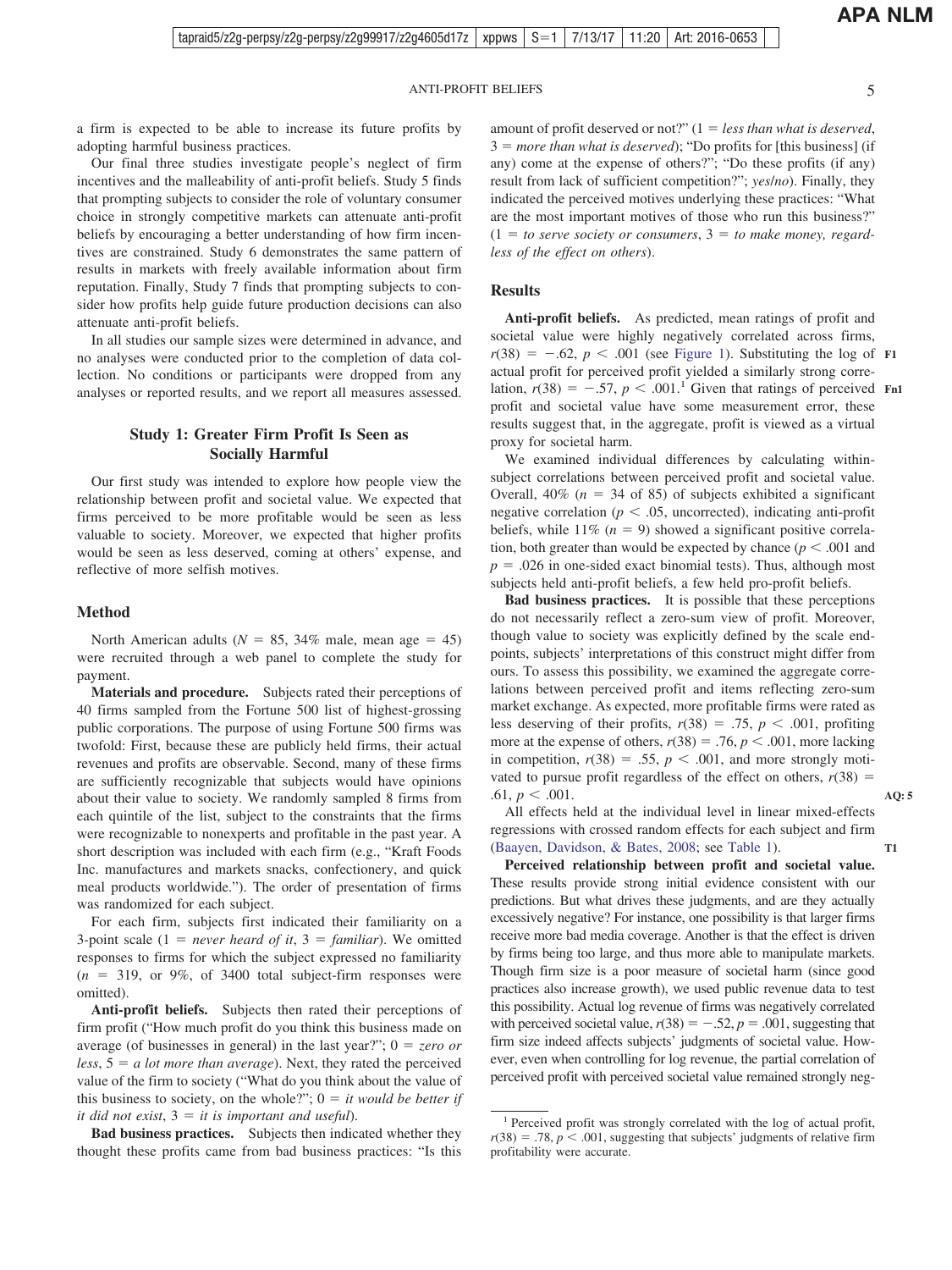<span id="page-5-0"></span>

Study 1: Relation between Perceived Profit and Perceived Societal Value across Firms

*Figure 1.* Mean ratings of societal value and perceived profit for individual firms in Study 1. The dashed line shows the least squares linear fit.

ative,  $r(37) = -.48$ ,  $p = .002$ , as did our supporting measures of bad business practices (see Table 1).

A more typical way to measure the degree of imperfection in a market is to observe the amount of profit for a given amount of revenue [\(Elzinga & Mills, 2011\)](#page-22-0). Higher profit margins (i.e., net profit divided by total revenue), though still a noisy measure, can be used as an indicator of how much firm profits are checked by market competition, with larger margins suggesting less competition. We used public data to calculate each firm's profit margin as a proxy for market constraints on bad practices. Actual profit

| Table 1                                                                                    |  |  |  |
|--------------------------------------------------------------------------------------------|--|--|--|
| Aggregate and Individual-Level Relations of Perceived Profit With Perceived Societal Value |  |  |  |
| Across Firms (Study 1)                                                                     |  |  |  |

| Measure         | Individual-level<br>regression | <b>B</b> ivariate<br>correlation | Partial w/log<br>revenue | Partial w/profit<br>margin | Partial<br>w/KLD score |
|-----------------|--------------------------------|----------------------------------|--------------------------|----------------------------|------------------------|
| Societal value  | $-.058***$                     | $-.62***$                        | $-48**$                  | $-.56***$                  | $-.65***$              |
| Not deserved    | $.183***$                      | $.75***$                         | $.66***$                 | $.65***$                   | $.76***$               |
| Others' expense | $.114***$                      | $.76***$                         | $.66***$                 | $.69***$                   | $.77***$               |
| No competition  | $.033***$                      | $.55***$                         | $51***$                  | $.30*$                     | $.55***$               |
| Profit motive   | $.094***$                      | $.61***$                         | $.47***$                 | $51***$                    | $.62***$               |

*Note*. Aggregate bivariate and partial correlations use average ratings of perceived profit, societal value, and bad business practices for each firm. Individual-level regression results are coefficients from linear mixed-effects models with crossed random effects that regress perceived profit on each measure, with *p*-values generated via MCMC simulation.

 $p < .05.$  \*\*  $p < .01.$  \*\*\*  $p < .001.$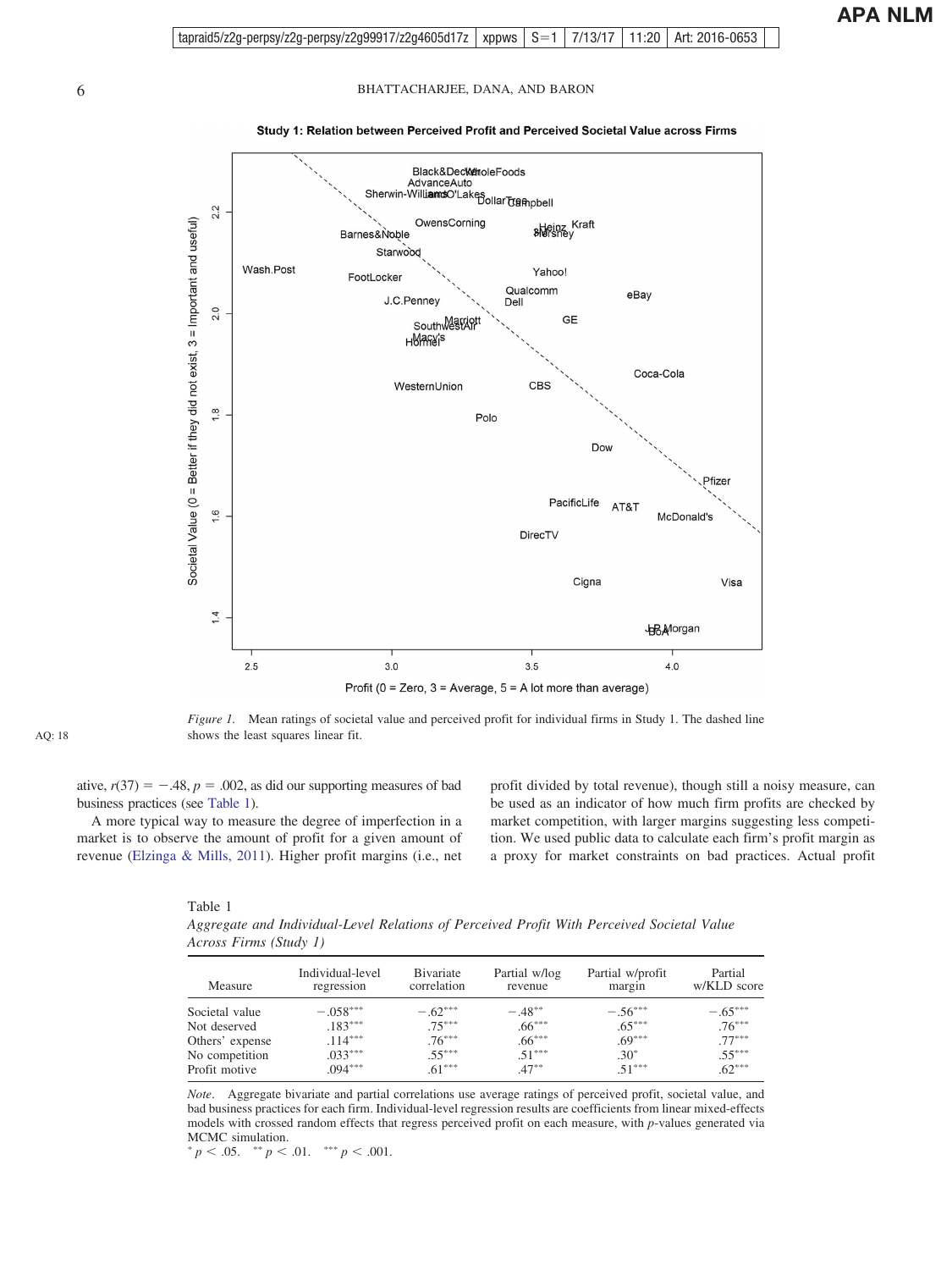margin correlated negatively with perceived societal value,  $r(38) = -.34$ ,  $p = .032$ , suggesting that subjects do have some acumen in identifying bad practices. Nevertheless, the partial correlation of perceived profit with perceived societal value remained strong when controlling for actual profit margin,  $r(37) = -.56, p < .001$ , as did its associations with all our supporting measures. Subjects' perceptions of the negative association between firm profit and good societal outcomes cannot be explained by this measure of market imperfection (i.e., insufficient constraints on bad business practices).

As a final robustness check, we tested our data against the measures of overall societal impact most commonly used within the CSR literature: the annual ratings released by Kinder, Lydenberg and Domini (KLD; [Cheng, Hong, & Shue, 2014\)](#page-21-0). These measures are intended to capture a firm's total impact on society along dimensions of community relations, corporate governance, diversity, environmental impact, employee relations, human rights, and product characteristics. In our sample of firms, overall KLD scores had small *positive* correlations with actual log income,  $r(38) = .20$ ,  $p = .242$ , actual profit margin,  $r(38) = .16$ ,  $p = .329$ , and perceived profit,  $r(38) =$  $.07, p = .681$ , consistent with both the direction and the approximate magnitude of the positive relationship between good societal impact and profitability identified in prior research [\(Orlitzky et al., 2003\)](#page-23-0). Somewhat unintuitively, overall KLD scores also had a weak positive correlation with perceived societal value,  $r(38) = .21$ ,  $p = .199$ . However, the partial correlation between perceived profit and perceived societal value, controlling for KLD ratings, was slightly *stron* $ger, r(35) = -.65, p < .001$ , and the same was true of our measures of bad business practices. Thus, the negative association between firm profit and perceived societal value appears excessively negative relative to analyses using actual expert measures of overall societal impact.

#### **Discussion**

As expected, our findings demonstrate a strong negative association between perceptions of firms' profit and firms' value to society. These judgments contradict the positive association between actual firm profit and objective expert measures of firm societal value, casting doubt on the notion that subjects' negative stereotypes of profit-seeking firms reflect those firms' actual impact on society (cf., [Jussim, 2012\)](#page-22-0).

Our supporting measures provide further evidence of our account: subjects perceived greater profits as less deserved and coming more at the expense of others. These findings are consistent with beliefs that market exchange is zero-sum, whereby profit can only motivate harmful outcomes. However, we found some heterogeneity: while many more subjects exhibited the expected negative association, about a tenth of our subjects actually held pro-profit beliefs. One possibility is that this heterogeneity is rooted in subjects' experiences with or exposure to news about particular firms, rather than their beliefs about firm profit in general. We conducted Study 2 to assess this possibility and improve several features of our measurement strategy in Study 1.

#### **Study 2: Greater Industry Profit Is Seen as More Harmful and Less Beneficial**

To look beyond particular firms with whom people may have had variable personal experiences, Study 2 tested types of firms (i.e.,

entire industries). If the negative association between perceived profit and perceived societal value depends on certain firms, then we would expect a much weaker correlation for judgments of entire industries. Conversely, if profit is viewed as inherently harmful, as we predict, then we should still observe a strong negative relationship between perceived profit and perceived societal value. We expected that even entire industries perceived as more profitable would be seen as less valuable to society.

Study 2 also used a more concrete measurement strategy than Study 1, allowing us to address some additional objectives: (a) To measure beliefs about specific harmful business practices, beneficial business practices, and *externalities*, or costs or benefits imposed on society as byproducts of a firm's business practices. While the responses in Study 1 suggest a zero-sum view of profit, subjects did not have the opportunity to differentiate between good and bad business practices, both of which might be present for many firms. By including more concrete measures of both good and harm, we allowed subjects to give more nuanced responses. (b) To ensure that the results of Study 1 are not an artifact of question order. For example, judging profit first may have influenced ratings of societal value. Hence, we counterbalanced the order of presentation for all items in this study. (c) To test whether economic knowledge or political ideology can explain anti-profit beliefs. We included these potential moderators at the end of the study.

#### **Method**

North American adults  $(N = 92, 31\%$  male, mean age 46) signed up through a web panel to complete the study for financial payment. Subjects rated 40 industries, each of which was listed with typical examples (e.g., "Investment banks (such as Morgan Stanley, Citigroup)"; "Metal producers (such as U.S. Steel, Alcoa)"). As in Study 1, subjects first indicated their familiarity with each industry. We omitted responses to industries for which the participant expressed no familiarity ( $n = 112$ , or 3%, of 3680 total subject-industry responses were omitted).

**Anti-profit beliefs.** Subjects then rated each industry on perceived profit and its perceived value to society, with the order of these items counterbalanced across subjects: half the subjects rated profit first, while half the subjects rated societal value first. These measures were identical to those used in Study 1, except with industries replacing individual firms.

**Bad vs. good business practices.** Next, subjects rated each industry on perceptions of specific harmful business practices ("This type of business overcharges consumers."; "This type of business underpays employees."; "This type of business takes safety shortcuts."; "This type of business exploits loopholes in regulations."), beneficial practices ("This type of business provides valuable goods and services."; "This type of business contributes important innovations to society."), and negative and positive externalities ("This type of business makes our culture worse."; "This type of business makes cultural contributions to society."). All eight measures had the same response options (*disagree*, *not sure*, *agree*). Presentation order for industries was randomized for each subject, and the order of the measures was counterbalanced across subjects.

**Individual economic knowledge and political ideology.** After the industry ratings, subjects completed several individual difference measures. First, they answered nine questions testing their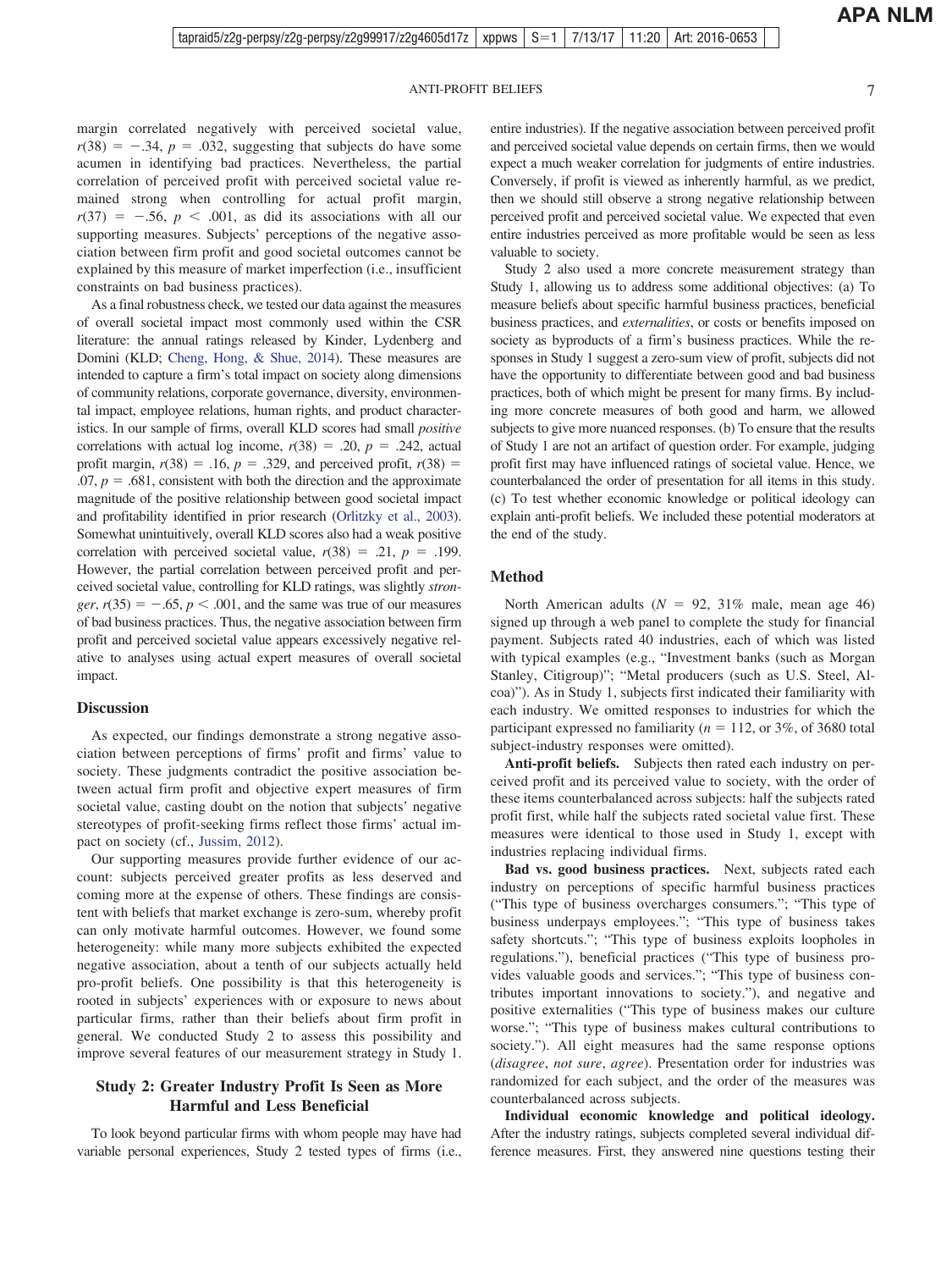economic understanding of profit (*true, false, not sure*). Five items were adapted from an economic enlightenment scale (e.g., "All other things being equal, mandatory licensing of professional services increases the prices of those services." [*true*]; "Rent-control laws make housing more available." [*false*]; [Klein & Buturovic, 2011\)](#page-22-0), while the remaining four items were created to apply to profit more specifically (e.g., "If a company makes a profit selling some product and another company does not, the profitable company must be giving the consumer a worse deal." [*false*]; "If musicians cannot make money from selling recordings, fewer musicians will make recordings at all." [*true*]).

Finally, subjects reported their political orientation ("Which description best represents your political ideology?";  $1 = very$ *, 2 = <i>liberal*, 3 = *moderate*, 4 = *conservative*, 5 = *very*  $\textit{conservative}$ ,  $6 = \textit{libertarian}$ ,  $7 = \textit{not sure}$ ). Responses of "not sure" were recoded to "moderate" for analysis. Only four subjects reported libertarian beliefs, and including these responses separately, recoding them to "very conservative," or omitting them from analyses did not affect our results. One subject did not answer the question and was omitted from these analyses.

#### **Results**

This intended solely for the personal use of the individual user and is not to be disseminated by the individual user and is not to be disseminated by the individual user and is not to be disseminated by the individual use

**Fn2**

**T2**

**F2**

**Anti-profit beliefs.** Mean profit and societal value ratings of industries were highly negatively correlated,  $r(38) = -.60, p <$ .001 (see [Figure 2\)](#page-8-0). These results held at the individual level in a linear mixed-effects regression: higher ratings of profit were associated with lower ratings of societal value, even with random slopes for profit for each subject,  $b = -0.114$ ,  $t = 5.91$ ,  $p < .001$ .

To examine individual differences, we calculated within-subject correlations between perceived profit and societal value. Overall, 49%  $(n = 45$  of 92) of subjects exhibited a significant negative correlation, indicating significantly greater anti-profit beliefs than would be expected by chance (one-sided binomial  $p < .001$ ). Only  $8\%$  ( $n = 7$ ) of subjects showed a significant positive correlation, no greater than chance expectations ( $p = .177$ ). Thus, anti-profit beliefs are more pronounced in judgments of entire industries.<sup>2</sup> Question order had no effect.

**Bad business practices.** Perceived profit was also correlated with perceptions of specific harmful business practices. More profitable industries were rated as overcharging consumers more,  $r(38) = .69, p < .001$ , taking more safety shortcuts,  $r(38) = .35$ ,  $p = .029$ , and exploiting more regulatory loopholes,  $r(38) = .63$ ,  $p < 001$ . Perceived industry profit was negatively but not significantly related to underpaying workers more,  $r(38) = -.17$ ,  $p =$ .289. All significant results held and supported predictions in individual-level analyses using linear mixed-effects models (see [Table 2\)](#page-9-0). Even across industries, subjects associated profit with harmful business practices.

**Good business practices.** We also examined whether people view profit as motivating beneficial business practices. More profitable industries were rated as providing fewer valuable goods and services,  $r(38) = -.39$ ,  $p = .013$ , and profitability was negatively but not significantly associated with contributing important innovations,  $r(38) = -.12$ ,  $p = .468$ . As before, all results held in linear mixed-effects regressions (see [Table 2\)](#page-9-0). In addition to associating profit with more harmful practices, subjects also viewed profit as motivating fewer beneficial business practices.

**Bad vs. good externalities.** Next, we tested whether antiprofit judgments also apply to broader externalities on society. Higher profits were positively associated with making culture worse,  $r(38) = .67$ ,  $p < .001$ , and negatively but not significantly associated with making cultural contributions,  $r(38) = -.20$ ,  $p =$ .217. Both effects were significant in analyses using linear mixedeffects models (see [Table 2\)](#page-9-0). Subjects viewed profits as related to more harmful and fewer beneficial externalities on society.

**Individual economic knowledge and political ideology.** Finally, we examined two potential moderators of anti-profit beliefs. Contrary to expectations, our economic knowledge measure was weakly positively correlated with anti-profit beliefs (i.e., individual subjects' correlations of profit and societal value;  $r(90)$  =  $.13, p = .23$ ). No individual items were significantly related to anti-profit beliefs. These results provide no evidence that antiprofit beliefs relate to general economic knowledge on this measure within this population.

Political ideology was weakly correlated with individual anti-profit beliefs,  $r(90) = -.16$ ,  $p = .140$ , such that self-described conservatives had weaker anti-profit beliefs than self-described liberals. More importantly, a set of regressions found that the intercept for anti-profit beliefs remained significant for subgroups of subjects along the political spectrum: liberal respondents (responses  $\langle 3 \rangle$ ,  $b = 0.26$ ,  $t(27) = 4.89, p < .001$ , moderates and those unsure of their beliefs (responses = 3),  $b = 0.26$ ,  $t(35) = 5.17$ ,  $p < .001$ , and conservative and libertarian respondents (responses  $>$ 3),  $b = 0.14$ ,  $t(26) = 2.34$ ,  $p = 0.027$ . All subgroups exhibited significant anti-profit beliefs when examined separately. Thus, variation in anti-profit beliefs cannot be explained by political ideology alone, and anti-profit beliefs appear robust across the political spectrum.

#### **Discussion**

Our findings indicate a strong and robust negative association between perceived profit and perceived societal value. These findings cannot be explained by measurement artifacts such as question order, items that imprecisely define societal value, or items that do not allow two-sided responses. Subjects perceived strong negative incentive effects of profit, but not positive incentive effects: perceived profit was positively correlated with harmful business practices and negatively correlated with beneficial business practices. Together with Study 1, these findings indicate that people judge profit as if market exchange is zero-sum: while they attend to its role in motivating harmful practices, they overlook the possibility that it can motivate societal good.

Variation in anti-profit beliefs cannot be fully explained by political ideology or general economic knowledge, though the range of these differences may have been restricted in our sample (e.g., economic knowledge might be predictive of anti-profit beliefs if our sample also included experts with economics PhDs).

Though Studies 1 and 2 provide important initial evidence of anti-profit beliefs, this evidence is limited by its correlational nature. To investigate whether perceived profit has a causal impact

<sup>&</sup>lt;sup>2</sup> A replication including a broader set of industries found an even greater proportion of subjects reporting significant anti-profit beliefs (73%,  $n = 59$  of 81). Again, the proportion of subjects reporting significant pro-profit beliefs  $(2\%, n = 2)$  was no greater than chance.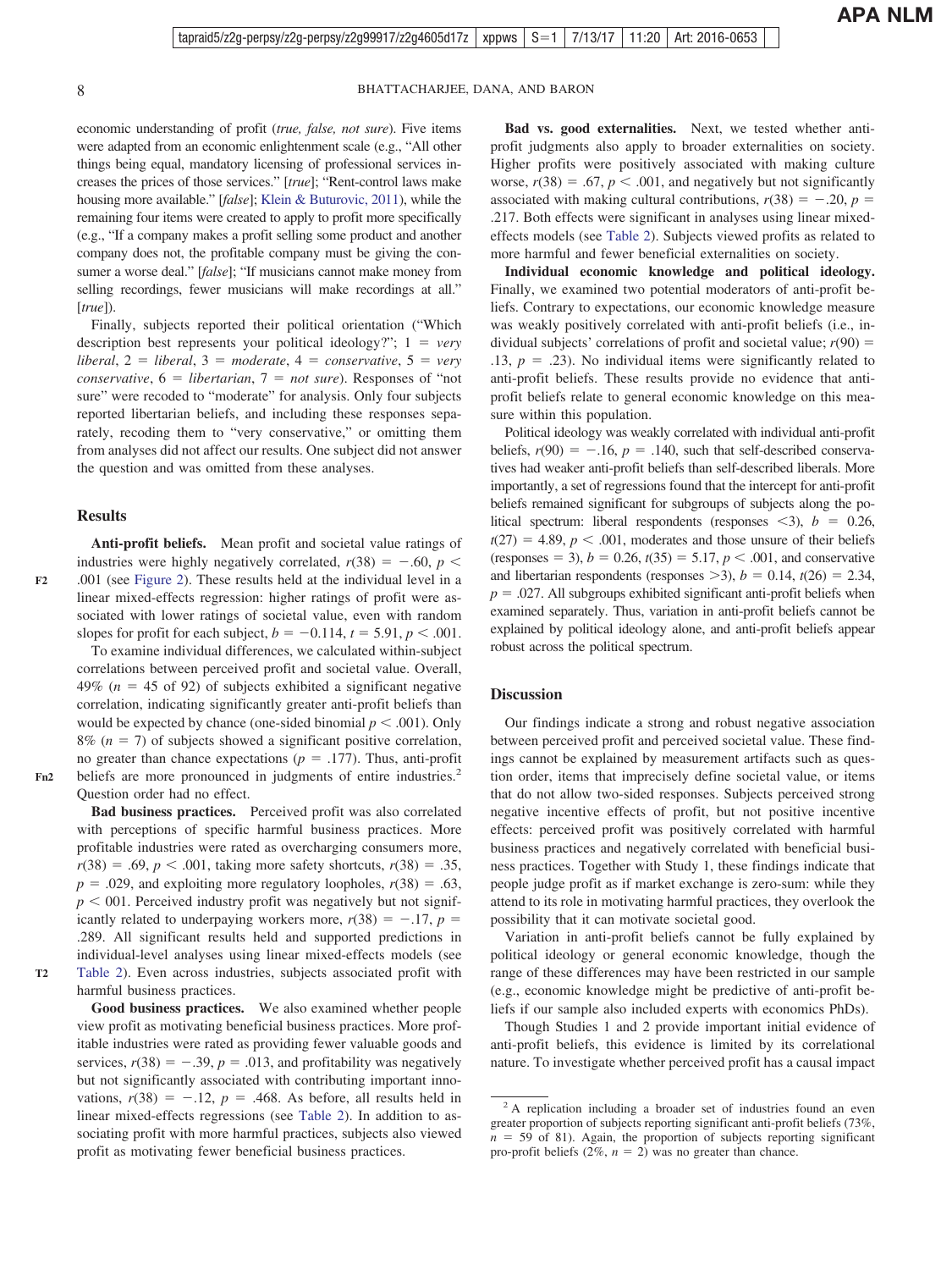<span id="page-8-0"></span>

#### Study 2: Relation between Perceived Profit and Perceived Societal Value across Industries

*Figure 2.* Mean ratings of societal value and perceived profit for entire industries in Study 2. The dashed line shows the least squares linear fit.

on perceived societal value, we manipulated the profit motive of hypothetical firms in our next study.

#### **Study 3: A Profit Motive Increases Perceived Harm**

Our first two studies suggest that profit is thought to motivate more bad business practices and fewer good business practices. In Study 3, we investigated the perceived causal impact of profitseeking motives themselves. Following [Aaker et al. \(2010\),](#page-21-0) we held the practices of an organization constant and manipulated only its nonprofit or for-profit motives, allowing us to see if a profit motive alone affected the perceived outcomes of the same practices.

To distinguish negative effects of profit motives from positive effects of nonprofit motives, we also included a baseline condition in which the motives of the organization were unspecified. Though our theorizing does not directly address *when* people infer the presence of profit motives, this design allowed us to explore whether people would make these inferences on their own from the practices described. Because we selected practices that could plausibly apply to both nonprofit and for-profit organizations, we did

not expect that people would assume the presence of selfish profit motives in the absence of explicit cues.

Our theorizing does focus on the outcomes people expect once they know a profit motive is present. We expected that specifying a profit motive would reduce perceptions of good societal outcomes, relative to both specified nonprofit motives and unspecified motives, consistent with prior findings that harmful motives are stronger than prosocial motives in driving judgments [\(Baumeister](#page-21-0) [et al., 2001;](#page-21-0) [Critcher & Dunning, 2011;](#page-21-0) [Knobe, 2003;](#page-23-0) [Vohs et al.,](#page-23-0) [2007\)](#page-23-0). These findings would indicate that profit-seeking motives are viewed as inherently harmful and necessarily produce less good for society.

To reflect our theorizing and the evidence from Studies 1 and 2, we adapted the measures used by CSR expects to assess overall societal impact [\(Cheng et al., 2014;](#page-21-0) [Orlitzky et al., 2003\)](#page-23-0). We thus included items corresponding to the same dimensions (e.g., effects on the environment, communities and human rights, employee pay and working conditions, product safety and quality, ethical management practices) used to capture the entirety of firms' impact on society.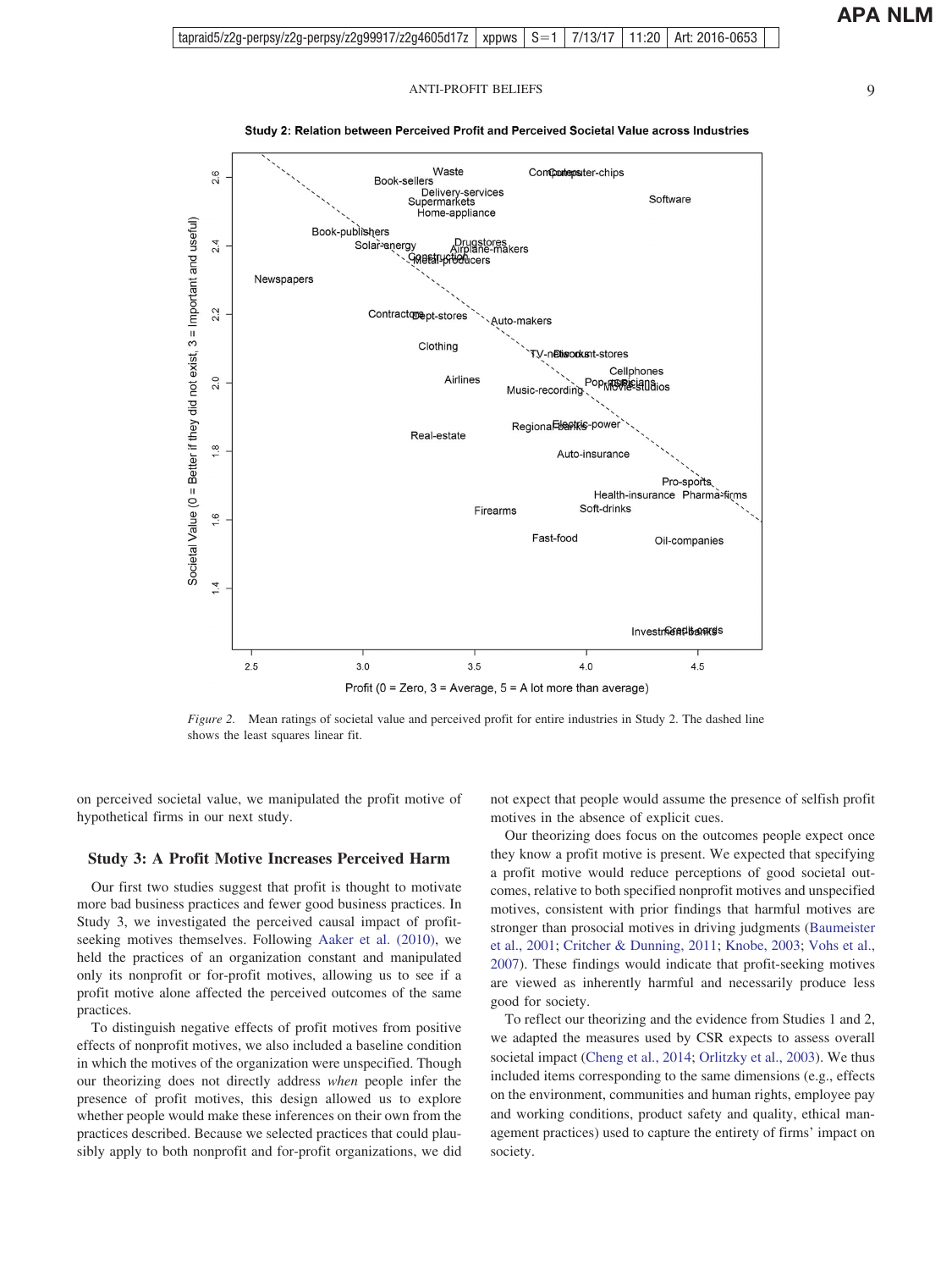$T<sub>11</sub>$ 

<span id="page-9-0"></span>10 BHATTACHARJEE, DANA, AND BARON

| $1$ able $2$                                                                                   |  |
|------------------------------------------------------------------------------------------------|--|
| Aggregate and Individual-Level Relations of Perceived Profit With Industry Practices (Study 2) |  |

| Industry practice               | Societal Impact    | Aggregate<br>correlation | Individual-level<br>regression |
|---------------------------------|--------------------|--------------------------|--------------------------------|
| Overcharging                    | <b>Bad</b>         | $.69***$                 | $.200***$                      |
| Underpaying employees           | Bad                | $-.17$                   | $-.021$                        |
| Taking safety shortcuts         | <b>Bad</b>         | $.35*$                   | $.088***$                      |
| Exploiting regulatory loopholes | Bad                | $.63***$                 | $.155***$                      |
| Providing valuable goods        | Good               | $-.39*$                  | $-.024*$                       |
| Providing important innovations | Good               | $-.12$                   | $-.027$                        |
| Making culture worse            | Externality (Bad)  | $.67***$                 | $.142***$                      |
| Making cultural contributions   | Externality (Good) | $-.20$                   | $-.036*$                       |

*Note*. Aggregate correlations use average ratings of perceived profit and perceived business practices for each industry. Individual-level regression results are coefficients from linear mixed-effects models with crossed random effects that regress perceived profit on each measure, with *p*-values generated via MCMC simulation.  $p < .05.$   $\longrightarrow^{*} p < .01.$   $\longrightarrow^{*} p < .001.$ 

#### **Method**

Adults recruited through Amazon Mechanical Turk ( $N = 360$ , 56% male, mean age  $= 37$ ) completed the study for payment. To examine how a profit motive impacts perceived societal value, we used a 3-group (Firm Motives: For-Profit vs. Non-Profit vs. Unspecified) between-subjects design.

**Materials and procedure.** Each subject read four brief hypothetical scenarios describing the practices of different organizations, with presentation order counterbalanced. To make our manipulation plausible, we chose four industries in which both for-profit firms and nonprofit organizations operate. The scenarios described the following: (a) an organization that buys quality handmade jewelry and crafts from poor artisans in developing nations and sells them at high margins in retail outlets in developed nations; (b) an organization that helps firms transition to more sustainable and energy-efficient production processes; (c) an organization that collects surplus healthy food and produce and distributes it in underprivileged areas; and (d) an organization that buys the rights to promising new medical technologies from the inventors, and then develops and sells the technologies to hospitals (see [Appendix](#page-24-0) for full scenarios).

In the Unspecified condition, subjects received no further information. In the Non-Profit condition, they read that "The organization operates as a non-profit. Its leadership decides how to allocate resources to best pursue its mission," whereas in the For-Profit condition, they read that "The organization operates as a for-profit. Its leadership decides how to allocate resources to best pursue its mission by trying to maximize its profits."

**Societal good.** For each organization, subjects rated their general perceptions of its contribution to societal harm or good ("How much societal harm or good does the organization accomplish?";  $1 = \text{great harm}, 3 = \text{no harm or good}, 5 = \text{great good}.$ 

**Overall societal impact.** They then indicated specific beliefs about the organization's overall societal impact using five items adapted from the CSR literature [\(Cheng et al., 2014;](#page-21-0) [Orlitzky et al.,](#page-23-0) [2003\)](#page-23-0): effects on the environment, communities and human rights, employee pay and working conditions, product safety and quality, and ethical management practices  $(1 = great \, harm, 3 = no \, harm)$  $or good, 5 = great good.$  These items were combined to create a measure of overall societal impact ( $\alpha = .89$ ).

**Effectiveness.** Finally, subjects rated the overall effectiveness of the organization ("Overall, how effective is the organization in achieving its goals?";  $1 = not$  *at all*,  $4 = very$  *effective*).

#### **Results**

A repeated measures ANOVA found that presentation order of these scenarios had no effect on our dependent variables (*p*s .38), and we do not discuss this factor further.

**Societal good.** Combining across the four organizational descriptions, a repeated measures ANOVA found a significant main effect of firm motives on perceived good to society,  $F(2, 348) =$ 11.42,  $p < .001$ ,  $\eta_p^2 = .062$ . Pairwise comparisons found that a Profit motive reduced the perceived societal good accomplished by the firm  $(M = 3.84, SD = 0.62)$ , relative to both Non-Profit motives ( $M = 4.16$ ,  $SD = 0.58$ ,  $t(236) = 4.11$ ,  $p < .001$ ,  $d = 0.53$ ) and Unspecified motives ( $M = 4.16$ ,  $SD = 0.53$ ,  $t(237) = 4.29$ ,  $p < .001$ ,  $d = 0.55$ ). Describing the firm as a Nonprofit did not affect perceptions of societal good relative to the Unspecified motive baseline  $(t < 1, p = .953, d = 0)$ .

We also found a significant firm motive  $\times$  industry interaction,  $F(6, 1044) = 2.99, p = .007, \eta_p^2 = .017$ . Though the effects were directionally consistent across industries, pairwise comparisons found no significant contrasts in the artisan craft scenario (*p*s .68).

**Overall societal impact.** Across scenarios, a repeated ANOVA also found a significant main effect of firm motives on overall societal impact,  $F(2, 348) = 11.83$ ,  $p < .001$ ,  $\eta_p^2 = .064$ . Pairwise comparisons found that a Profit motive reduced perceptions that the organization's practices had a good overall impact on society ( $M = 3.46$ ,  $SD = 0.50$ ), relative to both an organization with Non-Profit motives ( $M = 3.76$ ,  $SD = 0.48$ ),  $t(236) = 4.72$ ,  $p < .001$ ,  $d = 0.61$ , and one with the same practices but Unspecified motives ( $M = 3.66$ ,  $SD = 0.44$ ),  $t(237) = 3.29$ ,  $p = .001$ ,  $d =$ 0.42. In contrast, Non-Profit motives did not affect perceptions of societal impact relative to Unspecified motives  $(t(241) = 1.69)$ ,  $p = .126$ ,  $d = 0.22$ ; see [Figure 3\)](#page-10-0).

The firm motive  $\times$  industry interaction was not significant,  $F(6)$ , 1044) = 1.32,  $p = .132$ ,  $\eta_p^2 = .008$ , indicating that these effects were consistent across industries. However, they were again directionally weaker in the artisan craft scenario.

**F3**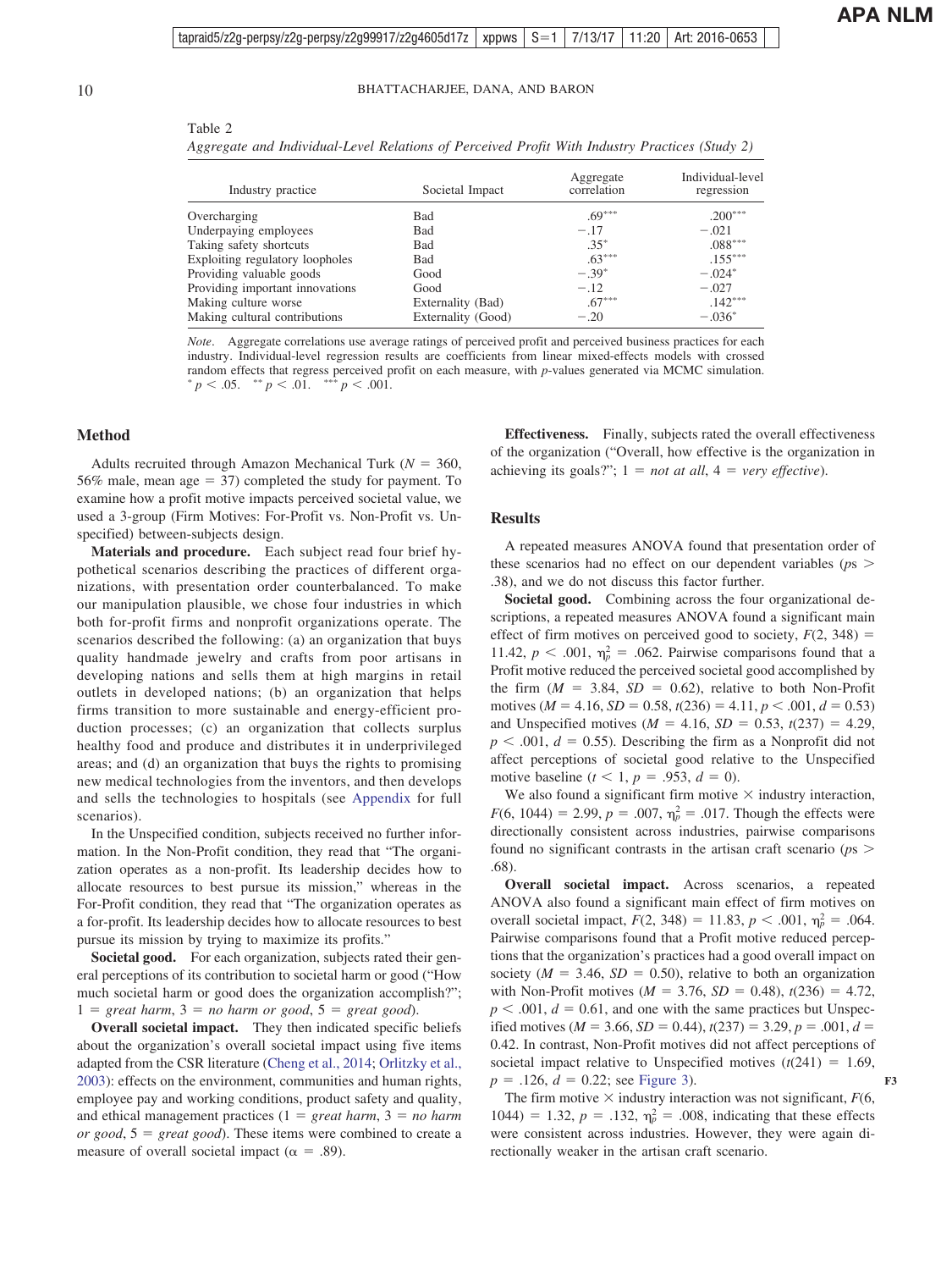**APA NLM**

<span id="page-10-0"></span>

*Figure 3.* Mean perceptions of the overall societal harm or good accomplished by each organization in Study 3  $(1 = \text{great harm}, 3 = \text{no harm or})$ *good*, 5 - *great good*). Error bars show standard errors.

**Effectiveness.** A repeated measures ANOVA found a marginal effect of firm motives on perceived effectiveness  $F(2, 348) =$ 2.66,  $p = .072$ ,  $\eta_p^2 = .015$ . Pairwise comparisons found that a Profit motive reduced perceptions of overall effectiveness  $(M =$  $2.99, SD = 0.54$ , relative to a firm with identical practices and Unspecified motives ( $M = 3.13$ ,  $SD = 0.48$ ,  $t(237) = 2.12$ ,  $p =$  $.037, d = 0.27$ ). A Profit motive also marginally reduced perceived effectiveness relative to Non-Profit motives  $(M = 3.12, SD =$ 0.50,  $t(236) = 1.93$ ,  $p = .060$ ,  $d = 0.25$ ). Again, there was no difference in perceived effectiveness between a firm with Non-Profit motives and one with Unspecified motives ( $t < 1$ ,  $p = .836$ ,  $d = 0.02$ ).

We also found a significant firm motive  $\times$  industry interaction,  $F(6, 1044) = 4.65$ ,  $p < .001$ ,  $\eta_p^2 = .026$ , whereby no contrasts were significant in the artisan craft scenario ( $p_s$  > .13).

#### **Discussion**

As expected, across four different organizations, subjects viewed the presence of a profit motive as more harmful than its absence, even with business practices held constant, indicating the presence of anti-profit beliefs. A profit motive was also thought to reduce an organization's ability to achieve its objectives. In light of prior findings that for-profit corporations are seen as less warm but more competent than nonprofit organizations [\(Aaker et al., 2010\)](#page-21-0), it is possible that in this study, the perceived incompatibility between profit motives and motives for societal good overwhelmed any perceived competence advantage ascribed to forprofit firms.

Importantly, these findings also help establish the direction of these effects. People held anti-profit beliefs even relative to a baseline in which motives were not specified, supporting the presence of anti-profit beliefs, but not the presence of pro-nonprofit beliefs.

Though our theorizing does not directly address the conditions under which people infer the presence of profit motives, it may be the case that organizations are not assumed to have selfish profit motives when they have good practices that plausibly reflect nonprofit motives. The weaker effects within the artisan crafts scenario, in which the organization's practices were not perceived as favorably as those in the other scenarios, indicate that assumptions about firm motives might depend on how good or bad their practices seem. Study 4 used a different approach to further investigate how good or bad practices affect inferences about firm motives.

### **Study 4: Intended Societal Harm Is Thought to Increase Future Profit**

Our first three studies provide consistent evidence that a profit motive is thought to necessarily result in outcomes that are less beneficial for society. If profit is thought to specifically incentivize societal harm, then firms should be able to increase profits by adopting bad business practices rather than good business practices. To test this possibility, we inverted our methodological approach: in Study 4, we manipulated whether a firm planned to adopt more good business practices or bad business practices, and assessed how these changes were expected to affect the firm's long-term future profitability.

To maintain consistency with our theorizing and the measures used in Studies 1–3, our manipulations were adapted from the business practices used by CSR experts to assess firms' overall impact on society [\(Cheng et al., 2014;](#page-21-0) [Orlitzky et al., 2003\)](#page-23-0). Changing these practices (e.g., service quality, safety standards, employee welfare, environmental impact, deceptive marketing) should directly result in a more harmful or beneficial impact on society.

Because our previous studies indicate that perceptions of societal good and profitability vary significantly across firms and industries, Study 4 also provided a cleaner test of anti-profit beliefs by varying the *same* firm's plans to engage in good vs. bad practices. We predicted that plans to adopt bad practices would be expected to increase long-term profitability, while plans to adopt good practices would not necessarily be expected to affect future profits.

Finally, in this study, we asked subjects to take the perspective of the firm CEO to see what they might do if they were in charge of the firm. Because people might find self-interested profit motives more acceptable when they themselves are in charge, these instructions were intended to provide a more conservative test for the presence of anti-profit beliefs. We predicted that even when adopting the perspective of the CEO, subjects would perceive trade-offs between firm profits and good outcomes for consumers and society, consistent with anti-profit beliefs.

#### **Method**

American adults ( $N = 239, 62\%$  male, mean age = 35) were recruited through Amazon Mechanical Turk to complete the study for financial payment. We manipulated firm intentions and used two industry replicates in a 2 (Proposed Changes: Adopt Good Business Practices vs. Adopt Bad Business Practices)  $\times$  2 (Industry: Dining Services vs. Delivery Services) between-subjects design.

**Materials and procedure.** Subjects read about a hypothetical for-profit firm in one of two industries that were expected to have relatively neutral existing associations: "Sigma Industries is a for-profit corporation that provides casual dining and catering services [delivery services and logistics solutions]. Sigma is considering entering the market in a new region, which would involve changes to their current operations."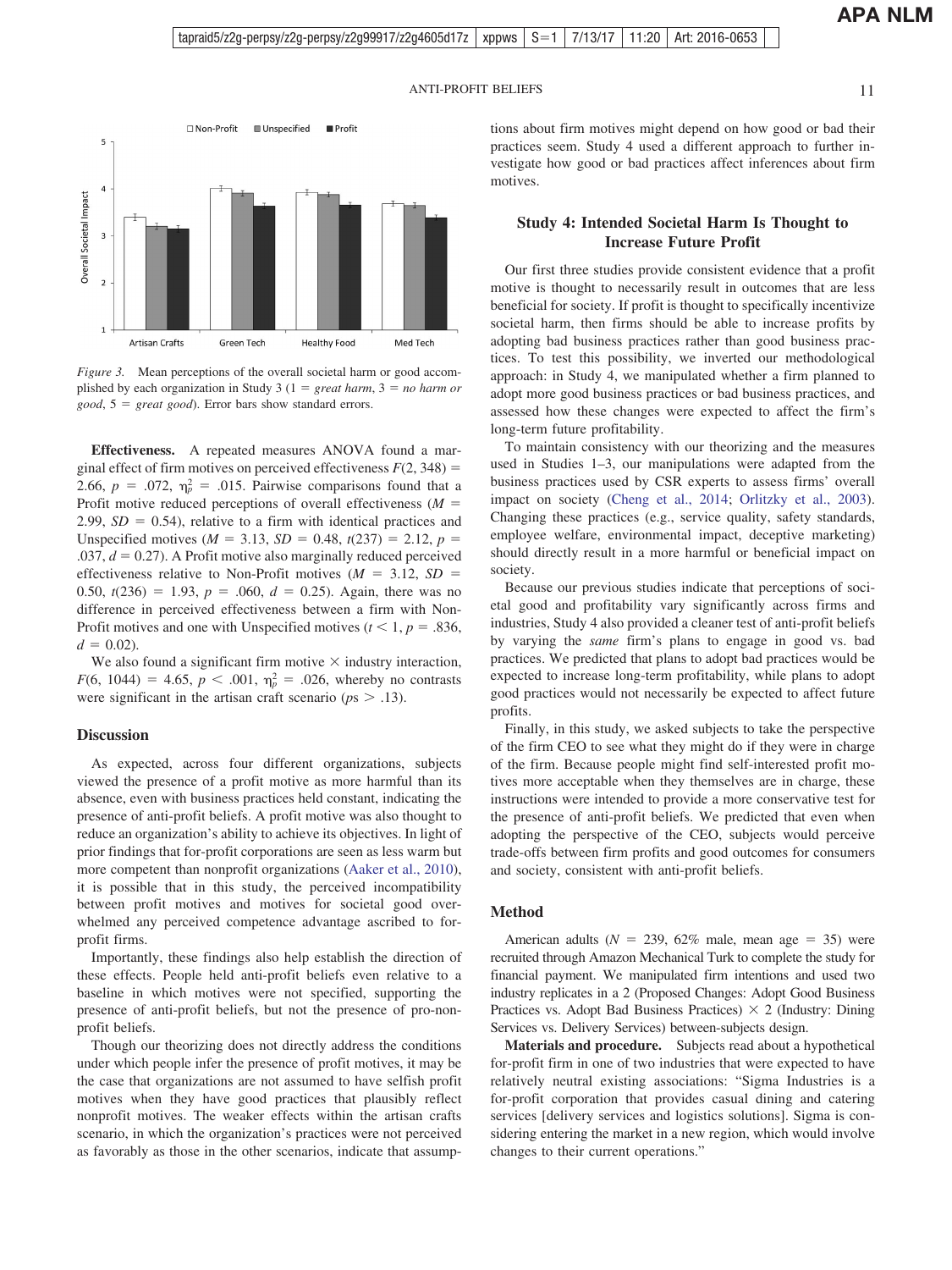They then read about a proposal to either adopt more Good Business Practices or Bad Business Practices in the new market [Bad Business Practices condition in brackets]:

An executive at the firm has submitted a proposal recommending an increased [reduced] investment in socially responsible practices.

In particular, compared to Sigma's current practices, the proposal calls for higher [lower] levels of service quality, stricter [lower] safety standards, and avoidance of [the use of] potentially deceptive marketing practices. Under the new plan, Sigma would also increase [decrease] employee pay and reduce [worsen] its impact on the environment.

Though Sigma's current practices are close to the overall industry average, the new proposal recommends practices that would be more [less] socially responsible than 82% of firms in the industry.

Firm motives. Subjects first rated what the proposed changes revealed about the firm's motives. Two items assessed the extent to which the proposed changes were thought to be motivated by a desire to contribute to society, relative to the firm's current practices: "Compared with its current practices, how moral are the new proposed practices?"; "Compared . . . how much do the new proposed practices reflect a desire to contribute value to society?"  $(-3 =$  much less than current practices,  $0 =$  no difference,  $3 =$ *much more than current practices*). These items were combined to create a measure of good societal motives  $(r = .93)$ .

They also indicated the extent to which the proposed changes were motivated by a desire for profit, relative to current practices: "Compared with its current practices, how much do the new proposed practices reflect a strong desire for profit?"  $(-3 = much$ *less than current practices*,  $0 = no$  *difference*,  $3 = much$  *more than current practices*).

**Expected profit.** Next, subjects were asked to imagine they were Sigma's CEO. On two items, they indicated their expectations of how these proposed changes would affect long-term profitability: "Compared with its current practices, how would the new proposed practices affect Sigma's profits over the next 5 years?"; "As Sigma's CEO, what would be the best way to maximize profits for the firm?"  $(-3)$  = *much more profitable to*  $keep$  current practices,  $0 = no$  difference,  $3 = much$  more prof*itable to adopt new practices*). These two items were combined to create an index of expected long-term profit  $(r = .52)$ .

**CEO choice.** Finally, subjects indicated what they thought was the right course of action. The first measure was continuous ("As Sigma's CEO, what would be the best way to do the right thing for the firm?";  $-3 =$  *much better to keep current practices*,  $0 = no$  *difference*,  $3 = much$  *better to adopt new practices*), while the second was a binary choice ("As Sigma's CEO, would you adopt the new proposed practices?"; *Yes*/*No*).

#### **Results**

A two-way ANOVA found no main effect of industry and no industry  $\times$  proposal interaction on any of the dependent variables  $(ps > .17)$ . Hence, we do not discuss this factor further.

Firm motives. A two-way ANOVA found a significant main effect of the proposed business practices on perceptions of firms' motives to do good for society,  $F(1, 235) = 672.50, p < .001$ ,  $\eta_p^2$  = .741. We conducted a one-sample *t*-test to examine how plans to adopt Bad Business Practices vs. Good Business Practices

were perceived relative to current practices (against a null hypothesis of no difference from the scale midpoint of 0). Relative to current practices, plans to adopt Bad Business Practices were seen as significantly less reflective of good societal motives  $(M = -2.08, SD = 1.29), t(121) = -17.79, p < .001, d = -1.61.$ Relative to current practices, plans to adopt Good Business Practices were perceived as significantly more reflective of good societal motives ( $M = 1.95$ ,  $SD = 1.08$ ),  $t(116) = 19.51$ ,  $p < .001$ ,  $d = 1.81$ .

A two-way ANOVA also found a significant main effect of the proposed business practices on perceptions of firm profit motives,  $F(1, 235) = 129.21, p < .001, \eta_p^2 = .355$ . A one-sample *t*-test found that relative to current practices, plans to adopt Bad Business Practices were seen as significantly more reflective of a strong profit motive ( $M = 2.30$ ,  $SD = 1.26$ ),  $t(121) = 20.16$ ,  $p <$  $.001, d = 1.83$ . However, relative to current practices, plans to adopt Good Business Practices did not significantly affect perceptions of the strength of firm profit motives  $(M = 0.19, SD = 1.57)$ ,  $t(116) = 1.29, p = .198, d = 0.12.$ 

**Expected profit.** We found a significant main effect of proposed business practices on expectations of long-term profitability,  $F(1, 235) = 12.80, p < .001, \eta_p^2 = .052.$ 

A one-sample *t*-test found that relative to current practices, plans to adopt Bad Business Practices were expected to significantly increase long-term profits for the firm  $(M = 0.91, SD = 1.58)$ ,  $t(121) = 6.38$ ,  $p$  < .001,  $d$  = 0.58. Conversely, plans to increase Good Business Practices were not expected to significantly affect long-term profits relative to current practices ( $M = 0.17$ ,  $SD = 1.59$ ),  $t(116) = 1.16$ ,  $p = .248$ ,  $d = 0.11$  (see [Figure 4\)](#page-12-0).

**CEO choice.** We also found a significant main effect of the proposed changes on perceptions of the right choice for subjects to make as CEO,  $F(1, 235) = 567.78$ ,  $p < .001$ ,  $\eta_p^2 = .707$ , as well as on their binary choices to adopt or reject the proposal,  $\chi^2(1)$  = 128.52,  $p < .001$ .

When the firm planned to adopt Bad Business Practices, a one-sample *t*-test found that maintaining current practices was seen as the right thing for the firm to do  $(M = -2.15, SD = 1.58)$ ,  $t(121) = -14.98$ ,  $p < .001$ ,  $d = -1.36$ , and 84% of subjects indicated they would keep current practices in place as CEO (binomial  $p \leq .001$ ). When the firm planned to adopt Good Business Practices, adopting these new practices was seen as the right thing to do ( $M = 2.18$ ,  $SD = 1.16$ ),  $t(116) = 20.25$ ,  $p < .001$ ,  $d = 1.88$ , and 89% of subjects reported that they would choose accordingly as CEO (binomial  $p < .001$ ).

**Association between profit motive and expected profit.** To examine the perceived relationship between profit motive and expectations of profit, we examined correlations between these measures in both conditions. Perceptions of profit motive were significantly associated with expected profitability, both when the firm planned to adopt Bad Business Practices,  $r(120) = .39$ ,  $p <$ .001, and when the firm planned to adopt Good Business Practices,  $r(115) = .59, p < .001$ . Across conditions, firms' expected longterm profits were thought to reflect the strength of their desire for profit.

#### **Discussion**

Our results show that people believe that deliberately adopting bad business practices is a reliable way for firms to increase their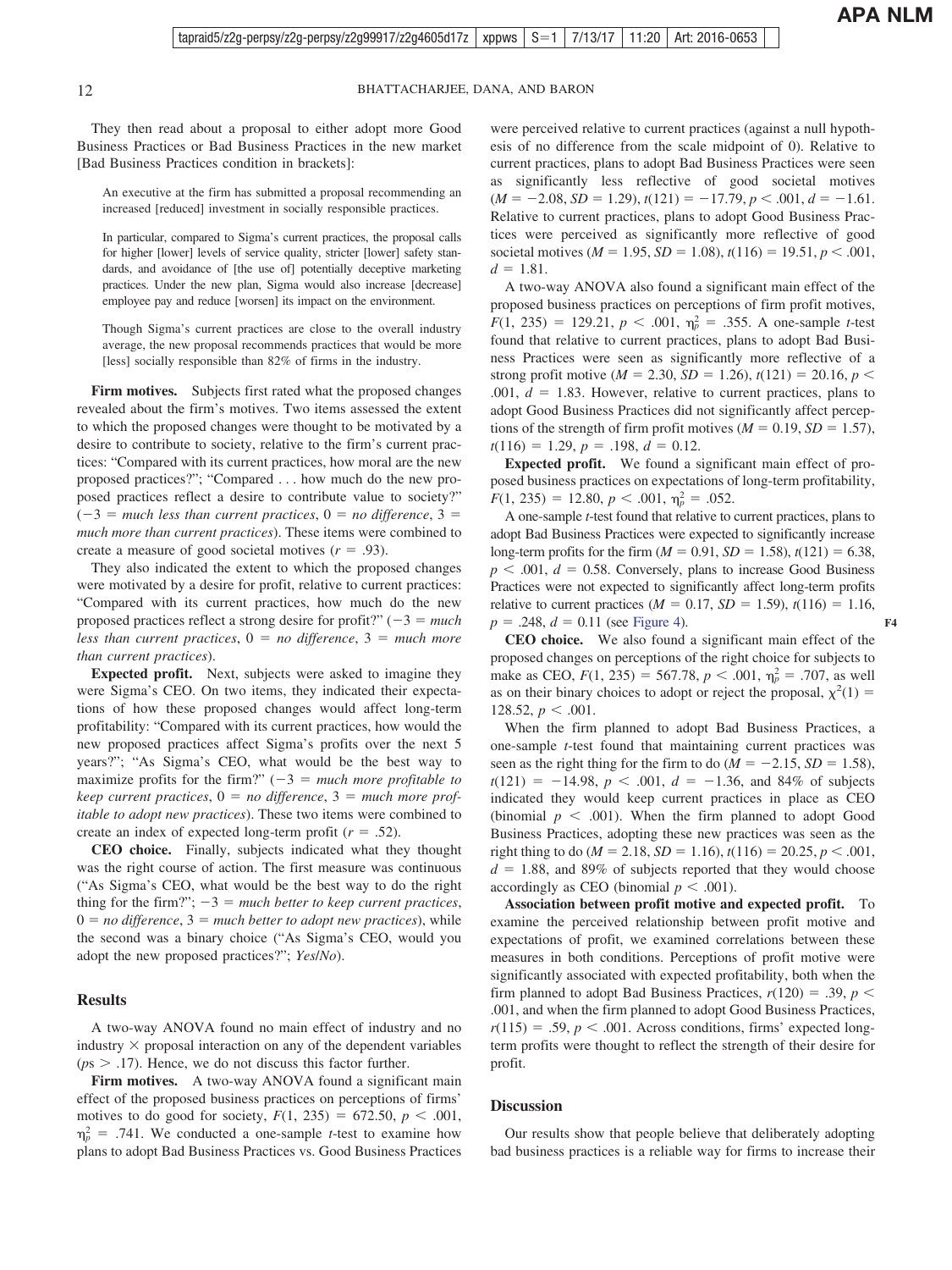

<span id="page-12-0"></span>

*Figure 4.* Mean perceptions of proposed changes in practice compared to current practices in Study 4. Error bars show standard errors.

long-term profits. On the contrary, adopting good business practices that impact society more positively was not seen as a good strategy for increasing firm profitability. Even when asked to adopt the perspective of the firm's CEO, people viewed profit as fundamentally at odds with good outcomes for consumers and society. Though the overwhelming majority of subjects expressed a desire to adopt good practices and avoid bad practices, they believed that doing so would entail sacrificing their own firms' profits.

While this perspective-taking instruction arguably provided a more conservative test of the presence of anti-profit beliefs, it came after the firm motive measures and directly preceded judgments about profit, potentially limiting its effectiveness. In addition, because our single-item measure of profit motive may have limited the reliability of our results, we added an additional item in the subsequent studies.

Our findings also suggest that bad practices are thought to indicate profit motives, whereas good practices do not clearly signal a strong desire for profit, consistent with judgments in the control condition of Study 3. More importantly for our purposes, these findings suggest that the strength of firms' desire for profit is thought to determine the business practices they adopt. In other words, firms are thought to face few external constraints that prevent them from profiting through bad business practices that harm consumers and society. It is true that firms may be free to profit from bad practices when market conditions do not provide consumers with meaningful choices. However, when market conditions allow consumers to choose between competing firms and determine which firms profit, their choices constrain firms to adopt better practices if they want to profit. Our next study investigated whether people consider how competitive constraints lead firms to create value.

### **Study 5: Neglecting Firm Incentives Under Competition Drives Anti-Profit Beliefs**

Our first four studies show that people view profit-seeking motives as fundamentally in conflict with good outcomes for society: our subjects consistently neglected the possibility that profit can incentivize firms to create value for others. Consistent with a zero-sum view of market exchange, the selfish intentions of firms were thought to correspond to market outcomes: greater profit for firms and more harmful outcomes for consumers and society.

However, competitive markets also impose *situational* constraints on firm behavior. Under market conditions that allow consumers to choose between competing firms, these choices determine which firms profit and thus constrain firms' behaviors. These constraints do not necessarily affect firms' internal motivations (i.e., to maximize their profits), but alter the way they must behave to pursue them. Although people may intuitively link selfish intentions to harmful market outcomes [\(Fehr & Schmidt,](#page-22-0) [1999;](#page-22-0) [Rosset, 2008;](#page-23-0) [Spunt et al., 2015\)](#page-23-0), they may be less likely to consider the situational constraints introduced by competitive markets that affect how firms must act in order to profit [\(Gilbert &](#page-22-0) [Malone, 1995;](#page-22-0) [Heider, 1958\)](#page-22-0). Because competitive constraints disrupt the intuitive link between firm intentions and outcomes, and because the effects of these constraints are less readily observable (e.g., [Baron et al., 2006\)](#page-21-0), people may neglect how they lead firms to provide what consumers value in order to profit. Study 5 investigated whether people neglect to consider these competitive market constraints.

In particular, we manipulated the strength of competitive constraints within the market. We adapted the scenario from Study 4 to examine these possibilities. Because competitive markets are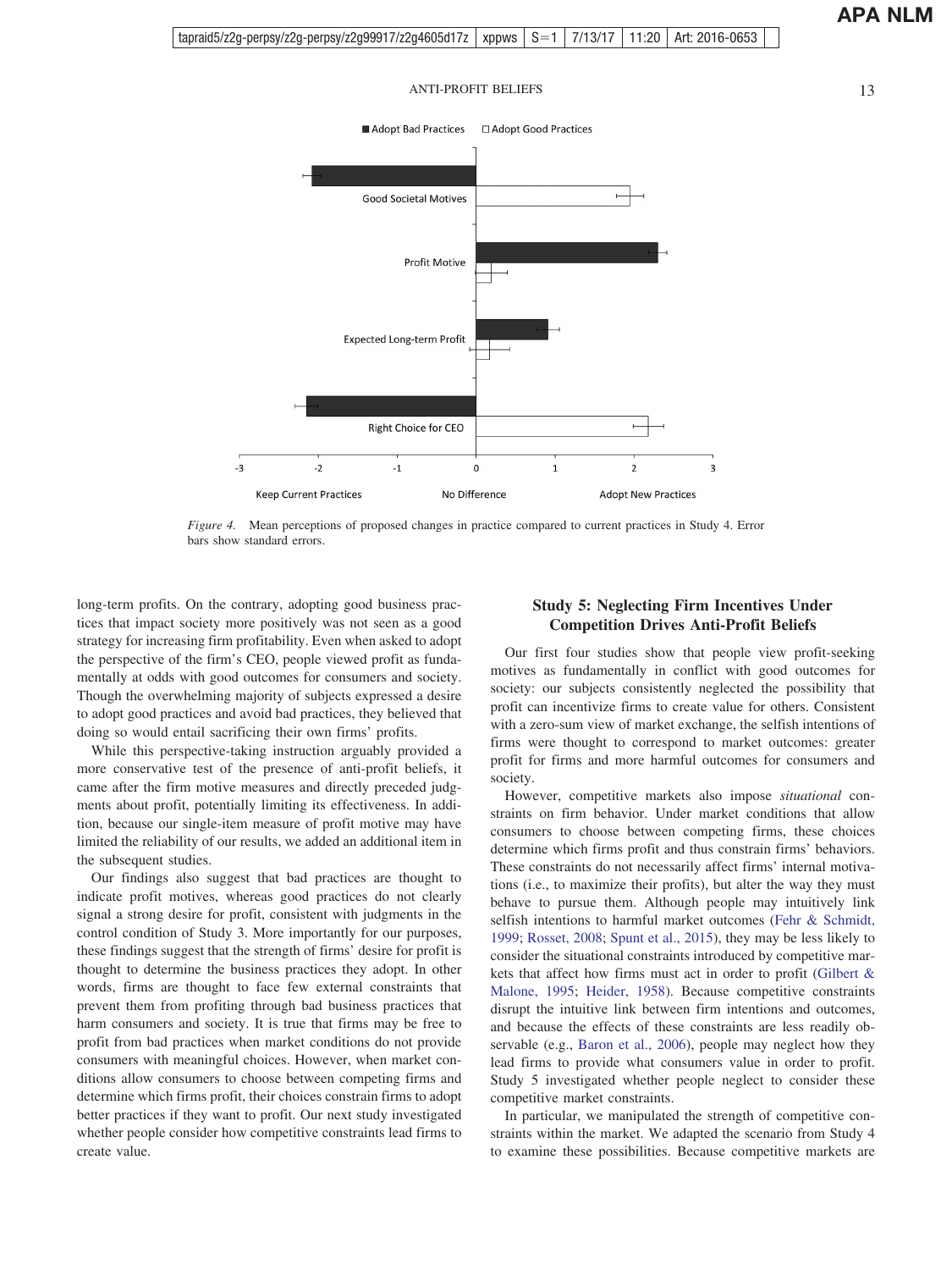**Fn3**

14 BHATTACHARJEE, DANA, AND BARON

especially instrumental in constraining harmful firm behaviors, we used only the condition in which the firm planned to adopt bad business practices. We then prompted subjects to consider the role of consumer choice under different market conditions to examine whether this affected their judgments of profit.

In one condition, we prompted subjects to consider consumer choice in the market under Weak Competitive Constraints (i.e., when competition is low or absent). Under these conditions, consumers have few choices and cannot reward the firms that provide what they value, making it easier for firms to profit from bad practices. We expected that people would understand that these conditions limit consumer choice and increase expected profitability from bad practices.

In another condition, we prompted subjects to consider consumer choice under Strong Competitive Constraints. Under these conditions, consumers have many choices and can easily select competing products if a firm leaves them dissatisfied, making it difficult for firms to profit from bad practices. We expected that people would understand that these market conditions reduce firms' ability to profit from bad practices, thus attenuating their anti-profit beliefs.

Most importantly, we also included a No Prompt control condition to understand subjects' baseline beliefs about how much the market conditions allowed consumers to make meaningful choices. In this condition, the consumer choice measures were presented only *after* their judgments of profit. Accordingly, we were able to observe whether subjects took their own perceptions of these market conditions into account in their judgments of profit when they were not prompted to do so. In other words, this allowed us to test whether their expectations of firms' ability to profit through bad practices were consistent with their own perceptions of consumer choice in this market. We predicted that subjects would perceive the market as allowing significantly greater consumer choice than a market with Weak Constraints, and to more closely resemble a market with Strong Constraints. In contrast, we predicted that they would expect bad practices to increase firm profit significantly more than a market with Strong Constraints, and more closely resemble a market with Weak Constraints. In other words, we expected an inconsistency between subjects' perceptions of choice and their judgments of profit, indicating that they neglect how consumer choice under market competition keeps firms from profiting through bad practices and incentivizes them to adopt good practices.

#### **Method**

American adults ( $N = 300, 47\%$  male, mean age = 37) were recruited through Amazon Mechanical Turk to complete the study for financial payment, and randomly assigned to one of three prompts in a 3-group (Market Conditions for Consumer Choice: Strong Competitive Constraints vs. Weak Competitive Constraints vs. No Prompt) between-subjects design.

**Materials and procedure.** Subjects read the same description used in Study 4 about a casual dining firm that is considering adopting bad business practices in a new market. In the No Prompt control condition, no further information about the market conditions was presented. In the other two conditions, we presented an additional description of a market with either Weak [vs. Strong] Competitive Constraints:

Firms in this region operate within separate geographical areas [the same geographical area] and face very little [strong] competition. Accordingly, consumers have very few [many] choices between competing firms. Firms in this industry rarely [often] fail when consumers are dissatisfied.

**Consumer choice.** Subjects then answered three questions intended to assess their beliefs about the role of consumer choice in this market: "How much can consumers in this industry choose the services they find most valuable?"; "How much can consumers in this industry select the service providers that satisfy them most?"; "How much can consumers in this industry make different choices if they are dissatisfied?"  $(0 = not at all, 3 = a great deal)$ . These items were averaged to create a consumer choice index ( $\alpha$  = .94).

Firm motives. Subjects responded to the same firm motive measures used in Study 4, starting with a two-item measure of how much the proposed practices reflected good societal motives: "Compared with its current practices, how moral are the new proposed practices?"; "Compared . . . how much do the new proposed practices reflect a desire to contribute value to society?"  $(-3 =$  much less than current practices,  $0 =$  no difference,  $3 =$ much more than current practices;  $r = .83$ ).

They then indicated how much the proposed practices reflected firm profit motives on a two-item measure: "Compared . . . how much do the new proposed practices reflect a strong desire for profit?"; "Compared with its current practices, how much are the new proposed practices motivated by profit?"  $(-3 = much less)$  $than current practices, 0 = no difference, 3 = much more than$ *current practices;*  $r = .89$ .

**Expected profit.** The key dependent variable was a two-item index of expected profit: "Compared with its current practices, how would the new proposed practices affect Sigma's profits over the next 5 years?"; "As Sigma's CEO, what would be the best way to maximize profits for the firm?"  $(-3 = \text{much more profitable to})$  $keep$  current practices,  $0 = no$  difference,  $3 = much$  more prof*itable to adopt new practices*;  $r = .71$ ).<sup>3</sup>

In the Strong and Weak Competitive Constraints conditions, the measures followed this order, with the prompt describing market conditions preceding the key dependent measures. However, in the No Prompt control condition, no description of the market conditions was presented, and the consumer choice measures were presented *after* the key dependent measures, so as not to affect their responses. This allowed us to assess subjects' unprompted judgments of profit and compare them to their beliefs about the extent of consumer choice in this market.

#### **Results**

**Firm motives.** A one-way ANOVA found that the prompt did not affect perceptions of how much the firm's new practices reflected good societal motives,  $F(2, 297) = 1.26$ ,  $p = .286$ ,  $\eta_p^2 =$ .008. A one-sample *t*-test found that relative to existing practices, increasing bad business practices was seen as less reflective of good societal motives across conditions ( $M = -2.00$ ,  $SD = 1.26$ ),

<sup>&</sup>lt;sup>3</sup> As in Study 4, we also included a continuous measure and a binary measure assessing what subjects perceived as the right thing for the company to do. Results were fully consistent with those of Study 4, and responses were not affected by the prompts.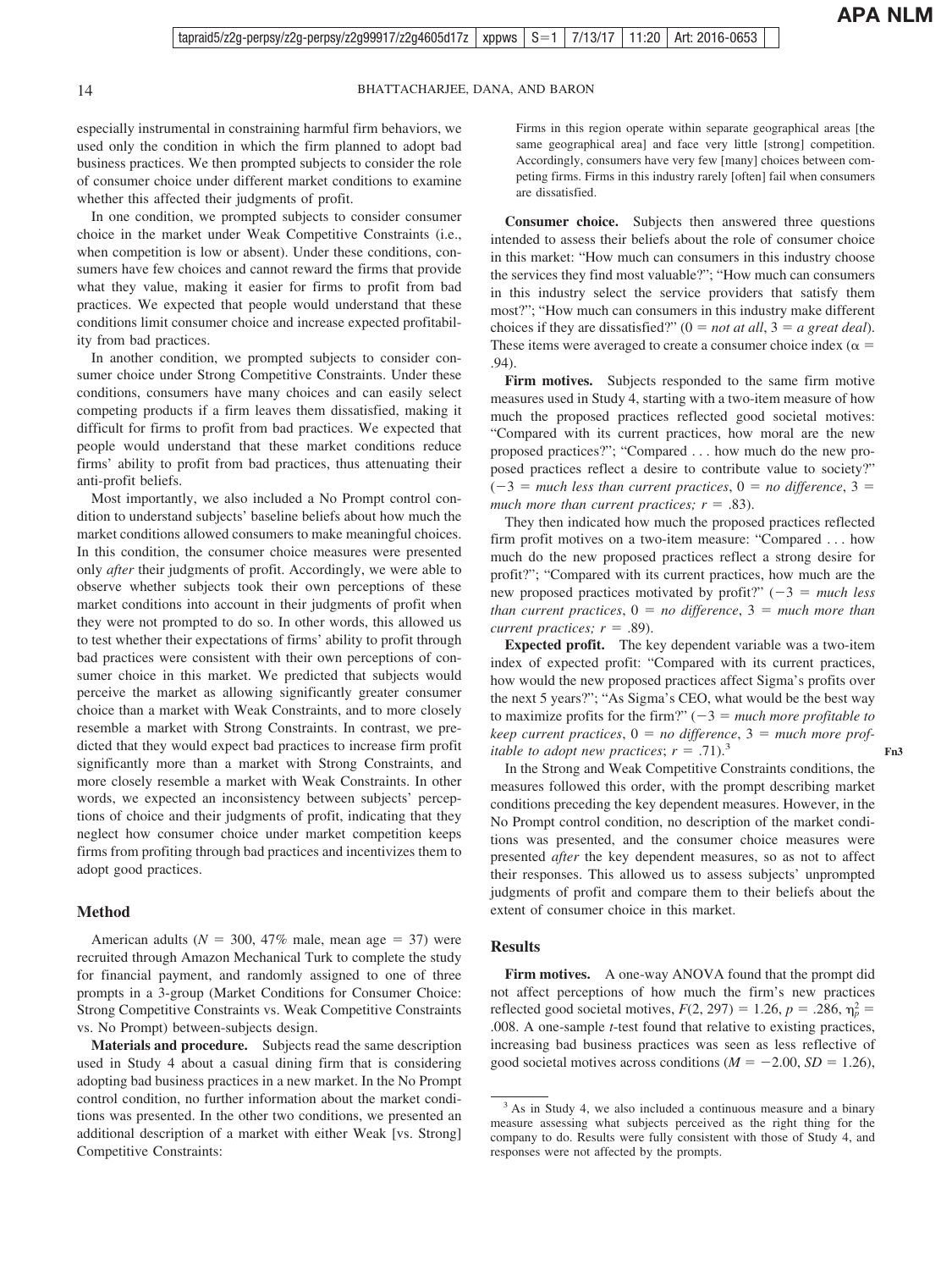$t(299) = -27.62, p < .001, d = -1.59$ , compared with the neutral scale midpoint.

A one-way ANOVA found that the prompt also did not affect perceptions of how much the firm's new practices were motivated by a desire for greater profit,  $F < 1$ ,  $p = .521$ ,  $\eta_p^2 = .004$ . A one-sample *t*-test revealed that relative to maintaining its existing practices, increasing bad business practices was thought to indicate a significantly stronger profit motive  $(M = 2.01, SD = 1.52)$ ,  $t(299) = 23.03, p < .001, d = 1.32, compared with the scale$ midpoint.

**Consumer choice.** A one-way ANOVA found a significant effect of the prompt on perceptions of consumers' ability to choose what they valued,  $F(2, 297) = 91.33$ ,  $p < .001$ ,  $\eta_p^2 = .381$ . For the Strong Competitive Constraint and Weak Competitive Constraint conditions, this measure served as a manipulation check. As expected, pairwise comparisons found that describing a market with Strong Competitive Constraints resulted in significantly greater perceptions that consumers could choose firms that provided the most value  $(M = 2.27, SD = 0.80)$  than a market with Weak Competitive Constraints ( $M = 0.95$ ,  $SD = 0.49$ ),  $t(198) = 14.07$ ,  $p < .001$ ,  $d = 1.99$ , supporting the success of our manipulation.

Next, we examined the No Prompt condition to assess how people perceived the market in the absence of any prompts. Perceptions of consumer choice  $(M = 1.78, SD = 0.77)$  were significantly greater than those in the Weak Competitive Constraints condition,  $t(198) = 9.09$ ,  $p < .001$ ,  $d = 1.29$ , but significantly lower than those in the Strong Competitive Constraints condition  $(t(198) = 4.41, p < .001, d = 0.62$ ; see Figure 5). Importantly, these effects differed significantly in magnitude: perceptions of consumer choice in the Control condition differed significantly more from the Weak Competitive Constraints condition than the Strong Competitive Constraints condition ( $z = 2.96$ ,  $p = .002$ ). In other words, unprompted perceptions of the market were more

This article is intended solely for the personal use of the individual user and is not to be disseminated broadly. **F5**

competition. **Expected profit.** A one-way ANOVA found a significant effect of the prompt on beliefs about the long-term profitability of adopting bad business practices,  $F(2, 297) = 7.96$ ,  $p < .001$ ,  $\eta_p^2 =$ .051. Pairwise comparisons found that prompting subjects to con-

□ No Prompt (Control) ■ Weak Competitive Constraints ■ Strong Competitive Constraints

consistent with a strongly competitive market than one with weak



sider a market with Strong Competitive Constraints significantly reduced the expected profitability of bad practices  $(M = -0.09,$  $SD = 1.70$ , relative to both the Weak Competitive Constraints condition (*M* = 0.85, *SD* = 1.73),  $t(198) = 3.88$ ,  $p < .001$ ,  $d =$ 0.55, as well as the No Prompt condition ( $M = 0.60$ ,  $SD = 1.76$ ,  $t(198) = 2.82, p < .001, d = 0.40$ ; see Figure 5). These results indicate an attenuation of anti-profit beliefs.

In contrast, describing a market with Weak Competitive Constraints did not change perceptions of the long-term profitability of bad practices, relative to the No Prompt control condition,  $t(198) = 1.01, p = .317, d = 0.14.$ 

One-sample *t*-tests found that responses were significantly greater than zero (indicating significant anti-profit beliefs about the profitability of bad practices) in the No Prompt condition,  $t(99) = 3.42, p = .001, d = 0.34,$  as well as in the Weak Competitive Constraints condition,  $t(99) = 4.87$ ,  $p < .001$ ,  $d =$ 0.49. In contrast, those prompted to consider Strong Competitive Constraints gave responses no different from zero,  $t(99) = -0.56$ ,  $p = .577$ ,  $d = -0.05$ , indicating no significant anti-profit beliefs.

**Association between profit motive and expected profit.** To examine how the prompt affected beliefs about the relationship between firms' profit motive and their ability to profit from bad practices, we tested the correlations between these measures in each condition. Profit motive was strongly correlated with expected profit under Weak competition,  $r(98) = .58$ ,  $p < .001$ , but much less so under Strong competition,  $r(98) = .15$ ,  $p = .134$ . More importantly, when subjects had no information about market conditions, their perceptions of profit motive correlated strongly with the expected profits from bad practices,  $r(98) = .41$ ,  $p <$ .001.

These findings suggests that in the absence of a prompt, subjects' perceptions of firm profit motives were associated with their expectations of firm profit. Unless prompted, they judged profit as they would in a market with weak competitive constraints. Prompting them to consider consumer choice in a market with strong competitive constraints may have disrupted the intuitive link between firm intentions and market outcomes.

#### **Discussion**

Our results show that prompting consideration of market conditions that provide consumers with meaningful choices can change the way subjects evaluate the incentive effects of profit, attenuating their anti-profit beliefs. Making people think through how consumers would respond to bad firm behavior under these competitive constraints reduced their expectations that firms could increase profit by adopting bad practices.

More importantly, the No Prompt control condition highlights an internal inconsistency in subjects' judgments: though they believed that the extent of choice in these markets resembled a market with Strong competition, they judged firms' ability to profit from bad practices as if these constraints were very weak (i.e., similar to a market with Weak competition). This inconsistency demonstrates people's neglect of their own beliefs about consumer choice under current market conditions: they do not judge profit with these market conditions in mind unless explicitly prompted to do so. These findings suggest that people either do not consider or do not understand how firm incentives for good are shaped by consumer choice under competitive market conditions. Study 6 was intended to build on these

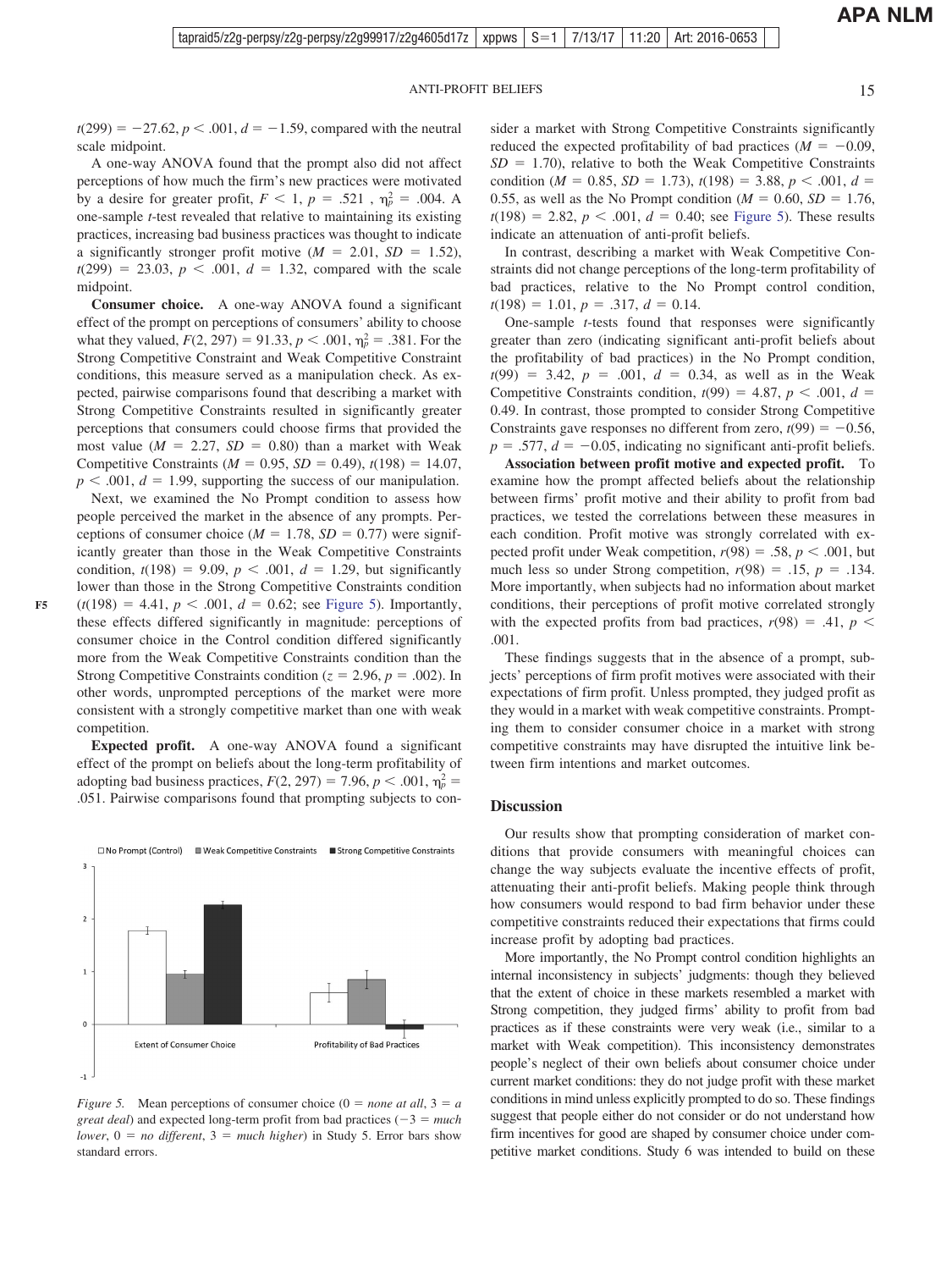results and investigate whether these effects are rooted in neglecting to consider how profit can incentivize good firm behaviors, failing to understand how it does so, or both.

#### **Study 6: Neglecting Firms' Reputational Incentives Drives Anti-Profit Beliefs**

Study 5 suggests that people neglect how consumer choice under market competition constrains firms' profit-seeking behavior, incentivizing firms to create value. Study 6 built on the same approach, again manipulating market conditions that affect consumers' ability to make meaningful choices. For consumers to incentivize firms to create the products they value, they must be able to easily distinguish good firms from bad firms by accessing and sharing information about firms' reputations. When reputational information is unavailable and exchanges mostly consist of one-time sales, consumers cannot make informed decisions about the firms that will best meet their needs and provide them the offerings they value. Under these conditions, firms can profit from deceptive or harmful practices without significantly reducing their future business. On the contrary, when reputational information is readily available across repeated exchanges, consumers can easily avoid firms that are likely to leave them dissatisfied. Hence, markets with strong reputational constraints create incentives for firms to adopt good practices to profit: investing in a good reputation by creating value can help firms maximize their own profits in the long run [\(Dreber, Fudenberg, & Rand, 2014;](#page-22-0) [Elfenbein, Fisman, & McManus, 2015\)](#page-22-0).

We used the same approach as Study 5, prompting consideration of consumer choice in a market with Weak Reputational Constraints vs. Strong Reputational Constraints in separate conditions. We again included a No Prompt control condition in which subjects completed the consumer choice items *after* their judgments of profit, to provide insights about their baseline beliefs about market conditions.

Study 6 also included an additional baseline condition. In this condition, subjects were prompted to answer the consumer choice items *before* judging profit, but market conditions were left Unspecified. This allowed us to directly compare how judgments of profit would be affected by simply prompting consideration of consumer choice, versus both prompting consideration of consumer choice and explicitly describing the presence of strong reputational constraints (as in the Strong Constraints condition).

We expected that in the Unspecified Constraints condition, perceptions of consumer choice would be consistent with the No Prompt condition, and resemble a market with Strong Constraints. We further expected that merely prompting consideration of consumer choice would attenuate anti-profit beliefs relative to the Weak Constraints condition, highlighting the role of neglecting how choice shapes firm incentives to engage in good practices. However, we expected that this prompt would not reduce anti-profit beliefs to the same extent as explicitly describing Strong Constraints, because a lack of understanding about how these factors incentivize firms to adopt good practices may also contribute to anti-profit beliefs.

#### **Method**

American adults ( $N = 400, 60\%$  male, mean age = 35) were recruited through Amazon Mechanical Turk to complete the study for financial payment, and randomly assigned to one of four prompt conditions in a 4-group (Market Conditions for Consumer Choice: Strong Reputational Constraints vs. Weak Reputational Constraints vs. Unspecified Constraints vs. No Prompt) betweensubjects design.

**Materials and procedure.** Subjects read a version of the same description used in Studies 4 and 5, about a casual dining and catering services firm that is planning to adopt bad business practices in a new market. In the Unspecified Constraints condition and the No Prompt condition, no further description of the market conditions was provided. In the other two conditions, we presented an additional description of a market with either Weak [vs. Strong] Reputational Constraints:

Firms in this industry depend mostly on one-time [repeated] sales to consumers rather than repeat [one-time] purchases. Consumers cannot [can easily] access information comparing firms on service quality and socially responsible practices. Accordingly, they know very little about [exactly] which firms have good or bad reputations, and cannot [regularly] share this information with other consumers.

**Consumer choice.** Subjects answered the same three measures about the role of consumer choice under these market conditions: "How much can consumers in this industry choose the services they find most valuable?"; "How much can consumers in this industry select the service providers that satisfy them most?"; "How much can consumers in this industry make different choices if they are dissatisfied?"  $(0 = not at all, 3 = 1)$  $a\,\, great\,\, deal; \alpha = .91$ .

Firm motives. Subjects responded to the same measures from Study 5, starting with a two-item measure of the extent to which the proposed practices reflected good societal motives: "Compared with its current practices, how much are the new proposed practices motivated by moral ideals?"; "Compared . . . how much do the new proposed practices reflect a desire to contribute value to society?"  $(-3)$  = much less than current  $practices, 0 = no difference, 3 = much more than current$  $practices; r = .84$ ).

They then completed a two-item measure of the extent to which the proposed practices reflected firm profit motives: "Compared . . . how much do the new proposed practices reflect a strong desire for profit?"; "Compared with its current practices, how much are the new proposed practices motivated by profit?"  $(-3 = much less)$  $than current practices, 0 = no difference, 3 = much more than$ *current practices;*  $r = .83$ .

**Expected profit.** Again, the key dependent variable was a two-item index of expected profit: "Compared to its current practices, how would the new proposed practices affect Sigma's profits over the next 5 years?"; "As Sigma's CEO, what would be the best way to maximize profits for the firm?"  $(-3)$  = *much more profit* $able to keep current practices,  $0 = no$  difference,  $3 = much more$$ *profitable to adopt new practices*;  $r = .73$ .

As in Study 5, the consumer choice items were presented before the key dependent variables in the Strong Reputational Constraints and Weak Reputational Constraints conditions, allowing them to shape subjects' subsequent judgments of profit. Again, in the No

<sup>&</sup>lt;sup>4</sup> As in Studies 4 and 5, we also included two items assessing what subjects perceived as the right thing for the company to do. Results were fully consistent, and responses were not affected by the prompts.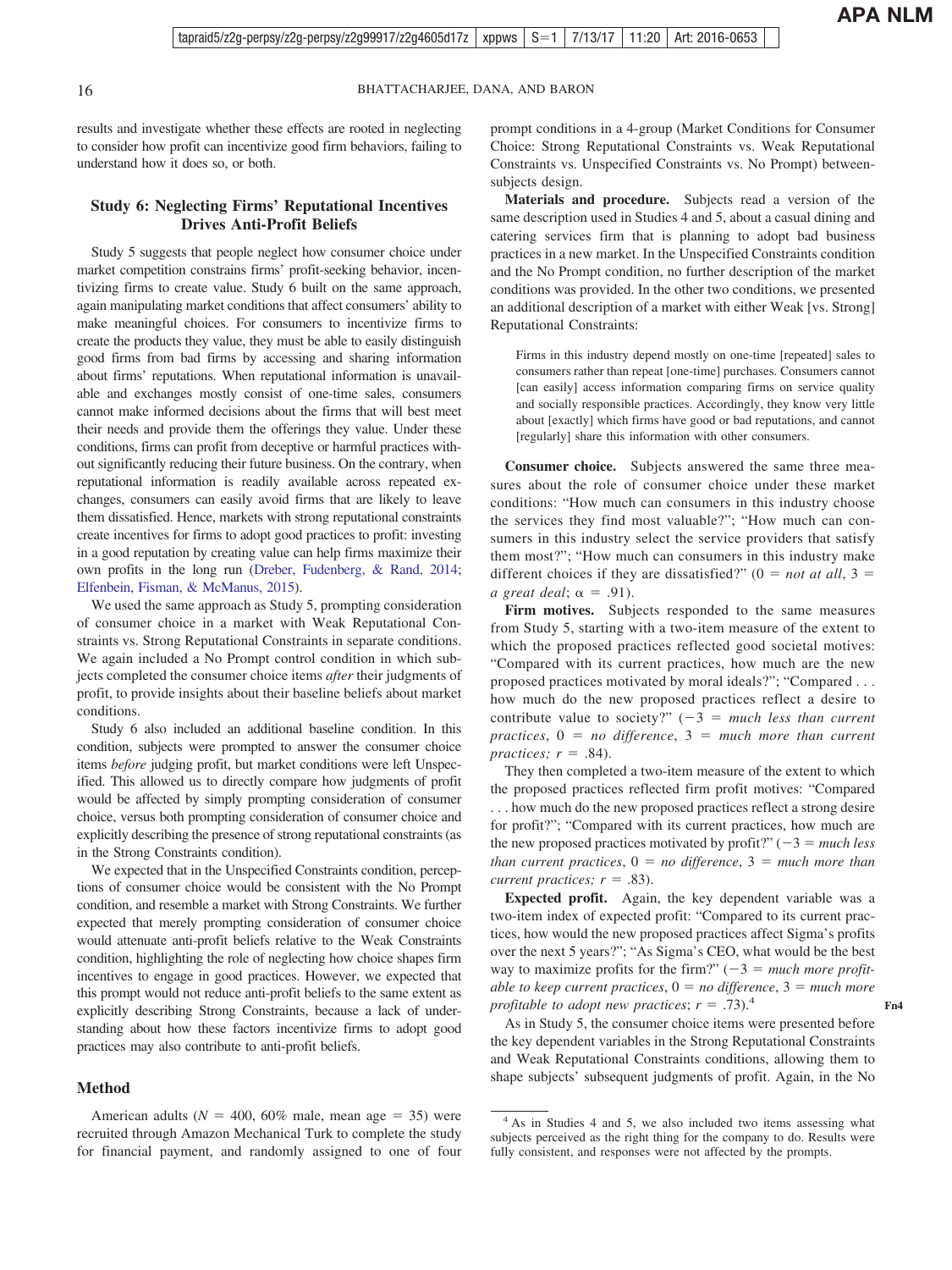Prompt condition, the consumer choice measures were presented *after* the key dependent measures, so as not to affect their judgments of profit.

Importantly, subjects in the Unspecified Constraints condition also received no description of market conditions, but completed the consumer choice measures *before* the key dependent measures. This allowed us to test how simply prompting consideration of consumer choice would affect their judgments of profit, even without any explicit description of the market conditions.

#### **Results**

**Firm motives.** A one-way ANOVA found that the prompt did not affect perceptions of how much the firm's new practices reflected good societal motives,  $F < 1$ ,  $p = .470$ ,  $\eta_p^2 = .006$ . A one-sample *t*-test found that relative to its existing practices, increasing bad business practices was seen as less reflective of good societal motives across conditions  $(M = -2.14, SD = 1.24)$ ,  $t(399) = -34.69$ ,  $p < .001$ ,  $d = -1.73$ , compared with the scale midpoint.

A one-way ANOVA found that the prompt also did not affect perceptions of how much the firm's new practices were motivated by a desire for greater profit,  $F < 1$ ,  $p = .898$ ,  $\eta_p^2 = .001$ . A one-sample *t*-test revealed that relative to maintaining its existing practices, increasing bad business practices was thought to indicate a stronger profit motive ( $M = 2.27$ ,  $SD = 1.11$ ),  $t(399) = 40.91$ ,  $p < .001$ ,  $d = 2.05$ , compared with the scale midpoint.

**Consumer choice.** A one-way ANOVA found a significant effect of the prompt on perceptions of consumers' ability to choose what they valued,  $F(3, 396) = 82.14, p < .001, \eta_p^2 = .384$ . For the Strong Reputational Constraints and Weak Reputational Constraints conditions, this measure served as a manipulation check. As expected, pairwise comparisons found that describing a market with Strong Reputational Constraints resulted in significantly greater perceptions that consumers could choose firms that provided the most value ( $M = 2.46$ ,  $SD = 0.63$ ) than a market with Weak Reputational Constraints ( $M = 1.03$ ,  $SD = 0.73$ ),  $t(202) =$ 14.99,  $p < .001$ ,  $d = 2.10$ , supporting the success of our manipulation.

Next, we examined the two baseline conditions to assess how subjects perceived consumer choice in this market in the absence of any information about the availability of reputational information. In the No Prompt condition, perceptions of consumers' ability to choose what they valued were significantly greater than a market with Weak Reputational Constraints  $(M = 2.09, SD =$ 0.69),  $t(200) = 10.61$ ,  $p < .001$ ,  $d = 1.49$ , but significantly less than a market with Strong Reputational Constraints,  $t(202) = 4.00$ ,  $p \leq 0.001$ ,  $d = 0.56$ . Replicating Study 5, these effects differed significantly in magnitude: perceptions of consumer choice in the No Prompt condition differed significantly more from the Weak Reputational Constraints condition than the Strong Reputational Constraints condition ( $z = 4.16$ ,  $p < .001$ ; see Figure 6).

**F6**

In the Unspecified Constraints condition, perceptions of consumers' ability to choose what they valued were also significantly greater than a market with Weak Reputational Constraints  $(M =$ 2.19,  $SD = 0.73$ ),  $t(194) = 11.12$ ,  $p < .001$ ,  $d = 1.59$ , but significantly less than a market with Strong Reputational Constraints,  $t(196) = 2.79$ ,  $p < .001$ ,  $d = 0.40$ . Again, these effects differed significantly in magnitude: perceptions of consumer



*Figure 6.* Mean perceptions of consumer choice  $(0 = none at all, 3 = a$ *great deal*) and expected long-term profit from bad practices  $(-3 = much$  $lower, 0 = no$  different,  $3 = much$  higher) in Study 6. Error bars show standard errors.

choice in the Unspecified Constraints condition differed significantly more from the Weak Reputational Constraints condition than the Strong Reputational Constraints condition ( $z = 5.25$ ,  $p <$ .001).

Perceptions of consumer choice in the market did not differ between the No Prompt and Unspecified Constraints conditions,  $t < 1, p = .297, d = 0.14$ . In both conditions, unprompted beliefs about the presence of consumer choice in the market were more consistent with strong effects of firm reputation than weak effects of firm reputation.

**Expected profit.** A one-way ANOVA found a significant effect of the prompt on beliefs about the long-term profitability of adopting bad business practices,  $F(3, 396) = 9.21$ ,  $p < .001$ ,  $\eta_p^2 =$ .065).

Replicating Study 5, pairwise comparisons found that describing a market with Strong Reputational Constraints significantly reduced the expected profitability of adopting bad practices  $(M = -0.24, SD = 1.82)$ , relative to both the Weak Reputational Constraints condition ( $M = 0.95$ ,  $SD = 1.65$ ),  $t(202) = 4.89$ ,  $p <$ .001,  $d = 0.69$ , and the No Prompt condition ( $M = 0.77$ ,  $SD =$ 1.80,  $t(202) = 3.98$ ,  $p < .001$ ,  $d = 0.56$ ; see Figure 6), indicating an attenuation of anti-profit beliefs. In contrast, describing a market with Weak Reputational Constraints did not change perceptions of the long-term profitability of bad practices relative to the No Prompt condition,  $t < 1$ ,  $p = .484$ ,  $d = 0.10$ .

Next, we examined the Unspecified Constraints condition to understand the effects of simply prompting consideration of consumer choice, even without providing any information about the market. Importantly, relative to a market with Weak Reputational Constraints, prompting consideration of consumer choice reduced the expected profitability of adopting bad business practices  $(M =$ 0.37,  $SD = 1.75$ ,  $t(194) = 2.39$ ,  $p = .022$ ,  $d = 0.34$ , indicating an attenuation of anti-profit beliefs. However, describing a market with Strong Reputational Constraints further reduced the expected profitability of bad practices compared to the Unspecified Constraints condition,  $t(196) = 2.40$ ,  $p = .015$ ,  $d = 0.34$ , indicating that explicitly describing the availability of firm reputational information attenuated anti-profit beliefs to a greater extent. Expec-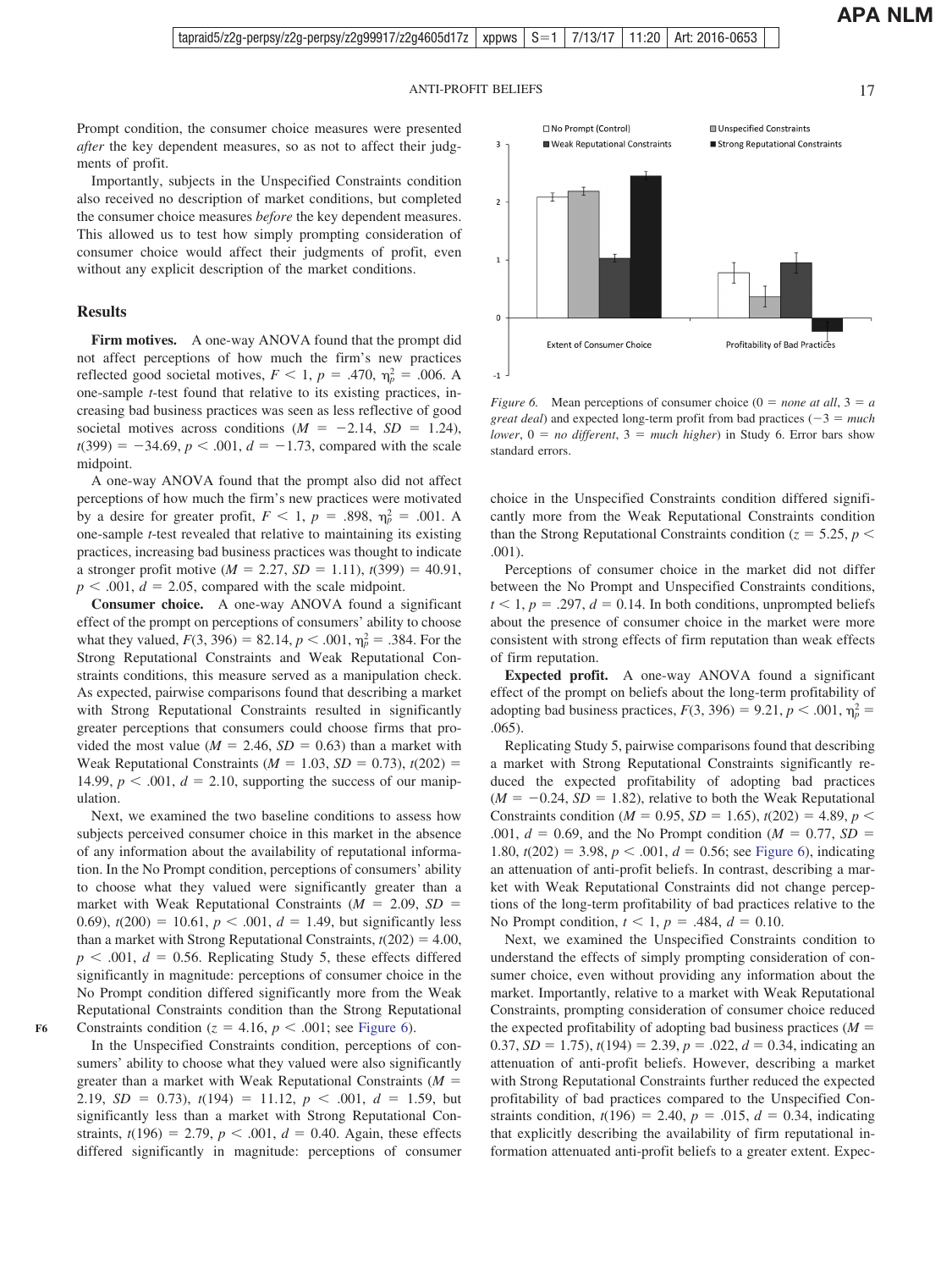tations of profit from bad business practices did not significantly differ between the No Prompt condition and the Unspecified Constraints condition,  $t(194) = 1.58$ ,  $p = .109$ ,  $d = 0.23$ , indicating that prompting consideration of consumer choice without explicitly describing market conditions did not attenuate anti-profit beliefs to the same extent.

One-sample *t*-tests found that responses were significantly greater than zero (indicating significant anti-profit beliefs about the profitability of bad practices) in the No Prompt condition,  $t(100) = 4.35$ ,  $p < .001$ ,  $d = 0.43$ , the Unspecified Constraints condition,  $t(94) =$ 2.08,  $p = .041$ ,  $d = 0.21$ , and the Weak Reputational Constraints condition,  $t(100) = 5.79$ ,  $p < .001$ ,  $d = 0.58$ . In contrast, those prompted to consider consumer choice in a market with Strong Reputational Constraints gave responses no different from zero,  $t(102) = -1.33, p = .188, d = -0.13,$  indicating no significant anti-profit beliefs.

**Association between profit motives and expected profit.** To examine how the prompts affected the perceived relationship between firms' profit motive and their ability to profit from bad practices, we examined correlations between these measures in each condition. In a market with Weak Reputational Constraints, judgments of profitability were significantly correlated with perceptions of profit motive,  $r(99) = .23$ ,  $p = .021$ . In a market with Strong Reputational Constraints, judgments of profit correlated only weakly with perceptions of profit motives,  $r(101) = .04$ ,  $p =$ .700.

When subjects received No Prompt about consumer choice or firm reputation, expected profits were significantly associated with profit motives,  $r(99) = .25$ ,  $p = .011$ , mirroring the Weak Constraints condition. When subjects were prompted to consider consumer choice before judging profit in the Unspecified Constraints condition, the expected profitability of bad practices correlated weakly with perceived profit motives,  $r(94) = .16$ ,  $p = .130$ .

These findings suggest that in the absence of a prompt, subjects' perceptions of firm profit motives were associated with their expectations of firm profit. Hence, they judged profit as if the market had only weak constraints. Prompting them to consider consumer choice before judging profit, with or without an explicit description of market conditions, was enough to disrupt this link between firm intentions and market outcomes.

#### **Discussion**

Replicating our findings from Study 5, these results show that prompting consideration of market conditions that provide consumers with meaningful choices can attenuate anti-profit beliefs. Making people think through how consumers would respond to bad firm behavior in a competitive market reduced their expectations that firms could profit by adopting bad practices.

Again, the No Prompt control condition identified an internal inconsistency in our subjects' judgments: though they believed that the extent of choice in these markets resembles a market with strong reputational constraints, they judged firms' ability to profit from bad practices as if these constraints were very weak (i.e., similar to a market with weak reputational constraints). This inconsistency demonstrates that people neglect their own perceptions of consumer choice under current market conditions: people do not judge profit with these market constraints in mind unless explicitly prompted to do so.

The additional baseline condition allowed us to assess the effects of prompting consumer choice under unspecified market conditions. Simply prompting subjects to consider consumer choice, even without specifying the presence of strong constraints, did reduce their expectations of firms' ability to profit from bad practices. Considering their own perceptions of choice within the market attenuated their anti-profit beliefs relative to the Weak Reputational Constraints condition, indicating a neglect of firm incentives for good under market constraints.

However, the Unspecified Constraints prompt did not reduce anti-profit beliefs relative to the No Prompt control condition. Thus, it was not as effective in attenuating anti-profit beliefs as explicitly describing Strong Constraints. Hence, it is possible that people do not fully understand how market conditions allow consumers' choices to incentivize good firm behavior without an explicit description. Both neglect and limitations in understanding how market constraints incentivize firms to engage in good practices may contribute to anti-profit beliefs. Study 7 further investigated this distinction by manipulating consideration of long-term incentive effects and measuring the effect on anti-profit beliefs.

#### **Study 7: Considering Incentives for Production Attenuates Anti-Profit Beliefs**

Studies 5 and 6 found that unless people are explicitly prompted, they neglect how profit incentivizes good practices and limits bad practices in competitive markets. We propose that this asymmetry occurs because the good outcomes incentivized by profit are less immediate, direct, and observable than the bad outcomes incentivized by profit. In other words, we expect that anti-profit beliefs involve neglecting how profit incentivizes firms to invest in future value creation. Accordingly, our final study examined whether prompting consideration of future production decisions could affect anti-profit beliefs (cf., [Fernbach, Rogers, Fox, & Sloman,](#page-22-0) [2013;](#page-22-0) [McCaffery & Baron, 2006\)](#page-23-0).

In particular, we compared how subjects would evaluate a law affecting company profit under normal circumstances or after one of two different prompts meant to affect their thinking. One prompt involved a set of questions about immediate changes the company might make in response to the law. The other prompt involved a set of questions about the long-term changes the company, and other companies, might make in response to the law.

Because we expect that subjects already emphasize the immediate effects of profit on the distribution of value between firms and consumers [\(Rubin, 2003\)](#page-23-0), we predicted that prompting immediate thinking would not alter evaluations of the law, relative to control. In contrast, because we expected that subjects would neglect to consider the value of profit in incentivizing future production decisions, we predicted that prompting consideration of long-term production would attenuate anti-profit beliefs.

#### **Method**

American adults from Amazon Mechanical Turk ( $N = 300, 60\%$ male, mean  $age = 35$ ) completed the study for payment. We used a 3-group (Market Incentive Prompt: None vs. Immediate Incentive Effects vs. Long-Term Incentive Effects) between-subjects design with two replicate scenarios.

**Materials and procedure.** Subjects read two hypothetical scenarios, each about a foreign company that had developed an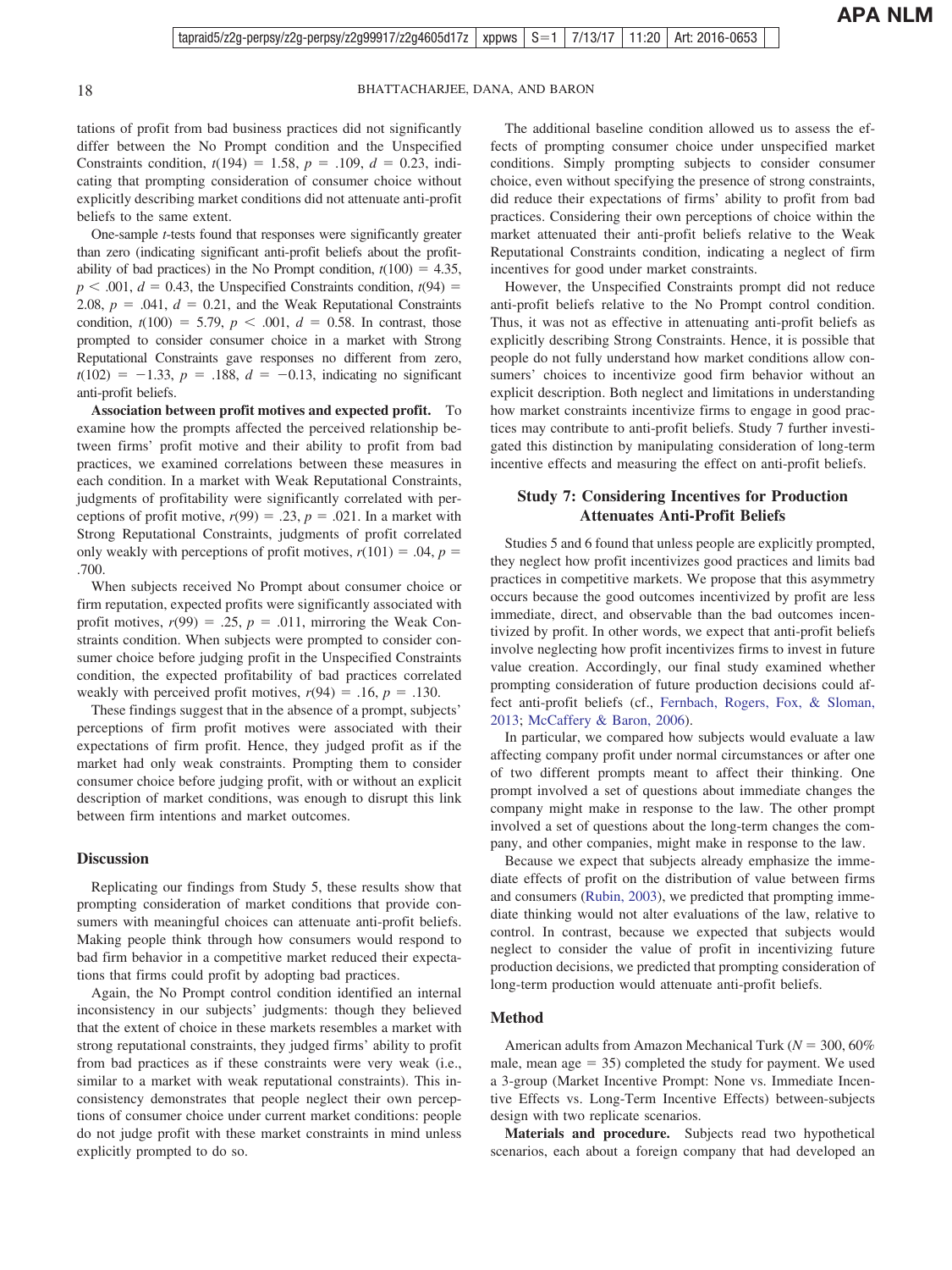**APA NLM**

innovation with clear benefits to society: (a) a vaccine for a severe respiratory illness that afflicted children, and (b) a new lithium-ion battery that stored energy more efficiently. Each innovation was described to be much more effective than existing products and to introduce advances that might be used in similar future products (see [Appendix](#page-24-0) for full scenarios).

We then mentioned a new law that removed limits on company profits in industries related to public health and environmental sustainability, respectively. While existing laws had limited the company to "moderate profits," the new law removed limits to allow for "unlimited profits from each unit" sold. This approach let us test how an external factor that allowed for higher profit was expected to affect consumers and society. The order of the vaccine and battery scenarios was counterbalanced.

**Societal impact of profit.** Our main dependent variable assessed beliefs about the overall societal impact of the law on a five-point scale: "All things considered, will the new law leave consumers better or worse off in the long run?"  $(-2 = much worse)$  $off$ ,  $0 = no$  clear effect,  $2 = much$  better off).

**Immediate and long-term effects of profit.** We used two sets of questions to prompt subjects to consider how the law would change firm incentives. One set of questions prompted subjects to consider the "immediate changes" the company would make in response to the new law on a four-point scale  $(0 = \text{definitely not},$ 3 = *definitely*). Separate items assessed potential product changes that were beneficial or harmful (harmful items in brackets): "Reduce [increase] the prices it charges to consumers," "Make the product safer [less safe]," "Pay its employees more [less]," and "Increase [reduce] the quality of the product." Subjects responded consistently to the four items assessing beneficial immediate effects ( $\alpha$  = .79) and the four items assessing harmful immediate effects ( $\alpha = .69$ ), and these items were averaged to create two index measures. In the Immediate Incentive Effects condition, this set of items directly preceded the main dependent variable about the overall effects of the law, as well as all of the other items.

A second set of items prompted subjects to consider the "longterm changes" the company or other companies would make over time in response to the law. Again, separate items assessed beneficial or harmful changes, using the same scale (harmful items in brackets): "This company will do more [less] research on products like this" and "This company will produce more [fewer] products like this." These items were repeated for "Other companies." Responses were consistent for the four items assessing beneficial long-term effects ( $\alpha = .90$ ) and the four items assessing harmful long-term effects ( $\alpha = .86$ ), and these items were averaged to create two index measures. In the Long-Term Incentive Effects condition, this set of items directly preceded the main dependent variable about the overall effects of the law, as well as all of the other items.

The No Prompt condition served as a control. Subjects in this condition answered the main dependent variable about the overall effects of the law immediately after reading the scenarios, so their responses were unaffected by the prompt items. They completed the questions about immediate and long-term effects afterward, with the order of these items counterbalanced. Hence, subjects completed all of the items in all three conditions, with question order manipulated between subjects to prompt their thinking.

#### **Results**

A repeated measures ANOVA found no differences across industries or effects of presentation order ( $ps > .13$ ). Hence, we report results collapsed across industries.

**Societal impact of profit.** A one-way ANOVA revealed a significant effect of the prompt on beliefs about the overall effects of the law on consumers and society,  $F(2, 297) = 7.98$ ,  $p < .001$ ,  $\eta_p^2 = .051$ . Pairwise comparisons found that prompting consideration of Immediate Incentive effects did not influence the perceived consequences of increased profit ( $M = -0.42$ ,  $SD = 0.91$ ), relative to the No Prompt control condition ( $M = -0.45$ ,  $SD =$ 0.96),  $t < 1$ ,  $p = .784$ ,  $d = 0.03$ .

In contrast, prompting subjects to consider Long-Term Incentive effects resulted in more positive evaluations of the law  $(M = 0.04,$  $SD = 1.01$ ), relative to both the Immediate effects condition  $(t(199) = 3.38, p = .001, d = 0.48)$  and the No Prompt condition  $(t(203) = 3.56, p < .001, d = 0.50)$ . These results indicate an attenuation of anti-profit beliefs.

One-sample *t*-tests revealed that responses were significantly less than zero (indicating significant anti-profit beliefs about the harmful effects of the law allowing increased firm profits) in the No Prompt condition,  $t(98) = -4.71$ ,  $p < .001$ ,  $d = -0.47$ , as well as in the Immediate Incentives prompt condition,  $t(94) = -4.47, p < .001, d = -0.46$ . In contrast, those prompted to consider Long-Term Incentive effects gave responses no different from zero,  $t < 1$ ,  $p = .716$ ,  $d = 0.04$ , indicating no significant anti-profit beliefs (see Figure 7).

**Immediate and long-term effects of profit.** To understand subjects' perceptions of the immediate and long-term incentives provided by profit, we compared the harmful and beneficial changes they expected the firm to make in response to the law. A paired *t*-test found that subjects expected the firm's pursuit of profit to result in more harmful immediate changes  $(M = 1.02,$  $SD = 0.51$ ) than beneficial immediate changes ( $M = 0.88$ ,  $SD =$ 0.54),  $t(299) = -2.88$ ,  $p < .001$ ,  $d = -0.26$ . In contrast, subjects expected that allowing greater profit would incentivize more beneficial long-term changes  $(M = 1.92, SD = 0.75)$  than harmful



*Figure 7.* Mean expectations of the overall societal impact of a law allowing increased profit  $(-2 = much worse off, 0 = no clear effect, 2 =$ *much better off*) in Study 7. Error bars show standard errors.

**F7**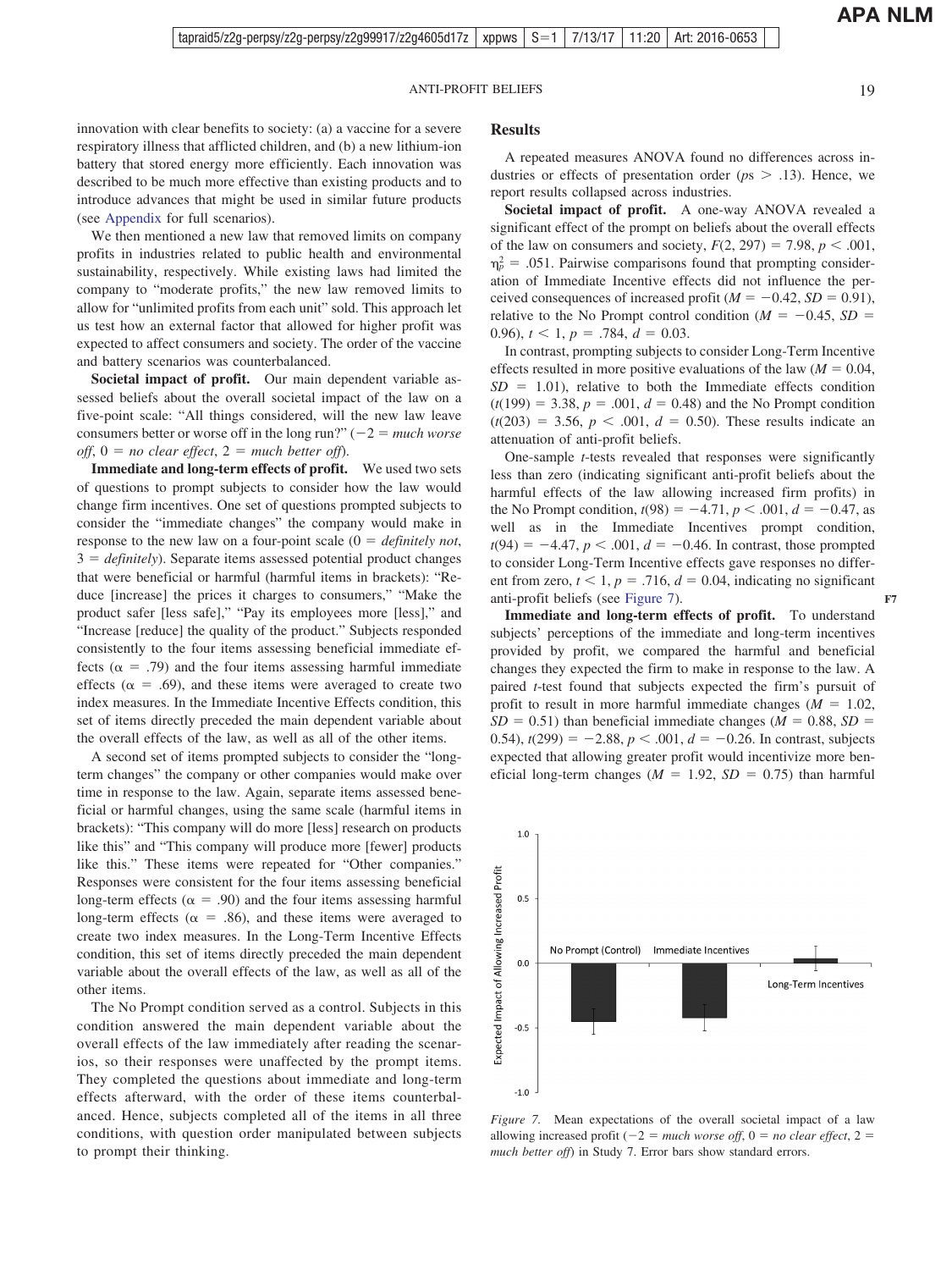long-term changes ( $M = 1.63$ ,  $SD = 0.69$ ),  $t(299) = 16.72$ ,  $p <$  $.001, d = 1.80.$ 

**Neglect of long-term incentive effects.** Finally, a series of linear regressions tested how the perceived immediate and longterm incentive effects of profit informed subjects' judgments of the overall effects of the law. Overall, subjects' judgments of the law were significantly influenced by the good immediate changes they expected the firm to make,  $\beta = .36$ ,  $t(295) = 6.29$ ,  $p < .001$ , as well as the bad immediate changes they expected,  $\beta = -.27$ ,  $t(295) = -4.66$ ,  $p < .001$ ), but not by perceptions of the good or bad long-term changes they expected ( $t$ s  $<$  1.3,  $p$ s  $>$  .19). Entering dummy-coded terms for each prompt indicates that prompting consideration of immediate incentive effects did not affect evaluations of the law,  $\beta = .01$ ,  $t < 1$ ,  $p = .814$ , but prompting consideration of long-term incentives for future production led to more favorable judgments about the consequences of allowing increased profits,  $\beta = .20$ ,  $t(293) = 3.24$ ,  $p = .001$  (see Table 3). No higher-order interactions were significant. Regardless of how the model was specified, beliefs about good and bad immediate effects significantly affected judgments of the law while beliefs about long-term effects did not. These results suggest that even though subjects appreciated the potential for profit to incentivize beneficial firm behaviors in the long run, they consistently neglected this possibility when judging the overall desirability of a policy allowing firms to increase profit.

#### **Discussion**

This article is intended solely for the personal use of the individual user and is not to be disseminated broadly.

**T3**

Subjects overlooked the long-term positive incentive effects of profit and emphasized its immediate negative incentive effects. They viewed the long-term incentives of profit as much more beneficial than harmful, on average, suggesting that they are capable of understanding the role of profit in incentivizing production decisions when explicitly prompted. Prompting consideration of the immediate effects of profit did not affect anti-profit judgments relative to control, suggesting that people already judge profit in terms of its immediate, potentially negative distributive

Table 3

*Immediate and Long-Term Incentive Effects of Profit (Study 7)*

| Firm behaviors                           | $\beta(1)$ | $\beta(2)$ | $\beta(3)$ |
|------------------------------------------|------------|------------|------------|
| Good immediate changes                   | $.36***$   | $.34***$   | $.39***$   |
| Bad immediate changes                    | $-.27***$  | $-.29***$  | $-.25*$    |
| Good long-term changes                   | .11        | .02        | .01        |
| Bad long-term changes                    | .10        | .08        | .06        |
| Immediate effects prompt                 |            | .01        | .25        |
| Long-term effects prompt                 |            | $.20***$   | .12        |
| Immediate prompt $\times$ Good immediate |            |            | $-.15$     |
| Immediate prompt $\times$ Bad immediate  |            |            | $-.08$     |
| Immediate prompt $\times$ Good long-term |            |            | $-.12$     |
| Immediate prompt $\times$ Bad long-term  |            |            | .11        |
| Long-term prompt $\times$ Good immediate |            |            | $-.02$     |
| Long-term prompt $\times$ Bad immediate  |            |            | $-.12$     |
| Long-term prompt $\times$ Good long-term |            |            | .24        |
| Long-term prompt $\times$ Bad long-term  |            |            | $-.03$     |

*Note*. Overall impact of law increasing profit regressed on perceived incentive effects of profit, with dummy variables representing prompts. Coefficients are standardized, with *p*-values corresponding to regression *t* statistics.

\* 
$$
p < .05.
$$
 \*\*  $p < .01.$  \*\*\*  $p < .001.$ 

effects. In contrast, prompting consideration of the dynamic longterm effects of profit attenuated anti-profit judgments of the law, suggesting that people do not consider on their own that profit can incentivize firms to invest in beneficial products in the future. At least in these simple abstract scenarios, people appear open to revising their anti-profit beliefs.

#### **General Discussion**

People express little faith in the power of markets to create and reward value for society. Across judgments of actual Fortune 500 firms (Study 1) and entire industries (Study 2), our subjects strongly associated greater profits with business practices that produced more harmful outcomes for society. These results demonstrate the presence and prevalence of anti-profit beliefs, such that firm profit is thought to come directly at the expense of consumers and society. These judgments starkly contradict the overwhelming empirical support for a positive relationship between firm profitability and overall societal impact [\(Gordon &](#page-22-0) [Dahl, 2013;](#page-22-0) [Orlitzky et al., 2003\)](#page-23-0). Moreover, the actual profits of the firms in our sample exhibited a positive association with expert measures of their overall impact on society (Study 1).

These judgments reflect perceived variation in firm motives, whereby firms are assumed to choose between seeking to benefit society and seeking to maximize their own profits (Study 1, Study 3). Organizations with good practices may be assumed to have honorable motives unless a profit motive is explicitly specified, and those same good practices may be expected to benefit society less when a profit motive is present (Study 3).

Accordingly, profit is thought to incentivize harmful societal outcomes but not beneficial societal outcomes. Greater profits are believed to result from engaging in more harmful business practices (e.g., overcharging consumers, lowering product safety standards, exploiting legal loopholes) and fewer beneficial business practices (e.g., creating what society values, producing highquality products; Study 2). Likewise, deliberately adopting bad practices (e.g., lower quality, deceptive marketing, lower employee pay, worse environmental impact) is expected to increase long-term firm profits (Studies 4–6), while adopting better practices along these dimensions to impact society more positively is not expected to be profitable (Study 4).

Anti-profit beliefs may persist because any individual market exchange is zero-sum in isolation; more profit for the firm comes at the expense of the buyer and thus, the harmful outcomes incentivized by profit are immediately apparent. On the contrary, appreciating how profit incentivizes firms to benefit society is far more difficult, and requires consideration of the complex interplay of consumer choice and competitive firm behaviors across repeated exchanges. Hence, judgments of profit are heavily influenced by its mostly negative immediate incentive effects, but largely neglect its mostly positive long-term incentive effects (Study 7). Even when people are aware that consumers are free to choose the products they value most, and that firms' behavior is subject to competitive and reputational constraints, they neglect how these factors incentivize firms to adopt good practices in order to profit (Studies 5–6). Instead, their baseline judgments of profit resemble the judgments they make when they are explicitly told that consumers face few choices between competing firms and have little information about firms' reputations. Explicitly prompt-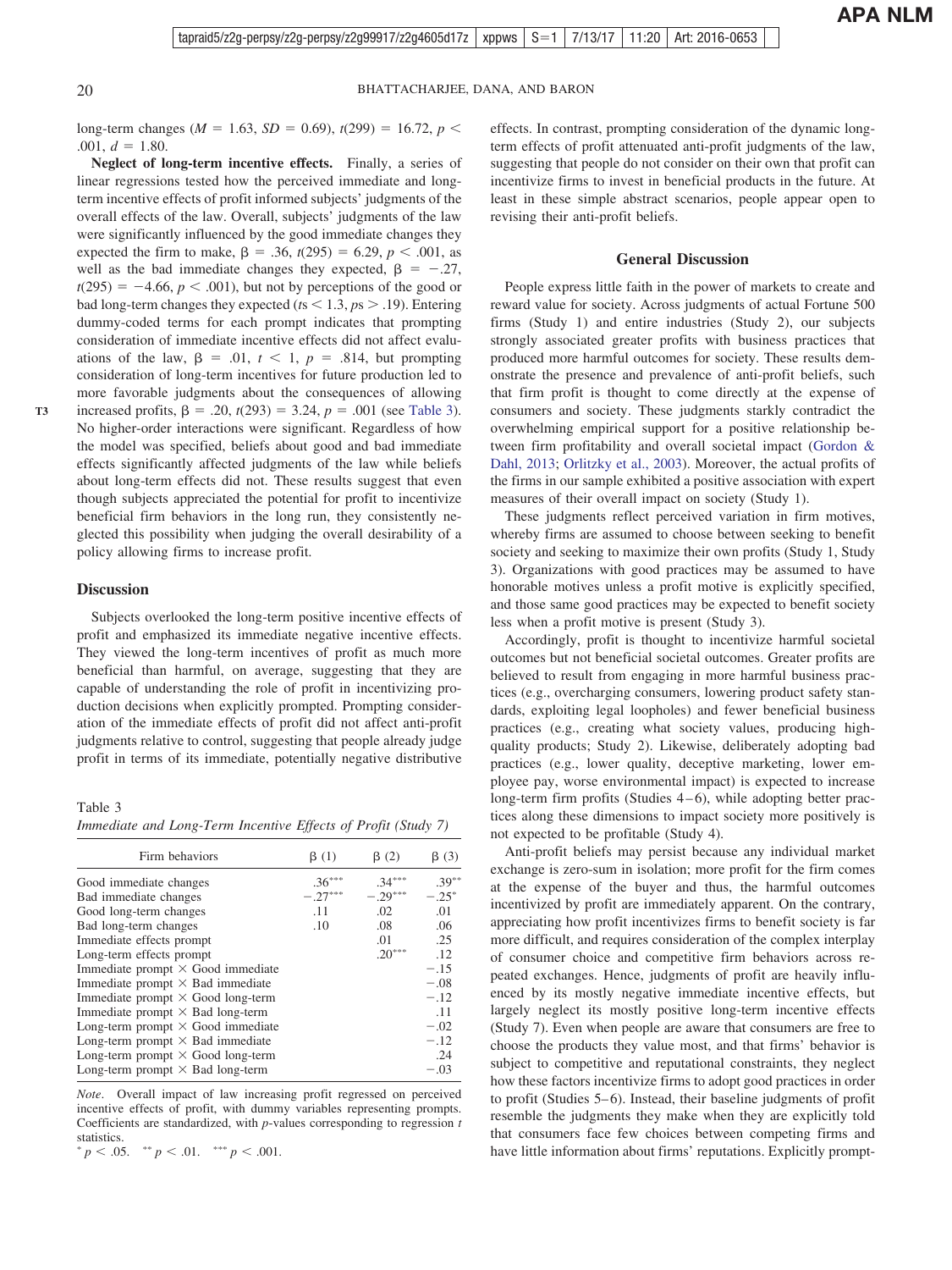**APA NLM**

ing subjects to consider how the firm behaviors incentivized by profit are shaped by strong competition (Study 5), reputational information (Study 6), and the need to inform future production decisions (Study 7) can attenuate anti-profit beliefs.

These findings support the notion that people's reasoning often proceeds from simplified mental models [\(Baron et al., 2006;](#page-21-0) [Jones](#page-22-0)

[et al., 1998;](#page-22-0) [Legrenzi et al., 1993;](#page-23-0) [McCaffery & Baron, 2006\)](#page-23-0). Even as people enjoy the benefits of living in a market society [\(Baumeister, 2005\)](#page-21-0), they may maintain a zero-sum model of profit because of the greater accessibility and intuitive appeal of its negative aspects. The sheer number of personal experiences that inform people's beliefs about the marketplace may keep them from questioning whether these experiences are one-sided or incomplete, thus helping reinforce an illusory understanding of its com-**AQ: 6 AQ: 7**

plex dynamics [\(Fernbach et al., 2013;](#page-22-0) [Sloman & Fernbach, 2017\)](#page-23-0).

#### **Limitations and Future Directions AQ: 8**

Though the current research demonstrates some implications of anti-profit beliefs, many open questions remain that warrant further exploration. For instance, a great deal of prior work finds that people are skeptical of profit-seeking firms and suspicious of any seemingly generous behaviors by these actors (e.g., [Campbell,](#page-21-0) [2007;](#page-21-0) [Friestad & Wright, 1994;](#page-22-0) [Kirmani & Campbell, 2004\)](#page-22-0). **AQ: 9** However, many of the studies documenting these effects use explicit cues that make profit-seeking motives salient. The current findings suggest that people perceive ample variation in organizational motives and believe that some firms seek to serve society while others selfishly seek to maximize their own profits. Hence, in the absence of existing suspicions or explicit cues about selfish motives, people may give organizations the benefit of the doubt. In other words, they may be receptive to messages or stories that highlight the genuine passions or intrinsic motives of firms, as illustrated by the success of brand narratives and relational appeals

AQ: 10 in the marketplace [\(Deighton, 2002;](#page-21-0) [Fournier, 1998;](#page-22-0) [Newman &](#page-23-0) [Cain, 2014;](#page-23-0) [Paharia, Keinan, Avery, & Schor, 2011\)](#page-23-0). Exploring the conditions under which people are willing to humanize profitseeking firms or view their motives as unselfish may lead to important insights (cf., [Critcher & Dunning, 2011;](#page-21-0) [Rai & Dier](#page-23-0)[meier, 2015\)](#page-23-0).  $\frac{1}{2}$  internal use of the personal user and is not to be disseminated by disseminated broadly.

Similarly, a great deal of research in social psychology highlights how social relationships conflict with market relationships, or how marketplace actors violate interpersonal norms against self-interested motives (e.g., [Aaker et al., 2010;](#page-21-0) [Clark & Mills,](#page-21-0) [1979;](#page-21-0) [Fiske, 1992;](#page-22-0) [Heyman & Ariely, 2004;](#page-22-0) [McGraw & Tetlock,](#page-23-0) [2005;](#page-23-0) [Newman & Cain, 2014;](#page-23-0) [Vohs et al., 2008\)](#page-23-0). However, little prior research has investigated how people perceive the underlying conditions that govern interpersonal versus marketplace interactions. Importantly, these conditions may affect the accuracy of assumptions that self-interested motives necessarily lead to harmful outcomes for others. For instance, contexts involving repeated exchanges create selfish incentives for cooperative behavior: signaling altruistic motives and investing in a good reputation can help actors maximize their own payoffs in the long run [\(Dreber,](#page-22-0) [Fudenberg, & Rand, 2014;](#page-22-0) [Elfenbein, Fisman, & McManus,](#page-22-0) [2015\)](#page-22-0). This alignment between self-interest and incentives for good behavior also characterizes marketplace contexts in which consumers can voluntarily choose between competing firms across repeated exchanges. The current research provides initial evidence

that people seem to understand how consumer choice, competition, and reputational information directionally affects firm incentives, but may neglect to consider these factors when judging the consequences of firm profit motives for consumers and society. However, misunderstanding firm incentives for good behavior and neglecting these incentives may both contribute to anti-profit beliefs. Better distinguishing the relative importance of these mechanisms, how they apply in interpersonal versus market contexts, and how they interact may require further investigation. Despite the volume of work in this area, little research addresses when motive-centered judgments are likely to be accurate and when they are likely to err.

These possibilities suggest that the nature and extent of antiprofit beliefs may depend on how people perceive societal and marketplace norms. Though the current research exclusively examines North American adults, a diverse body of research indicates the importance of investigating these beliefs in different populations. The prevalence of selfish behavior in economic allocation tasks differs widely across cultures (e.g., [Henrich et al.,](#page-22-0) [2001;](#page-22-0) [Mellers et al., 2010\)](#page-23-0), and the acceptability of profit-seeking motives may depend on the strength of societal institutions, the prevalence of corruption, and beliefs about the state of the world [\(Peysakhovich & Rand, 2016;](#page-23-0) [Róz˙ycka-Tran, Boski, & Wojciszke,](#page-23-0) [2015\)](#page-23-0). Though some findings suggest that industrialized market societies promote selfish value orientations (e.g., [Kasser et al.,](#page-22-0) [2007\)](#page-22-0), an emerging body of research finds that economic development strengthens institutions, reduces cheating and corruption, and promotes more collaborative views of market exchange [\(Ari-](#page-21-0)**AQ: 11** [ely, Garcia-Rada, Godker, Hornuf, & Mann, 2017;](#page-21-0) [Mazar & Ag](#page-23-0)[garwal, 2011\)](#page-23-0). People in developing societies that are currently experiencing dramatic wealth gains through profit-seeking enterprise may endorse the societal benefits of profit more readily than people in wealthy, developed societies that experienced these wealth gains in the past [\(Inglehart & Welzel, 2005\)](#page-22-0). Further research may help illuminate how anti-profit beliefs and views of market exchange vary with economic development and shifting values.

Even within societies, there may be considerable individual variation in anti-profit beliefs. Our first two studies find that while the majority of our subjects exhibited anti-profit beliefs, there was ample heterogeneity across individuals, with a small minority exhibiting pro-profit beliefs. However, our current findings provide little insight into the drivers of this heterogeneity. Though the current studies find relatively weak associations with individual political orientation and economic knowledge, the range of these individual differences may be strongly restricted in these samples. Prior research suggests that economic education does increase the perceived acceptability of self-interest maximization [\(Frank, Gi](#page-22-0)[lovich, & Regan, 1993\)](#page-22-0). Given the consensus among economic experts on the societal benefits of profit-seeking enterprise and marketplace exchange [\(Caplan, 2002,](#page-21-0) [2007;](#page-21-0) [Gordon & Dahl,](#page-22-0) [2013\)](#page-22-0), examining samples with wider variation in economic knowledge may help clarify its association with anti-profit beliefs.

The current research identifies factors that can attenuate anti-profit beliefs. However, despite the individual variation in anti-profit beliefs, we find little evidence that the majority of people are open to endorsing pro-profit beliefs, or significantly positive views about the societal benefits of profit. Though our evidence focuses on the cognitive complexity of understanding how selfish profit-seeking motives can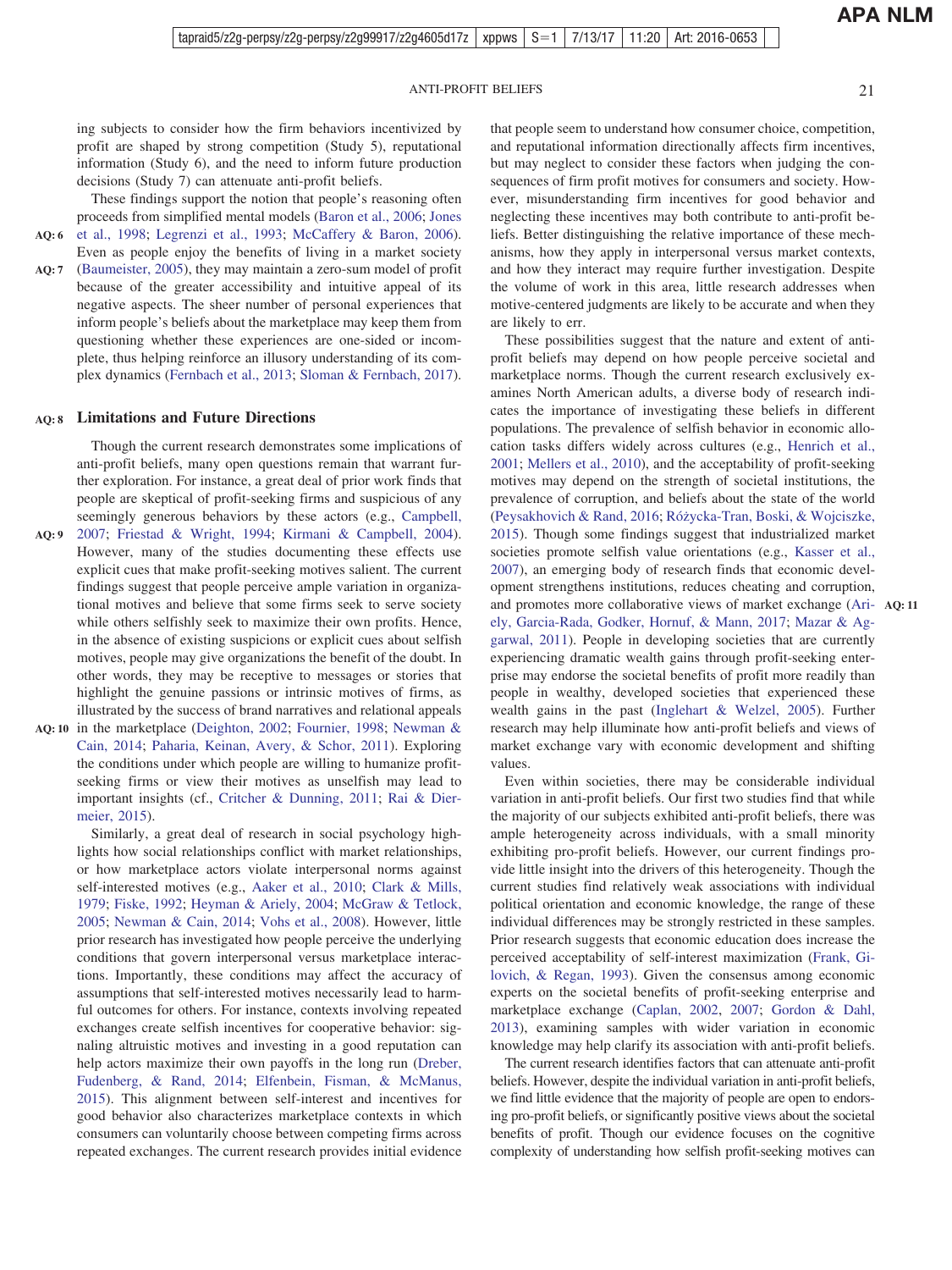<span id="page-21-0"></span>

incentivize good behaviors, the moral relevance of anti-profit beliefs may also make them more resistant to change. Because selfish behavior is often seen as immoral, information that promotes the acceptability of selfish profit maximization may be perceived to threaten

people's moral values [\(Haidt, 2008,](#page-22-0) [2012;](#page-22-0) [Skitka, 2010;](#page-23-0) [Tetlock et al.,](#page-23-0) **AQ: 12** [2000\)](#page-23-0). While few people bother to challenge the views of the scientific establishment on the physical laws governing the movements of objects, many people feel that their economic intuitions capture something that experts miss. Given the clear moral significance of economic policies concerning the fair distribution of resources in society, the need to signal appropriate motives and express views that increase social acceptance may shape policy preferences much more strongly than the actual consequences of those policies [\(Kahan, 2017;](#page-22-0) [Kahan](#page-22-0) [et al., 2012;](#page-22-0) [Olivola & Shafir, 2013\)](#page-23-0). Though understanding the consequences of such policies often requires expertise and systematic study, an illusory understanding of these complex issues may nonetheless result in highly certain beliefs that persist regardless of the evidence supporting them [\(Fernbach et al., 2013;](#page-22-0) [Sloman & Fernbach,](#page-23-0) [2017\)](#page-23-0).

Importantly, erroneous anti-profit beliefs may lead to systematically worse economic policies for society, even as they help people satisfy their social and expressive needs on an individual level (Caplan, 2007; [Kahan, 2017\)](#page-22-0). People's intuitive policy preferences might not reflect the policies they would choose if they could properly anticipate the outcomes (e.g., Althaus, 2003; Caplan, 2002). Policies that generate repugnance or intuitive resistance may lead to more desirable outcomes than intuitively appealing policies with the same objectives [\(Roth, 2007;](#page-23-0) [Zwolinski,](#page-24-0) [2007\)](#page-24-0). Similarly, despite the perceived incompatibility of practices associated with profit-seeking and those associated with societal good, the same tactics and pricing mechanisms might greatly enhance the effectiveness of charitable organizations that seek to

### help the world [\(Singer, 2015;](#page-23-0) [MacAskill, 2015;](#page-23-0) [Pallotta, 2008\)](#page-23-0). **AQ: 13**

#### **Conclusion**

Perhaps most simply, these findings suggest that people may not understand the factors responsible for their prosperity. This is especially notable given that the subjects in our studies live in one of the most market-oriented societies in human history, in which market norms not only govern exchange, but also shape many

AQ: 14 aspects of cultural life and everyday behavior (Baumeister, 2005; [Fiske, 1992;](#page-22-0) [Sandel, 2012\)](#page-23-0). Even as they experience the benefits of market exchange, people express little faith in the power of mar-AQ: 15 kets to create and reward value for society.  $\frac{1}{2}$ 

#### **References**

- Aaker, J. (1997). Dimensions of brand personality. *Journal of Marketing Research, 34,* 347–356. <http://dx.doi.org/10.2307/3151897>
- Aaker, J., Vohs, K. D., & Mogilner, C. (2010). Nonprofits are seen as warm and for-profits as competent: Firm stereotypes matter. *Journal of Consumer Research, 37,* 224–237. <http://dx.doi.org/10.1086/651566>
- Aguilera, R. V., Rupp, D. E., Williams, C. A., & Ganapathi, J. (2007). Putting the S Back in corporate social responsibility: A multilevel theory of social change in organizations. *The Academy of Management Review, 32,* 836–863. <http://dx.doi.org/10.5465/AMR.2007.25275678>
- Akerlof, G. A., & Shiller, R. J. (2015). *Phishing for phools: The economics of manipulation and deception*. Princeton, NJ: Princeton University Press. <http://dx.doi.org/10.1515/9781400873265>
- Althaus, S. L. (2003). *Collective preferences in democratic politics: Opinion surveys and the will of the people*. Cambridge, UK: Cambridge University Press. <http://dx.doi.org/10.1017/CBO9780511610042>
- Ariely, D., Bracha, A., & Meier, S. (2009). Doing good or doing well? Image motivation and monetary incentives in behaving prosocially. *The American Economic Review, 99,* 544–555. [http://dx.doi.org/10.1257/aer](http://dx.doi.org/10.1257/aer.99.1.544) [.99.1.544](http://dx.doi.org/10.1257/aer.99.1.544)
- Ariely, D., Garcia-Rada, X., Godker, K., Hornuf, L., & Mann, H. (2017). The impact of two different economic systems on dishonesty and charitable giving. Working paper.
- Arrow, K. J. (1973). Social responsibility and economic efficiency. *Public Policy, 21,* 303–317.
- Baayen, R. H., Davidson, D. J., & Bates, D. M. (2008). Mixed-effect modeling with crossed random effects for subjects and items. *Journal of Memory and Language, 59,* 390–412. [http://dx.doi.org/10.1016/j.jml](http://dx.doi.org/10.1016/j.jml.2007.12.005) [.2007.12.005](http://dx.doi.org/10.1016/j.jml.2007.12.005)
- Barasch, A., Levine, E. E., Berman, J. Z., & Small, D. A. (2014). Selfish or selfless? On the signal value of emotion in altruistic behavior. *Journal of Personality and Social Psychology, 107,* 393–413. [http://dx.doi.org/](http://dx.doi.org/10.1037/a0037207) [10.1037/a0037207](http://dx.doi.org/10.1037/a0037207)
- Baron, J., Bazerman, M. H., & Shonk, K. (2006). Enlarging the societal pie through wise legislation: A psychological perspective. *Perspectives on Psychological Science, 1,* 123–132. [http://dx.doi.org/10.1111/j.1745-](http://dx.doi.org/10.1111/j.1745-6916.2006.00009.x) [6916.2006.00009.x](http://dx.doi.org/10.1111/j.1745-6916.2006.00009.x)
- Baumeister, R. F. (2005). *The cultural animal: Human nature, meaning, and social life*. Oxford University Press.
- Baumeister, R. F., Bratslavsky, E., Finkenauer, C., & Vohs, K. D. (2001). Bad is stronger than good. *Review of General Psychology, 5,* 323–370. <http://dx.doi.org/10.1037/1089-2680.5.4.323>
- Bazerman, M. H. (1983). Negotiator judgment: A critical look at the rationality assumption. *American Behavioral Scientist, 27,* 211–228. <http://dx.doi.org/10.1177/000276483027002007>
- Botti, S., & Iyengar, S. S. (2004). The psychological pleasure and pain of choosing: When people prefer choosing at the cost of subsequent outcome satisfaction. *Journal of Personality and Social Psychology, 87,* 312–326. <http://dx.doi.org/10.1037/0022-3514.87.3.312>
- Campbell, M. C. (2007). 'Says who?!' How the source of price information and affect influence perceived price (un)fairness. *Journal of Marketing Research, 44,* 261–271. <http://dx.doi.org/10.1509/jmkr.44.2.261>
- Campbell, M. C., & Kirmani, A. (2000). Consumers' use of persuasion knowledge: The effects of accessibility and cognitive capacity on perceptions of an influence agent. *Journal of Consumer Research, 27,* 69–83. <http://dx.doi.org/10.1086/314309>
- Caplan, B. (2002). Systematically biased beliefs about economics: Robust evidence of judgmental anomalies from the survey of Americans and economists on the economy. *The Economic Journal, 112,* 433–458. <http://dx.doi.org/10.1111/1468-0297.00041>
- Caplan, B. (2007). *The myth of the rational voter*. Princeton, NJ: Princeton University Press.
- Cheng, I., Hong, H., & Shue, K. (2014). Do managers do good with other people's money? NBER Working Paper no. 19432.
- Clark, M. S., & Mills, J. (1979). Interpersonal attraction in exchange and communal relationships. *Journal of Personality and Social Psychology, 37,* 12–24. <http://dx.doi.org/10.1037/0022-3514.37.1.12>
- Critcher, C. R., & Dunning, D. (2011). No good deed goes unquestioned: Cynical reconstruals maintain belief in the power of self-interest. *Journal of Experimental Social Psychology, 47,* 1207–1213. [http://dx.doi](http://dx.doi.org/10.1016/j.jesp.2011.05.001) [.org/10.1016/j.jesp.2011.05.001](http://dx.doi.org/10.1016/j.jesp.2011.05.001)
- Cushman, F. (2008). Crime and punishment: Distinguishing the roles of causal and intentional analyses in moral judgment. *Cognition, 108,* 353–380. <http://dx.doi.org/10.1016/j.cognition.2008.03.006>
- Deighton, J. (2002). How Snapple got its juice back. *Harvard Business Review, 80,* 47–53.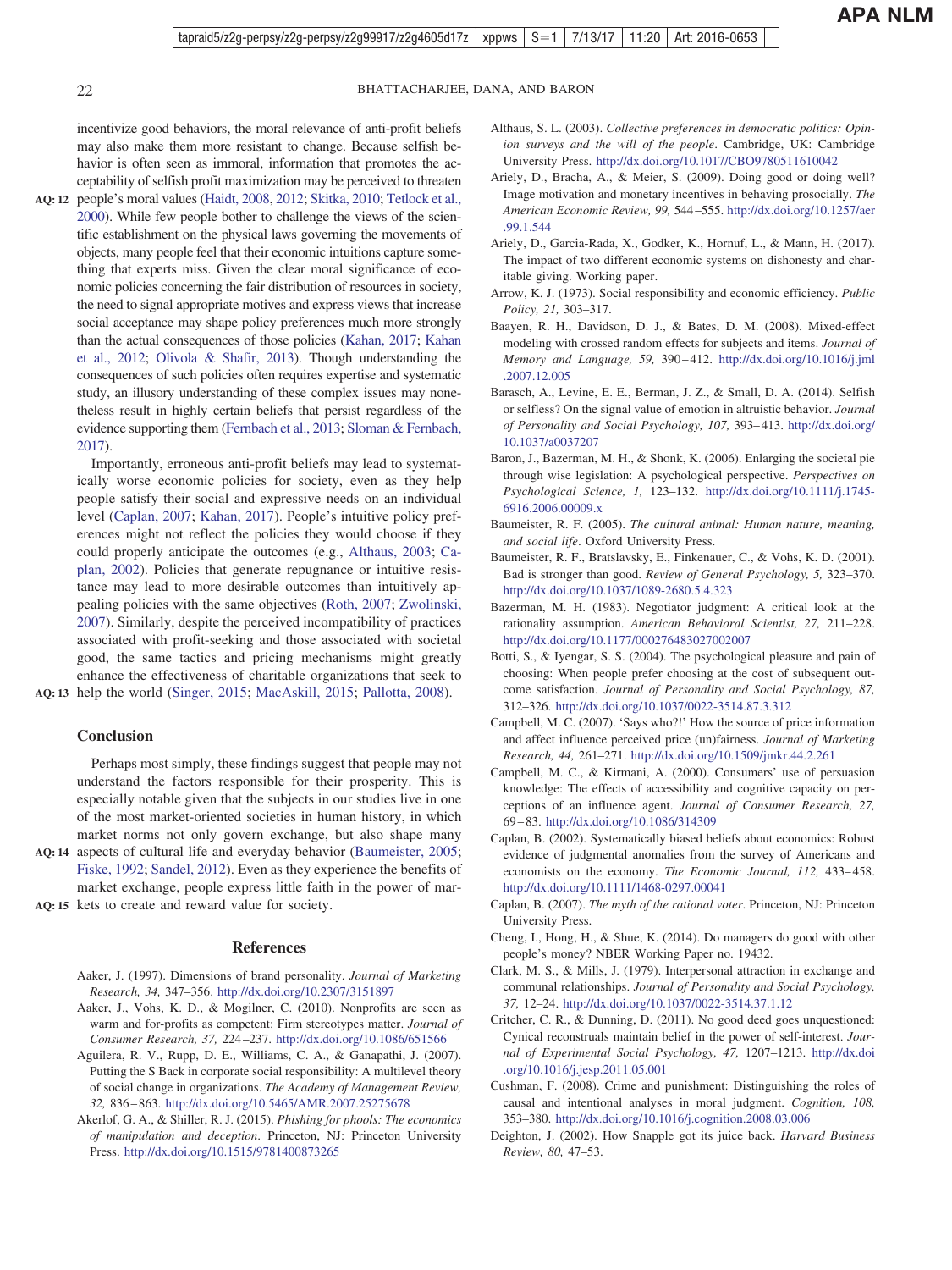- <span id="page-22-0"></span>Diehl, E., & Sterman, J. D. (1995). Effects of feedback complexity on dynamic decision making. *Organizational Behavior and Human Decision Processes, 62,* 198–215. <http://dx.doi.org/10.1006/obhd.1995.1043>
- Dreber, A., Fudenberg, D., & Rand, D. G. (2014). Who cooperates in repeated games: The role of altruism, inequity aversion, and demographics. *Journal of Economic Behavior & Organization, 98,* 41–55. [http://](http://dx.doi.org/10.1016/j.jebo.2013.12.007) [dx.doi.org/10.1016/j.jebo.2013.12.007](http://dx.doi.org/10.1016/j.jebo.2013.12.007)
- Elfenbein, D. W., Fisman, R., & McManus, B. (2015). Market structure, reputation, and the value of quality certification. *American Economic Journal Microeconomics, 7,* 83–108. [http://dx.doi.org/10.1257/mic](http://dx.doi.org/10.1257/mic.20130182) [.20130182](http://dx.doi.org/10.1257/mic.20130182)
- Elzinga, K. G., & Mills, D. E. (2011). The Lerner index of monopoly power: Origins and uses. *The American Economic Review, 101,* 558– 564. <http://dx.doi.org/10.1257/aer.101.3.558>
- Epley, N., Keysar, B., Van Boven, L., & Gilovich, T. (2004). Perspective taking as egocentric anchoring and adjustment. *Journal of Personality and Social Psychology, 87,* 327–339. [http://dx.doi.org/10.1037/0022-](http://dx.doi.org/10.1037/0022-3514.87.3.327) [3514.87.3.327](http://dx.doi.org/10.1037/0022-3514.87.3.327)
- Fehr, E., & Schmidt, K. M. (1999). A theory of fairness, competition, and cooperation. *The Quarterly Journal of Economics, 114,* 817–868. [http://](http://dx.doi.org/10.1162/003355399556151) [dx.doi.org/10.1162/003355399556151](http://dx.doi.org/10.1162/003355399556151)
- Fein, S. (1996). Effects of suspicion on attributional thinking and the correspondence bias. *Journal of Personality and Social Psychology, 70,* 1164–1184. <http://dx.doi.org/10.1037/0022-3514.70.6.1164>
- Fein, S., Hilton, J. L., & Miller, D. T. (1990). Suspicion of ulterior motivation and the correspondence bias. *Journal of Personality and Social Psychology, 58,* 753–764. [http://dx.doi.org/10.1037/0022-3514](http://dx.doi.org/10.1037/0022-3514.58.5.753) [.58.5.753](http://dx.doi.org/10.1037/0022-3514.58.5.753)
- Fernbach, P. M., Rogers, T., Fox, C. R., & Sloman, S. A. (2013). Political extremism is supported by an illusion of understanding. *Psychological Science, 24,* 939–946. <http://dx.doi.org/10.1177/0956797612464058>
- Fiske, A. P. (1992). The four elementary forms of sociality: Framework for a unified theory of social relations. *Psychological Review, 99,* 689–723. <http://dx.doi.org/10.1037/0033-295X.99.4.689>
- Fiske, S. T., Cuddy, A. J., & Glick, P. (2007). Universal dimensions of social cognition: Warmth and competence. *Trends in Cognitive Sciences, 11,* 77–83. <http://dx.doi.org/10.1016/j.tics.2006.11.005>
- Forehand, M. R., & Grier, S. (2003). When is honesty the best policy? The effect of stated company intent on consumer skepticism. *Journal of Consumer Psychology, 13,* 349–356. [http://dx.doi.org/10.1207/](http://dx.doi.org/10.1207/S15327663JCP1303_15) [S15327663JCP1303\\_15](http://dx.doi.org/10.1207/S15327663JCP1303_15)
- Fournier, S. (1998). Consumers and their brands: Developing relationship theory in consumer research. *Journal of Consumer Research, 24,* 343– 353. <http://dx.doi.org/10.1086/209515>
- Frank, R. H., Gilovich, T., & Regan, D. T. (1993). Does studying economics inhibit cooperation? *The Journal of Economic Perspectives, 7,* 159–171. <http://dx.doi.org/10.1257/jep.7.2.159>
- Friestad, M., & Wright, P. (1994). The persuasion knowledge model: How people cope with persuasion attempts. *Journal of Consumer Research, 21,* 1–31. <http://dx.doi.org/10.1086/209380>
- Galinsky, A. D., & Moskowitz, G. B. (2000). Perspective-taking: Decreasing stereotype expression, stereotype accessibility, and in-group favoritism. *Journal of Personality and Social Psychology, 78,* 708–724. <http://dx.doi.org/10.1037/0022-3514.78.4.708>
- Gilbert, D. T., & Malone, P. S. (1995). The correspondence bias. *Psychological Bulletin, 117,* 21–38. [http://dx.doi.org/10.1037/0033-2909.117](http://dx.doi.org/10.1037/0033-2909.117.1.21) [.1.21](http://dx.doi.org/10.1037/0033-2909.117.1.21)
- Goodwin, G. P., Piazza, J., & Rozin, P. (2014). Moral character predominates in person perception and evaluation. *Journal of Personality and Social Psychology, 106,* 148–168. <http://dx.doi.org/10.1037/a0034726>
- Gordon, R., & Dahl, G. B. (2013). Views among economists: Professional consensus or point-counterpoint? *The American Economic Review, 103,* 629–635. <http://dx.doi.org/10.1257/aer.103.3.629>
- Grégoire, Y., Laufer, D., & Tripp, T. M. (2010). A comprehensive model of customer direct and indirect revenge: Understanding the effects of perceived greed and customer power. *Journal of the Academy of Marketing Science, 38,* 738–758. [http://dx.doi.org/10.1007/s11747-009-](http://dx.doi.org/10.1007/s11747-009-0186-5) [0186-5](http://dx.doi.org/10.1007/s11747-009-0186-5)
- Haidt, J. (2008). Morality. *Perspectives on Psychological Science, 3,* 65–72. <http://dx.doi.org/10.1111/j.1745-6916.2008.00063.x>
- Haidt, J. (2012). *The righteous mind: Why good people are divided by religion and politics*. Pantheon, New York.
- Heider, F. (1958). *The psychology of interpersonal relations*. New York, NY: Wiley. <http://dx.doi.org/10.1037/10628-000>
- Henrich, J., Boyd, R., Bowles, S., Camerer, C., Fehr, E., Gintis, H., & McElreath, R. (2001). In search of Homo Economicus: Behavioral experiments in 15 small-scale societies. *The American Economic Review, 91,* 73–78. <http://dx.doi.org/10.1257/aer.91.2.73>
- Hertwig, R., Fischbacher, U., & Bruhin, A. (2013). Simple heuristics in a social game. In *Simple heuristics in a social world* (pp. 39–65). New York, NY: Oxford University Press.
- Heyman, J., & Ariely, D. (2004). Effort for payment. A tale of two markets. *Psychological Science, 15,* 787–793. [http://dx.doi.org/10.1111/](http://dx.doi.org/10.1111/j.0956-7976.2004.00757.x) [j.0956-7976.2004.00757.x](http://dx.doi.org/10.1111/j.0956-7976.2004.00757.x)
- Idson, L. C., Chugh, D., Bereby-Meyer, Y., Moran, S., Grosskopf, B., & Bazerman, M. (2004). Overcoming focusing failures in competitive environments. *Journal of Behavioral Decision Making, 17,* 159–172. <http://dx.doi.org/10.1002/bdm.467>
- Inbar, Y., Pizarro, D. A., & Cushman, F. (2012). Benefiting from misfortune: When harmless actions are judged to be morally blameworthy. *Personality and Social Psychology Bulletin, 38,* 52–62. [http://dx.doi](http://dx.doi.org/10.1177/0146167211430232) [.org/10.1177/0146167211430232](http://dx.doi.org/10.1177/0146167211430232)
- Inglehart, R., & Welzel, C. (2005). *Modernization, cultural change, and democracy: The human development sequence*. New York, NY: Cambridge University Press. <http://dx.doi.org/10.1017/CBO9780511790881>
- Jones, S. K., Frisch, D., Yurak, T. J., & Kim, E. (1998). Choices and opportunities: Another effect of framing on decisions. *Journal of Behavioral Decision Making, 11,* 211–226. [http://dx.doi.org/10.1002/](http://dx.doi.org/10.1002/%28SICI%291099-0771%28199809%2911:3%3C211::AID-BDM298%3E3.0.CO;2-O) [\(SICI\)1099-0771\(199809\)11:3](http://dx.doi.org/10.1002/%28SICI%291099-0771%28199809%2911:3%3C211::AID-BDM298%3E3.0.CO;2-O)<211::AID-BDM298>3.0.CO;2-O
- Jussim, L. (2012). *Social perception and social reality: Why accuracy dominates bias and self-fulfilling prophecy*. New York, NY: Oxford University Press. [http://dx.doi.org/10.1093/acprof:oso/9780195366600](http://dx.doi.org/10.1093/acprof:oso/9780195366600.001.0001) [.001.0001](http://dx.doi.org/10.1093/acprof:oso/9780195366600.001.0001)
- Kahan, D. M. (2017). The expressive rationality of inaccurate perceptions. *Behavioral and Brain Sciences, 40,* e6. [http://dx.doi.org/10.1017/](http://dx.doi.org/10.1017/S0140525X15002332) [S0140525X15002332](http://dx.doi.org/10.1017/S0140525X15002332)
- Kahan, D. M., Peters, E., Wittlin, M., Slovic, P., Ouellette, L. L., Braman, D., & Mandel, G. (2012). The polarizing impact of science literacy and numeracy on perceived climate change risks. *Nature Climate Change, 2,* 732–735. <http://dx.doi.org/10.1038/nclimate1547>
- Kahneman, D., & Frederick, S. (2002). Representativeness revisited: Attribute substitution in intuitive judgment. In T. Gilovich, D. Griffin, & D. Kahneman (Eds.), *Heuristics and biases: The psychology of intuitive judgment* (pp. 49–81). New York, NY: Cambridge University Press. <http://dx.doi.org/10.1017/CBO9780511808098.004>
- Kahneman, D., & Tversky, A. (1979). Prospect theory: An analysis of decision under risk. *Econometrica, 47,* 263–292. [http://dx.doi.org/10](http://dx.doi.org/10.2307/1914185) [.2307/1914185](http://dx.doi.org/10.2307/1914185)
- Kasser, T., Cohn, S., Kanner, A. D., & Ryan, R. M. (2007). Some costs of American corporate capitalism: A psychological exploration of value and goal conflicts. *Psychological Inquiry, 18,* 1–22. [http://dx.doi.org/10](http://dx.doi.org/10.1080/10478400701386579) [.1080/10478400701386579](http://dx.doi.org/10.1080/10478400701386579)
- Kirmani, A., & Campbell, M. C. (2004). Goal seeker and persuasion sentry: How consumer targets respond to interpersonal marketing persuasion. *Journal of Consumer Research, 31,* 573–582.
- Klein, D. B., & Buturovic, Z. (2011). Economic enlightenment revisited: New results again find little relationship between education and eco-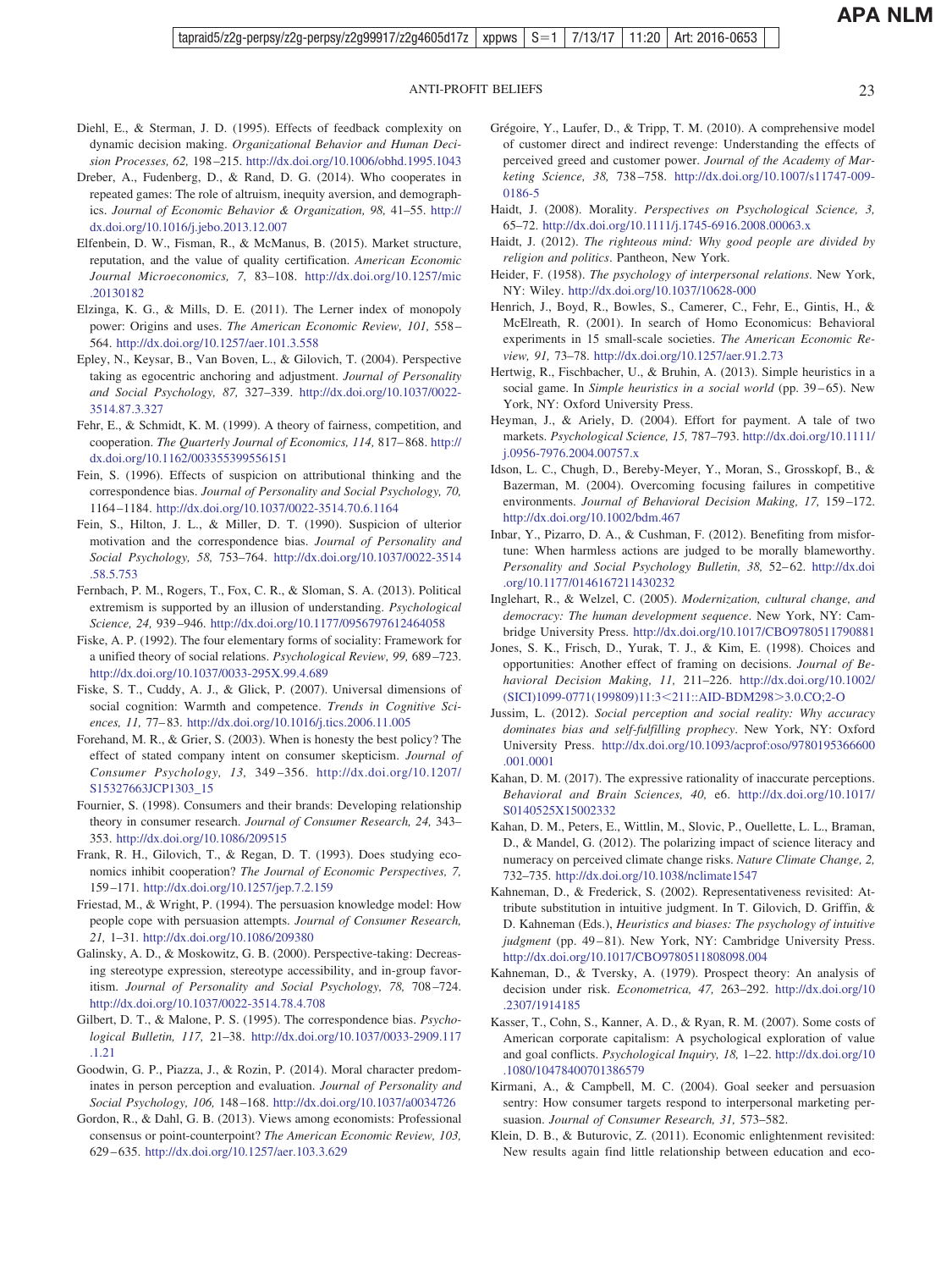<span id="page-23-0"></span>nomic enlightenment but vitiate prior evidence of the left being worse. *Econ Journal Watch, 8,* 157–173.

- Knobe, J. (2003). Intentional action and side effects in ordinary language. *Analysis, 63,* 190–194. <http://dx.doi.org/10.1093/analys/63.3.190>
- Koch, A., Imhoff, R., Dotsch, R., Unkelbach, C., & Alves, H. (2016). The ABC of stereotypes about groups: Agency/socioeconomic success, conservative-progressive beliefs, and communion. *Journal of Personality and Social Psychology, 110,* 675–709. [http://dx.doi.org/10.1037/](http://dx.doi.org/10.1037/pspa0000046) [pspa0000046](http://dx.doi.org/10.1037/pspa0000046)
- Krugman, P. (1996). Ricardo's difficult idea. Manchester Conference on Free Trade.
- Kuran, T. (2004). *Islam and Mammon: The economic predicaments of Islamism*. Princeton University Press.
- Legrenzi, P., Girotto, V., & Johnson-Laird, P. N. (1993). Focussing in reasoning and decision making. *Cognition, 49,* 37–66. [http://dx.doi.org/](http://dx.doi.org/10.1016/0010-0277%2893%2990035-T) [10.1016/0010-0277\(93\)90035-T](http://dx.doi.org/10.1016/0010-0277%2893%2990035-T)
- Lunt, P., & Furnham, A. (1996). *Economic socialization*. Cheltenham, UK: Edward Elgar Publishing.
- MacAskill, W. (2015). *Doing good better: Effective altruism and a radical new way to make a difference*. Guardian Faber Publishing: United Kingdom.
- Mackey, A., Mackey, T. B., & Barney, J. B. (2007). Corporate social responsibility and firm performance: Investor preferences and corporate strategies. *The Academy of Management Review, 32,* 817–835. [http://dx](http://dx.doi.org/10.5465/AMR.2007.25275676) [.doi.org/10.5465/AMR.2007.25275676](http://dx.doi.org/10.5465/AMR.2007.25275676)
- Malle, B. F., & Knobe, J. (1997). The folk concept of intentionality. *Journal of Experimental Social Psychology, 33,* 101–121. [http://dx.doi](http://dx.doi.org/10.1006/jesp.1996.1314) [.org/10.1006/jesp.1996.1314](http://dx.doi.org/10.1006/jesp.1996.1314)
- Margolis, J. D., Elfenbein, H. A., & Walsh, J. P. (2007). Does it pay to be good? A meta-analysis and redirection of research on the relationship between corporate social and financial performance. Harvard Business School working paper.
- Mazar, N., & Aggarwal, P. (2011). Greasing the palm: Can collectivism promote bribery? *Psychological Science, 22,* 843–848. [http://dx.doi.org/](http://dx.doi.org/10.1177/0956797611412389) [10.1177/0956797611412389](http://dx.doi.org/10.1177/0956797611412389)
- McCaffery, E. J., & Baron, J. (2006). Isolation effects and the neglect of indirect effects of fiscal policies. *Journal of Behavioral Decision Making, 19,* 289–302. <http://dx.doi.org/10.1002/bdm.525>
- McGraw, A. P., Schwartz, J. A., & Tetlock, P. E. (2012). From the commercial to the communal: Reframing taboo trade-offs in religious and pharmaceutical marketing. *Journal of Consumer Research, 39,* 157–173. <http://dx.doi.org/10.1086/662070>
- McGraw, A. P., & Tetlock, P. E. (2005). Taboo trade-offs, relational framing, and the acceptability of exchanges. *Journal of Consumer Psychology, 15,* 2–15. [http://dx.doi.org/10.1207/s15327663jcp1501\\_2](http://dx.doi.org/10.1207/s15327663jcp1501_2)
- Mellers, B. A., Haselhuhn, M. P., Tetlock, P. E., Silva, J. C., & Isen, A. M. (2010). Predicting behavior in economic games by looking through the eyes of the players. *Journal of Experimental Psychology: General, 139,* 743–755. <http://dx.doi.org/10.1037/a0020280>
- Mochon, D. (2013). Single-option aversion. *Journal of Consumer Research, 40,* 555–566. <http://dx.doi.org/10.1086/671343>
- Newman, G. E., & Cain, D. M. (2014). Tainted altruism: When doing some good is evaluated as worse than doing no good at all. *Psychological Science, 25,* 648–655. <http://dx.doi.org/10.1177/0956797613504785>
- Olivola, C. Y., & Shafir, E. (2013). The martyrdom effect: When pain and effort increase prosocial contributions. *Journal of Behavioral Decision Making, 26,* 91–105. <http://dx.doi.org/10.1002/bdm.767>
- Orlitzky, M., Schmidt, F. L., & Rynes, S. L. (2003). Corporate social and financial performance: A meta-analysis. *Organization Studies, 24,* 403– 441. <http://dx.doi.org/10.1177/0170840603024003910>
- Paharia, N., Keinan, A., Avery, J., & Schor, J. B. (2011). The underdog effect: The marketing of disadvantage and determination through brand biography. *Journal of Consumer Research, 37,* 775–790. [http://dx.doi](http://dx.doi.org/10.1086/656219) [.org/10.1086/656219](http://dx.doi.org/10.1086/656219)
- Pallotta, D. (2008). *Uncharitable: How restraints on nonprofits undermine their potential*. Lebanon, PA: Tufts University Press.
- Pava, M. L., & Krausz, J. (1996). The association between corporate social-responsibility and financial performance: The paradox of social cost. *Journal of Business Ethics, 15,* 321–357. [http://dx.doi.org/10.1007/](http://dx.doi.org/10.1007/BF00382958) [BF00382958](http://dx.doi.org/10.1007/BF00382958)
- Peysakhovich, A., & Rand, D. G. (2016). Habits of virtue: Creating norms of cooperation and defection in the laboratory. *Management Science, 62,* 631–647. <http://dx.doi.org/10.1287/mnsc.2015.2168>
- Pinker, S. (2003). *The blank slate: The modern denial of human nature*. New York, NY: Penguin.
- Rai, T. S., & Diermeier, D. (2015). Corporations are cyborgs: Organizations elicit anger but not sympathy when they can think but cannot feel. *Organizational Behavior and Human Decision Processes, 126,* 18–26. <http://dx.doi.org/10.1016/j.obhdp.2014.10.001>
- Ribstein, L. E. (2009). How movies created the financial crisis. *Michigan State University Law Review,* U Illinois Law & Economics Research Paper No. LE09-029.
- Rosset, E. (2008). It's no accident: Our bias for intentional explanations.*Cognition, 108,* 771–780. <http://dx.doi.org/10.1016/j.cognition.2008.07.001>
- Roth, A. E. (2007). Repugnance as a constraint on markets. *The Journal of Economic Perspectives, 21,* 37–58. <http://dx.doi.org/10.1257/jep.21.3.37>
- Rozin, P., & Royzman, E. B. (2001). Negativity bias, negativity dominance, and contagion. *Personality and Social Psychology Review, 5,* 296–320. [http://dx.doi.org/10.1207/S15327957PSPR0504\\_2](http://dx.doi.org/10.1207/S15327957PSPR0504_2)
- Róz˙ycka-Tran, J., Boski, P., & Wojciszke, B. (2015). Belief in a zero-sum game as a social axiom: A 37-nation study. *Journal of Cross-Cultural Psychology, 46,* 525–548. <http://dx.doi.org/10.1177/0022022115572226>
- Rubin, P. H. (2003). Folk economics. *Southern Economic Journal, 70,* 157. <http://dx.doi.org/10.2307/1061637>
- Sandel, M. J. (2012). *What money can't buy: The moral limits of markets*. New York, NY: Macmillan.
- Schultze, C. L. (1977). *The public use of private interest*. Washington, DC: The Brookings Institution.
- Shermer, M. (2008). *The mind of the market: How biology and psychology shape our economic lives*. New York, NY: Times Books.
- Singer, P. (2015). *The most good you can do: How effective altruism is changing ideas about living ethically*. New Haven, CT: Yale University Press.
- Skitka, L. J. (2010). The psychology of moral conviction. *Social and Personality Psychology Compass, 4,* 267–281. [http://dx.doi.org/10](http://dx.doi.org/10.1111/j.1751-9004.2010.00254.x) [.1111/j.1751-9004.2010.00254.x](http://dx.doi.org/10.1111/j.1751-9004.2010.00254.x)
- Sloman, S., & Fernbach, P. (2017). *The knowledge illusion: Why we never think alone*. New York, NY: Penguin.
- Spunt, R. P., Meyer, M. L., & Lieberman, M. D. (2015). The default mode of human brain function primes the intentional stance. *Journal of Cognitive Neuroscience, 27,* 1116–1124. [http://dx.doi.org/10.1162/](http://dx.doi.org/10.1162/jocn_a_00785) [jocn\\_a\\_00785](http://dx.doi.org/10.1162/jocn_a_00785)
- Stein, B. (1979). *The view from Sunset Boulevard*. New York, NY: Basic Books.
- Taibbi, M. (2010). The great American bubble machine: From tech stocks to high gas prices, Goldman Sachs has engineered every major market manipulation since the Great Depression–and they're about to do it again. *Rolling Stone Magazine*.
- Tetlock, P. E., Kristel, O. V., Elson, S. B., Green, M. C., & Lerner, J. S. (2000). The psychology of the unthinkable: Taboo trade-offs, forbidden base rates, and heretical counterfactuals. *Journal of Personality and Social Psychology, 78,* 853–870. [http://dx.doi.org/10.1037/0022-3514](http://dx.doi.org/10.1037/0022-3514.78.5.853) [.78.5.853](http://dx.doi.org/10.1037/0022-3514.78.5.853)
- Vohs, K. D., Baumeister, R. F., & Chin, J. (2007). Feeling duped: Emotional, motivational, and cognitive aspects of being exploited by others. *Review of General Psychology, 11,* 127–141. [http://dx.doi.org/10.1037/](http://dx.doi.org/10.1037/1089-2680.11.2.127) [1089-2680.11.2.127](http://dx.doi.org/10.1037/1089-2680.11.2.127)
- Vohs, K. D., Mead, N. L., & Goode, M. R. (2008). Merely activating the concept of money changes personal and interpersonal behavior. *Current*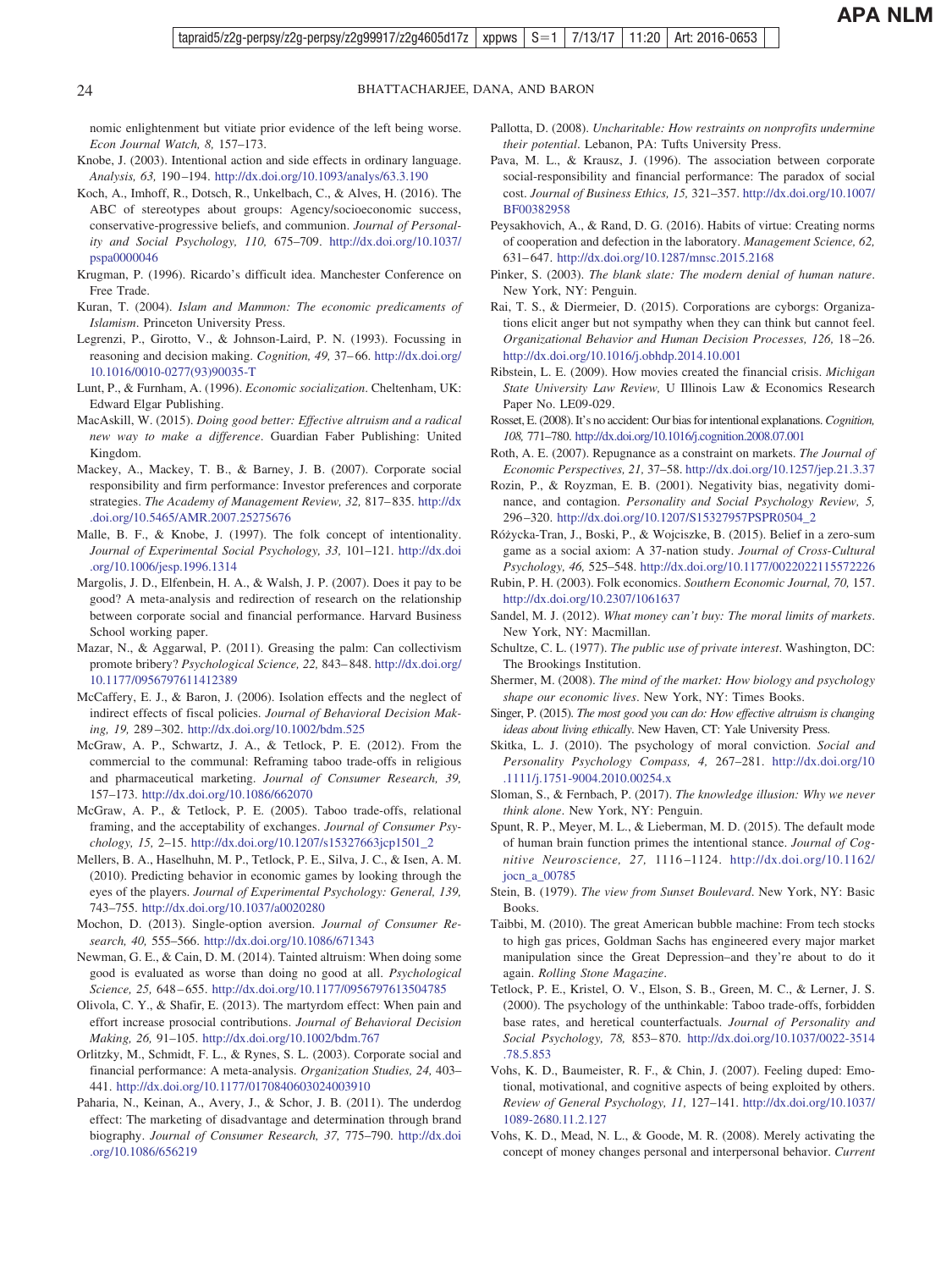<span id="page-24-0"></span>*Directions in Psychological Science, 17,* 208–212. [http://dx.doi.org/10](http://dx.doi.org/10.1111/j.1467-8721.2008.00576.x) [.1111/j.1467-8721.2008.00576.x](http://dx.doi.org/10.1111/j.1467-8721.2008.00576.x)

- Yoon, Y., Gürhan-Canli, Z., & Schwarz, N. (2006). The effect of corporate social responsibility (CSR) activities on companies with bad reputations. *Journal of Consumer Psychology, 16,* 377–390. [http://dx.doi.org/10](http://dx.doi.org/10.1207/s15327663jcp1604_9) [.1207/s15327663jcp1604\\_9](http://dx.doi.org/10.1207/s15327663jcp1604_9)
- Zhou, X., Vohs, K. D., & Baumeister, R. F. (2009). The symbolic power of money: Reminders of money alter social distress and physical pain. *Psychological Science, 20,* 700–706. [http://dx.doi.org/10.1111/j.1467-](http://dx.doi.org/10.1111/j.1467-9280.2009.02353.x) [9280.2009.02353.x](http://dx.doi.org/10.1111/j.1467-9280.2009.02353.x)
- Zwolinski, M. (2007). Sweatshops, choice, and exploitation. *Business Ethics Quarterly, 17,* 689–727. <http://dx.doi.org/10.5840/beq20071745>

## **Appendix Study Stimuli**

#### **AQ: 16**

### *Study 1*

| Perceived<br>Perceived<br>Firm<br>Revenue<br>Income<br>social value<br>profit<br>Kraft<br>40,386.00<br>3.68<br>3,021.00<br>2.18<br>3.83<br>AT&T<br>123,018.00<br>12,535.00<br>1.62<br>3.75<br>Dow Chemical<br>44,945.00<br>648<br>1.74<br>3.64<br>1.99<br><b>GE</b><br>156,779.00<br>11,025.00<br>Pfizer<br>50,009.00<br>8,635.00<br>4.16<br>1.67<br>4.00<br>J.P. Morgan<br>115,632.00<br>11,728.00<br>1.38<br>3.95<br>1.37<br>Bank of America<br>150,450.00<br>6,276.00<br>3.44<br>2.02<br>Dell<br>52,902.00<br>1,433.00<br>DirecTV<br>942<br>3.53<br>1.56<br>21,565.00<br>1,302.00<br>3.70<br>1.47<br>Cigna<br>18,414.00<br>731<br>3.95<br>1.88<br>Coca-Cola<br>21,645.00<br>3.53<br>2.16<br>23,123.00<br>3,193.00<br>3M<br>3.07<br>2.02<br>J.C. Penney<br>251<br>17,556.00<br>4,551.00<br>4.05<br>1.60<br>McDonald's<br>22,744.70<br>3.53<br><b>CBS</b><br>13,014.60<br>226.5<br>1.86<br>350<br>3.13<br>1.95<br>Macy's<br>23,489.00<br>3.50<br>2.05<br>1,592.00<br>Oualcomm<br>10,416.00<br>1643<br>3.37<br>2.28<br>Whole Foods<br>8.031.60<br>209.1<br>3.22<br>2.24<br>Land O'Lakes<br>10,408.50<br>923.1<br>3.57<br>10,148.10<br>2.17<br>Heinz<br>383<br>3.88<br>2.04<br>8,727.40<br>eBay<br>99<br>Southwest Air<br>3.19<br>1.98<br>10,350.00<br>3.25<br>1.99<br>Marriott<br>49,403.00<br>1,463.00<br>3.49<br>5,223.20<br>475.5<br>2.22<br>Campbell<br>4.21<br>1.47<br>Visa<br>6,911.00<br>2,353.00<br>320.5<br>3.39<br>2.22<br>Dollar Tree<br>5,231.20<br>270.4<br>2.26<br>3.17<br>Advance Auto<br>5,412.60<br>598<br>3.56<br>2.08<br>Yahoo!<br>6,460.30<br>342.8<br>3.11<br>1.94<br>Hormel<br>6,533.70<br>3.58<br>2.16<br>5,298.70<br>436<br>Hershey<br>Barnes & Noble<br>66.7<br>2.94<br>2.16<br>5,596.30<br>3.05<br>435.8<br>2.24<br>Sherwin-Williams<br>7,094.20<br>434<br>Pacific Life<br>5,211.00<br>3.65<br>1.63<br>3.13<br>Western Union<br>848.8<br>1.86<br>5,083.60<br>3.34<br>406<br>1.80<br>Polo<br>5,018.90 | Study 1     |          |    |      |      |                             |
|--------------------------------------------------------------------------------------------------------------------------------------------------------------------------------------------------------------------------------------------------------------------------------------------------------------------------------------------------------------------------------------------------------------------------------------------------------------------------------------------------------------------------------------------------------------------------------------------------------------------------------------------------------------------------------------------------------------------------------------------------------------------------------------------------------------------------------------------------------------------------------------------------------------------------------------------------------------------------------------------------------------------------------------------------------------------------------------------------------------------------------------------------------------------------------------------------------------------------------------------------------------------------------------------------------------------------------------------------------------------------------------------------------------------------------------------------------------------------------------------------------------------------------------------------------------------------------------------------------------------------------------------------------------------------------------------------------------------------------------------------------------------------------------------------------------------------------------------------------------------------------------------------------------------------------|-------------|----------|----|------|------|-----------------------------|
|                                                                                                                                                                                                                                                                                                                                                                                                                                                                                                                                                                                                                                                                                                                                                                                                                                                                                                                                                                                                                                                                                                                                                                                                                                                                                                                                                                                                                                                                                                                                                                                                                                                                                                                                                                                                                                                                                                                                |             |          |    |      |      | <b>CSR</b><br>score         |
|                                                                                                                                                                                                                                                                                                                                                                                                                                                                                                                                                                                                                                                                                                                                                                                                                                                                                                                                                                                                                                                                                                                                                                                                                                                                                                                                                                                                                                                                                                                                                                                                                                                                                                                                                                                                                                                                                                                                |             |          |    |      |      | 5                           |
|                                                                                                                                                                                                                                                                                                                                                                                                                                                                                                                                                                                                                                                                                                                                                                                                                                                                                                                                                                                                                                                                                                                                                                                                                                                                                                                                                                                                                                                                                                                                                                                                                                                                                                                                                                                                                                                                                                                                |             |          |    |      |      | $\mathbf{0}$                |
|                                                                                                                                                                                                                                                                                                                                                                                                                                                                                                                                                                                                                                                                                                                                                                                                                                                                                                                                                                                                                                                                                                                                                                                                                                                                                                                                                                                                                                                                                                                                                                                                                                                                                                                                                                                                                                                                                                                                |             |          |    |      |      | $\mathbf{0}$                |
|                                                                                                                                                                                                                                                                                                                                                                                                                                                                                                                                                                                                                                                                                                                                                                                                                                                                                                                                                                                                                                                                                                                                                                                                                                                                                                                                                                                                                                                                                                                                                                                                                                                                                                                                                                                                                                                                                                                                |             |          |    |      |      | $\mathbf{0}$                |
|                                                                                                                                                                                                                                                                                                                                                                                                                                                                                                                                                                                                                                                                                                                                                                                                                                                                                                                                                                                                                                                                                                                                                                                                                                                                                                                                                                                                                                                                                                                                                                                                                                                                                                                                                                                                                                                                                                                                |             |          |    |      |      | $\overline{0}$              |
|                                                                                                                                                                                                                                                                                                                                                                                                                                                                                                                                                                                                                                                                                                                                                                                                                                                                                                                                                                                                                                                                                                                                                                                                                                                                                                                                                                                                                                                                                                                                                                                                                                                                                                                                                                                                                                                                                                                                |             |          |    |      |      | $-1$                        |
|                                                                                                                                                                                                                                                                                                                                                                                                                                                                                                                                                                                                                                                                                                                                                                                                                                                                                                                                                                                                                                                                                                                                                                                                                                                                                                                                                                                                                                                                                                                                                                                                                                                                                                                                                                                                                                                                                                                                |             |          |    |      |      | 3                           |
|                                                                                                                                                                                                                                                                                                                                                                                                                                                                                                                                                                                                                                                                                                                                                                                                                                                                                                                                                                                                                                                                                                                                                                                                                                                                                                                                                                                                                                                                                                                                                                                                                                                                                                                                                                                                                                                                                                                                |             |          |    |      |      | 5                           |
|                                                                                                                                                                                                                                                                                                                                                                                                                                                                                                                                                                                                                                                                                                                                                                                                                                                                                                                                                                                                                                                                                                                                                                                                                                                                                                                                                                                                                                                                                                                                                                                                                                                                                                                                                                                                                                                                                                                                |             |          |    |      |      | $-2$                        |
|                                                                                                                                                                                                                                                                                                                                                                                                                                                                                                                                                                                                                                                                                                                                                                                                                                                                                                                                                                                                                                                                                                                                                                                                                                                                                                                                                                                                                                                                                                                                                                                                                                                                                                                                                                                                                                                                                                                                |             |          |    |      |      | $-1$                        |
|                                                                                                                                                                                                                                                                                                                                                                                                                                                                                                                                                                                                                                                                                                                                                                                                                                                                                                                                                                                                                                                                                                                                                                                                                                                                                                                                                                                                                                                                                                                                                                                                                                                                                                                                                                                                                                                                                                                                |             |          |    |      |      | $-3$                        |
|                                                                                                                                                                                                                                                                                                                                                                                                                                                                                                                                                                                                                                                                                                                                                                                                                                                                                                                                                                                                                                                                                                                                                                                                                                                                                                                                                                                                                                                                                                                                                                                                                                                                                                                                                                                                                                                                                                                                |             |          |    |      |      | $\mathfrak{Z}$              |
|                                                                                                                                                                                                                                                                                                                                                                                                                                                                                                                                                                                                                                                                                                                                                                                                                                                                                                                                                                                                                                                                                                                                                                                                                                                                                                                                                                                                                                                                                                                                                                                                                                                                                                                                                                                                                                                                                                                                |             |          |    |      |      | $\overline{c}$              |
|                                                                                                                                                                                                                                                                                                                                                                                                                                                                                                                                                                                                                                                                                                                                                                                                                                                                                                                                                                                                                                                                                                                                                                                                                                                                                                                                                                                                                                                                                                                                                                                                                                                                                                                                                                                                                                                                                                                                |             |          |    |      |      | $\overline{c}$              |
|                                                                                                                                                                                                                                                                                                                                                                                                                                                                                                                                                                                                                                                                                                                                                                                                                                                                                                                                                                                                                                                                                                                                                                                                                                                                                                                                                                                                                                                                                                                                                                                                                                                                                                                                                                                                                                                                                                                                |             |          |    |      |      | $-7$                        |
|                                                                                                                                                                                                                                                                                                                                                                                                                                                                                                                                                                                                                                                                                                                                                                                                                                                                                                                                                                                                                                                                                                                                                                                                                                                                                                                                                                                                                                                                                                                                                                                                                                                                                                                                                                                                                                                                                                                                |             |          |    |      |      | $\mathbf{1}$                |
|                                                                                                                                                                                                                                                                                                                                                                                                                                                                                                                                                                                                                                                                                                                                                                                                                                                                                                                                                                                                                                                                                                                                                                                                                                                                                                                                                                                                                                                                                                                                                                                                                                                                                                                                                                                                                                                                                                                                |             |          |    |      |      | $\ensuremath{\mathfrak{Z}}$ |
|                                                                                                                                                                                                                                                                                                                                                                                                                                                                                                                                                                                                                                                                                                                                                                                                                                                                                                                                                                                                                                                                                                                                                                                                                                                                                                                                                                                                                                                                                                                                                                                                                                                                                                                                                                                                                                                                                                                                |             |          |    |      |      | $\tau$                      |
|                                                                                                                                                                                                                                                                                                                                                                                                                                                                                                                                                                                                                                                                                                                                                                                                                                                                                                                                                                                                                                                                                                                                                                                                                                                                                                                                                                                                                                                                                                                                                                                                                                                                                                                                                                                                                                                                                                                                |             |          |    |      |      | $\overline{0}$              |
|                                                                                                                                                                                                                                                                                                                                                                                                                                                                                                                                                                                                                                                                                                                                                                                                                                                                                                                                                                                                                                                                                                                                                                                                                                                                                                                                                                                                                                                                                                                                                                                                                                                                                                                                                                                                                                                                                                                                |             |          |    |      |      | 6                           |
|                                                                                                                                                                                                                                                                                                                                                                                                                                                                                                                                                                                                                                                                                                                                                                                                                                                                                                                                                                                                                                                                                                                                                                                                                                                                                                                                                                                                                                                                                                                                                                                                                                                                                                                                                                                                                                                                                                                                |             |          |    |      |      | 6                           |
|                                                                                                                                                                                                                                                                                                                                                                                                                                                                                                                                                                                                                                                                                                                                                                                                                                                                                                                                                                                                                                                                                                                                                                                                                                                                                                                                                                                                                                                                                                                                                                                                                                                                                                                                                                                                                                                                                                                                |             |          |    |      |      | 5                           |
|                                                                                                                                                                                                                                                                                                                                                                                                                                                                                                                                                                                                                                                                                                                                                                                                                                                                                                                                                                                                                                                                                                                                                                                                                                                                                                                                                                                                                                                                                                                                                                                                                                                                                                                                                                                                                                                                                                                                |             |          |    |      |      | $\overline{4}$              |
|                                                                                                                                                                                                                                                                                                                                                                                                                                                                                                                                                                                                                                                                                                                                                                                                                                                                                                                                                                                                                                                                                                                                                                                                                                                                                                                                                                                                                                                                                                                                                                                                                                                                                                                                                                                                                                                                                                                                |             |          |    |      |      | $\mathbf{1}$                |
|                                                                                                                                                                                                                                                                                                                                                                                                                                                                                                                                                                                                                                                                                                                                                                                                                                                                                                                                                                                                                                                                                                                                                                                                                                                                                                                                                                                                                                                                                                                                                                                                                                                                                                                                                                                                                                                                                                                                |             |          |    |      |      | $\overline{0}$              |
|                                                                                                                                                                                                                                                                                                                                                                                                                                                                                                                                                                                                                                                                                                                                                                                                                                                                                                                                                                                                                                                                                                                                                                                                                                                                                                                                                                                                                                                                                                                                                                                                                                                                                                                                                                                                                                                                                                                                |             |          |    |      |      | $-2$                        |
|                                                                                                                                                                                                                                                                                                                                                                                                                                                                                                                                                                                                                                                                                                                                                                                                                                                                                                                                                                                                                                                                                                                                                                                                                                                                                                                                                                                                                                                                                                                                                                                                                                                                                                                                                                                                                                                                                                                                |             |          |    |      |      | $-4$                        |
|                                                                                                                                                                                                                                                                                                                                                                                                                                                                                                                                                                                                                                                                                                                                                                                                                                                                                                                                                                                                                                                                                                                                                                                                                                                                                                                                                                                                                                                                                                                                                                                                                                                                                                                                                                                                                                                                                                                                |             |          |    |      |      | $\sqrt{2}$                  |
|                                                                                                                                                                                                                                                                                                                                                                                                                                                                                                                                                                                                                                                                                                                                                                                                                                                                                                                                                                                                                                                                                                                                                                                                                                                                                                                                                                                                                                                                                                                                                                                                                                                                                                                                                                                                                                                                                                                                |             |          |    |      |      |                             |
|                                                                                                                                                                                                                                                                                                                                                                                                                                                                                                                                                                                                                                                                                                                                                                                                                                                                                                                                                                                                                                                                                                                                                                                                                                                                                                                                                                                                                                                                                                                                                                                                                                                                                                                                                                                                                                                                                                                                |             |          |    |      |      | $\frac{2}{3}$               |
|                                                                                                                                                                                                                                                                                                                                                                                                                                                                                                                                                                                                                                                                                                                                                                                                                                                                                                                                                                                                                                                                                                                                                                                                                                                                                                                                                                                                                                                                                                                                                                                                                                                                                                                                                                                                                                                                                                                                |             |          |    |      |      | $\mathbf{0}$                |
|                                                                                                                                                                                                                                                                                                                                                                                                                                                                                                                                                                                                                                                                                                                                                                                                                                                                                                                                                                                                                                                                                                                                                                                                                                                                                                                                                                                                                                                                                                                                                                                                                                                                                                                                                                                                                                                                                                                                |             |          |    |      |      | $-2$                        |
|                                                                                                                                                                                                                                                                                                                                                                                                                                                                                                                                                                                                                                                                                                                                                                                                                                                                                                                                                                                                                                                                                                                                                                                                                                                                                                                                                                                                                                                                                                                                                                                                                                                                                                                                                                                                                                                                                                                                |             |          |    |      |      | $\mathbf{0}$                |
|                                                                                                                                                                                                                                                                                                                                                                                                                                                                                                                                                                                                                                                                                                                                                                                                                                                                                                                                                                                                                                                                                                                                                                                                                                                                                                                                                                                                                                                                                                                                                                                                                                                                                                                                                                                                                                                                                                                                |             |          |    |      |      | $\overline{0}$              |
|                                                                                                                                                                                                                                                                                                                                                                                                                                                                                                                                                                                                                                                                                                                                                                                                                                                                                                                                                                                                                                                                                                                                                                                                                                                                                                                                                                                                                                                                                                                                                                                                                                                                                                                                                                                                                                                                                                                                |             |          |    |      |      | $-2$                        |
|                                                                                                                                                                                                                                                                                                                                                                                                                                                                                                                                                                                                                                                                                                                                                                                                                                                                                                                                                                                                                                                                                                                                                                                                                                                                                                                                                                                                                                                                                                                                                                                                                                                                                                                                                                                                                                                                                                                                | Foot Locker | 4,854.00 | 48 | 2.94 | 2.07 | $-3$                        |
| 3.21<br>2.18<br>Owens Corning<br>64<br>4,803.00                                                                                                                                                                                                                                                                                                                                                                                                                                                                                                                                                                                                                                                                                                                                                                                                                                                                                                                                                                                                                                                                                                                                                                                                                                                                                                                                                                                                                                                                                                                                                                                                                                                                                                                                                                                                                                                                                |             |          |    |      |      | $\mathbf{1}$                |
| 3.20<br>2.28<br>Black & Decker<br>132.5<br>4,775.10                                                                                                                                                                                                                                                                                                                                                                                                                                                                                                                                                                                                                                                                                                                                                                                                                                                                                                                                                                                                                                                                                                                                                                                                                                                                                                                                                                                                                                                                                                                                                                                                                                                                                                                                                                                                                                                                            |             |          |    |      |      | $\boldsymbol{0}$            |
| 73<br>3.02<br>2.12<br>Starwood<br>4,712.00                                                                                                                                                                                                                                                                                                                                                                                                                                                                                                                                                                                                                                                                                                                                                                                                                                                                                                                                                                                                                                                                                                                                                                                                                                                                                                                                                                                                                                                                                                                                                                                                                                                                                                                                                                                                                                                                                     |             |          |    |      |      | $\mathbf{0}$                |
| 92.8<br>2.09<br>Washington Post<br>2.56<br>4,569.70                                                                                                                                                                                                                                                                                                                                                                                                                                                                                                                                                                                                                                                                                                                                                                                                                                                                                                                                                                                                                                                                                                                                                                                                                                                                                                                                                                                                                                                                                                                                                                                                                                                                                                                                                                                                                                                                            |             |          |    |      |      | $\mathbf{1}$                |

(*Appendix continues*)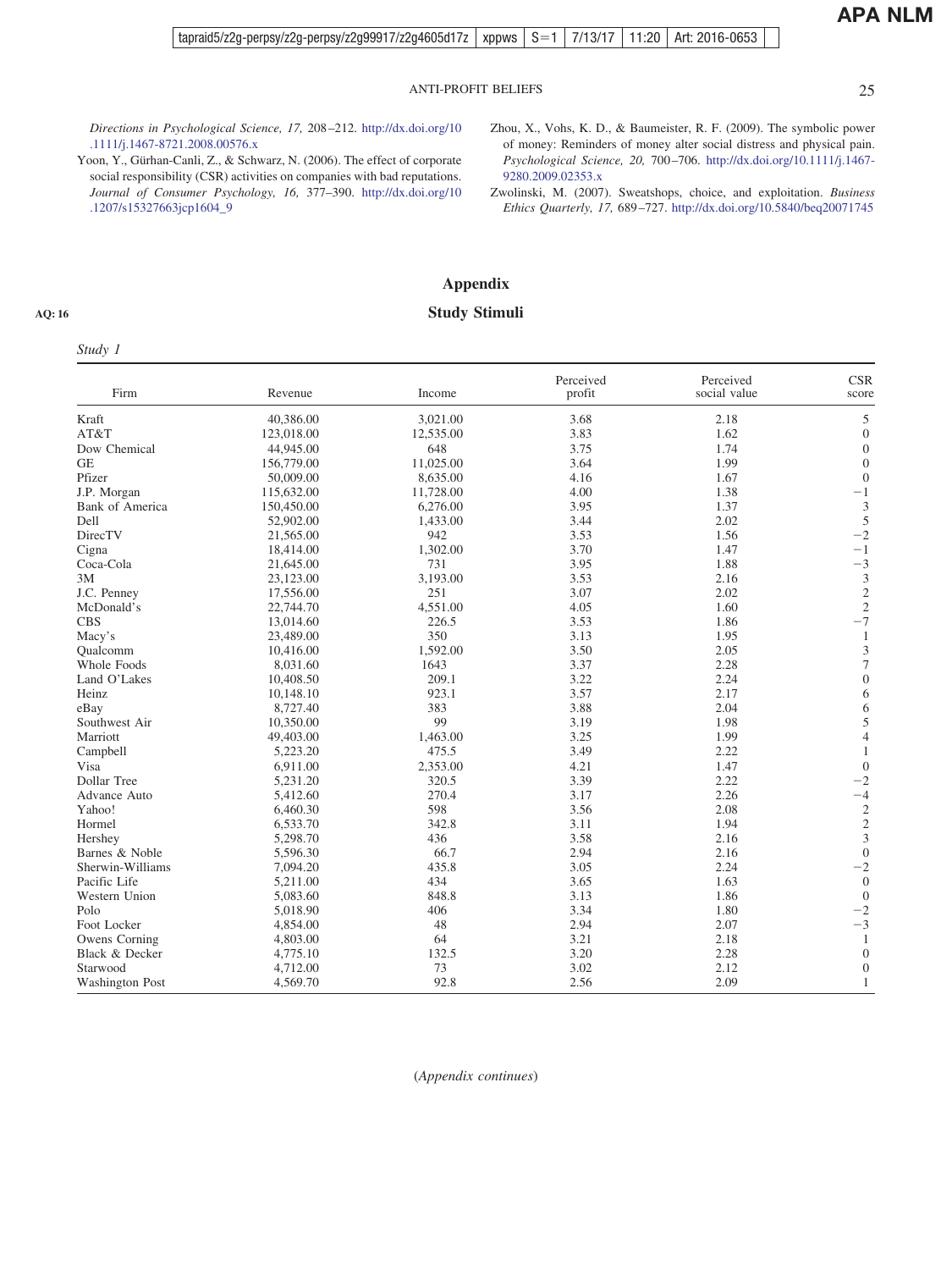#### **Study 3 Scenarios**

**Artisanal crafts.** An organization helps artisans in developing nations market their handmade products. The organization buys traditional handmade jewelry and crafts from poor artisans in developing nations and distributes them in retail outlets in developed nations at significantly higher prices.

**Green tech.** An organization helps firms improve the energy efficiency of their production processes. The organization helps firms transition to manufacturing practices that draw on more sustainable energy technologies to reduce their energy costs and environmental impact.

**Healthy food.** An organization provides affordable healthy food options to underprivileged areas. The organization collects surplus healthy food and produce from businesses and distributes them to retailers in areas where healthy food options are scarce.

**Medical tech.** An organization develops new medical technologies for hospitals. The organization buys the rights to promising new undeveloped technologies and manufactures them on a large scale to distribute to hospital systems.

#### **Studies 4 – 6 Scenarios**

Sigma Industries is a for-profit corporation that provides casual dining and catering services [delivery services and logistics solutions]. Sigma is considering entering the market in a new region, which would involve changes to their current operations.

Because this market entry is an opportunity for Sigma to reevaluate its current practices, an executive at the firm has submitted a proposal recommending changes. Relative to the firm's current practices, this proposal involves a reduced [increased] investment in socially responsible practices.

In particular, compared with Sigma's current practices, the proposal calls for lower [higher] levels of service quality, lower [higher] safety standards, and the use [avoidance] of potentially deceptive marketing practices. Under the new plan, Sigma would also decrease [increase] employee pay and worsen [reduce] its impact on the environment.

Though Sigma's current practices are around overall industry average, the new proposal recommends practices that would be less [more] socially responsible than 82% of firms in the industry.

#### **Study 7 Scenarios**

A technology company in another country produced a new lithium-ion battery. This battery was much more effective than existing technology in storing energy efficiently, and used a new class of techniques to address serious challenges in this area. Under existing laws, the company was limited to moderate profits above the costs of developing and producing this product. The battery moderately increased company profits. Suppose that a new law was just passed to remove limits on company profits on products related to environmental sustainability. Under the new law, the company can earn unlimited profits from each unit of the battery it sells.

A pharmaceutical company in another country produced a vaccine for a respiratory virus. The vaccine was much more effective than existing treatments in preventing this virus, part of a class of serious diseases that commonly affects children. Under existing laws, the company was limited to moderate profits above the costs of developing and producing this product. The vaccine moderately increased company profits. Suppose that a new law was just passed to remove limits on company profits on products related to public health. Under the new law, the company can earn unlimited profits from each unit of the vaccine it sells.

> Received April 19, 2016 Revision received May 1, 2017 Accepted May 9, 2017  $\blacksquare$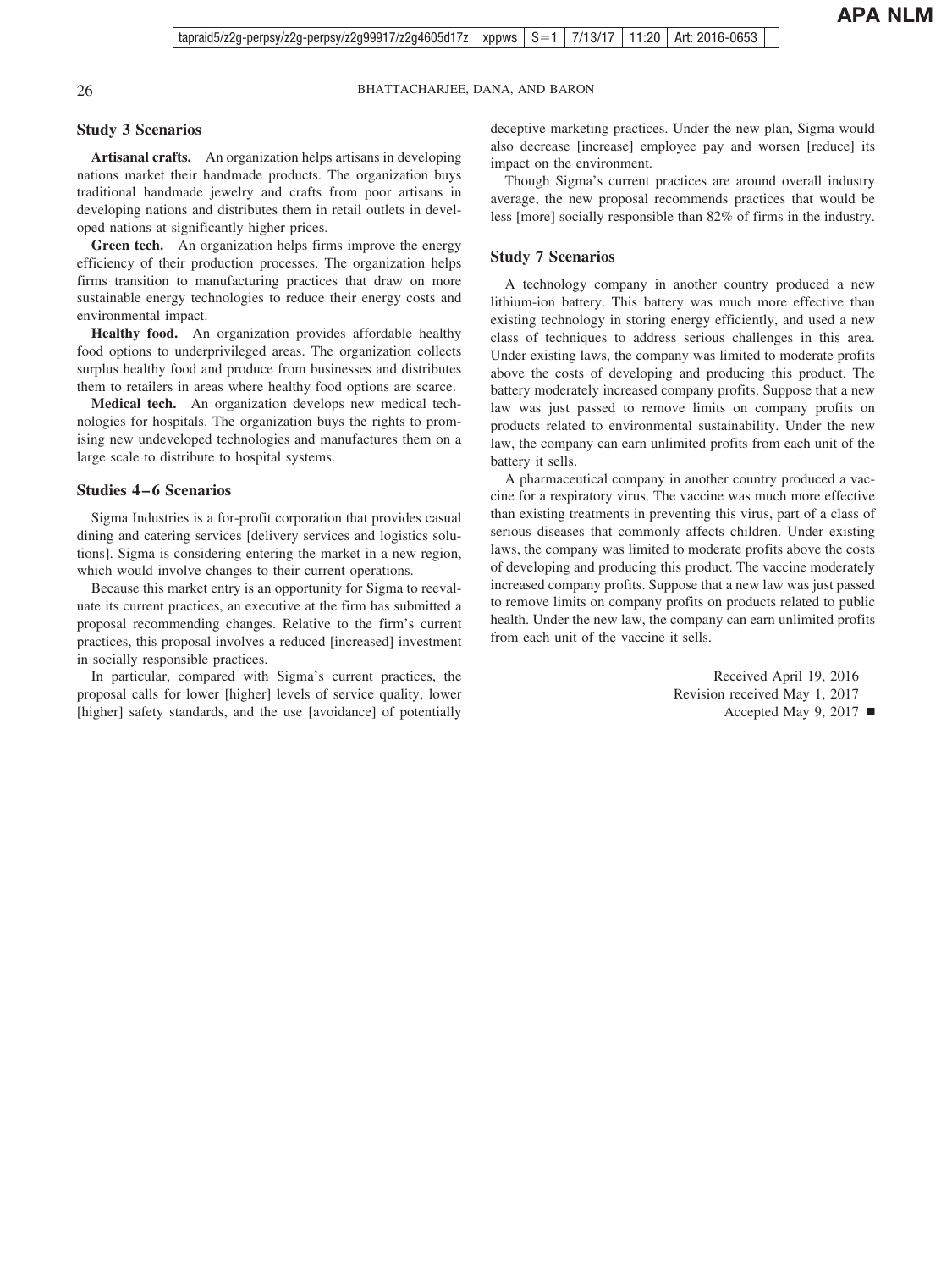# AUTHOR QUERIES

# **AUTHOR PLEASE ANSWER ALL QUERIES 1**

AQau—Please confirm the given-names and surnames are identified properly by the colors.  $=$  Given-Name,  $\blacksquare$  = Surname

The colors are for proofing purposes only. The colors will not appear online or in print.

- AQ1—Author: This article has been lightly edited for grammar, style, and usage. Please compare against your original document and make changes on these paged proofs. If no change is required in response to a question, please write "OK as set" in the margin.
- AQ2—Author: Please be sure to provide the name of the department(s) with which you and your coauthors are affiliated at your respective institutes if you have not already done so. If you are affiliated with a governmental department, business, hospital, clinic, VA center, or other nonuniversity-based institute, please provide the city and U.S. state (or the city, province, and country) in which the institute is based. Departments should be listed in the author footnote only, not the byline. If you or your coauthors have changed affiliations since the article was written, please include a separate note indicating the new department/affiliation: [author's name] is now at [affiliation].
- AQ3—Author: Please limit Key Words to no more than 3 to 5.
- AQ4—Author: Kuran (2004) is not in your references. Please add to the reference list or delete from the text.
- AQ5—Author: Please review the typeset table(s) carefully against your original table(s) to verify accuracy of editing and typesetting.
- AQ6—Author: Spiller (2011) is not in your references. Please add to the reference list or delete from the text.
- AQ7—Author: Baumeister (2005) is not in your references. Please add to the reference list or delete from the text.
- AQ8—Author: Single subordinate-level headings are not permitted in a section; please add a second level-2 heading to the General Discussion section or delete heading 'Limitations and Future Directions.'
- AQ9—Author: Kirmani & Campbell (2004) is not in your references. Please add to the reference list or delete from the text.